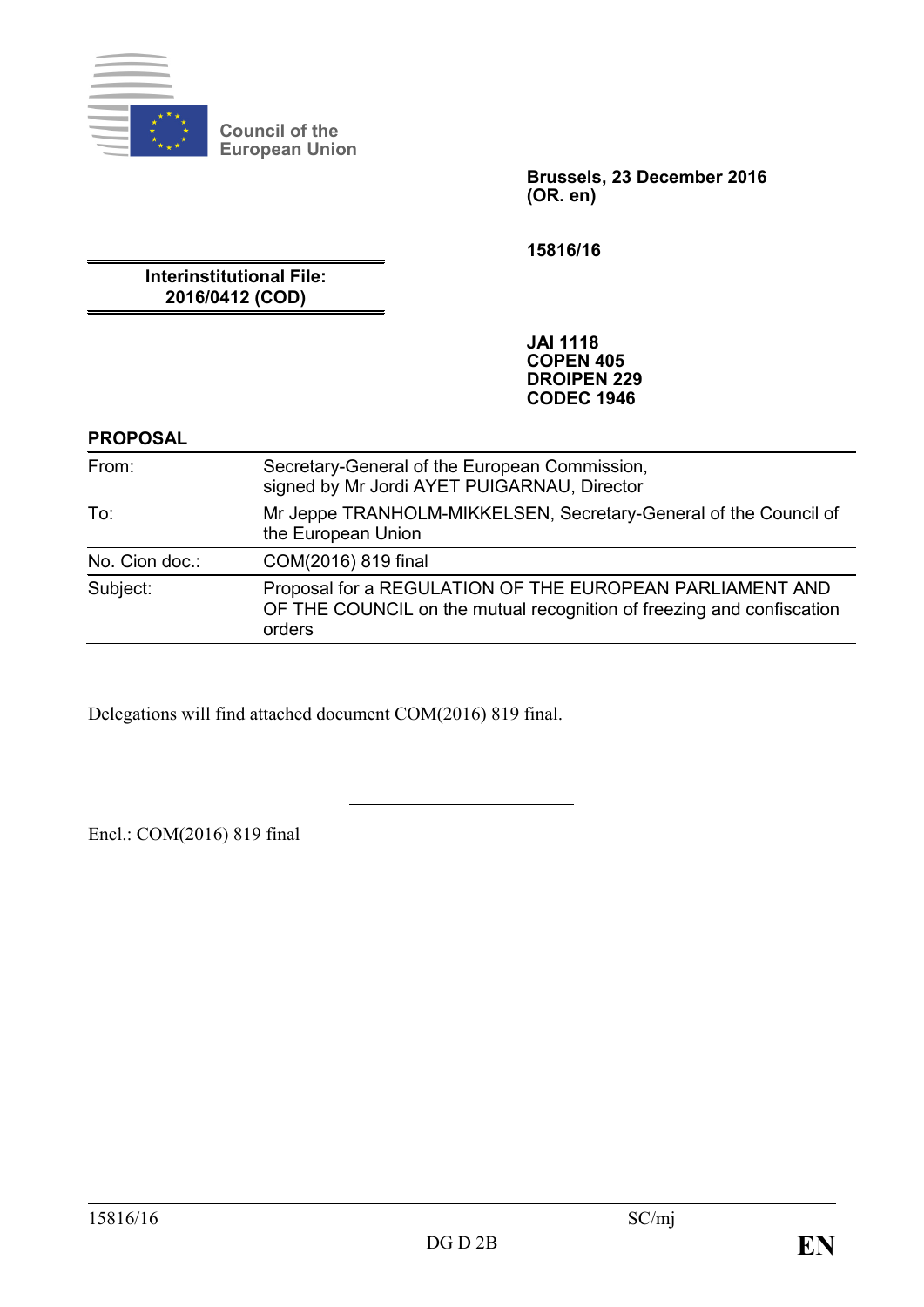

EUROPEAN **COMMISSION** 

> Brussels, 21.12.2016 COM(2016) 819 final

2016/0412 (COD)

Proposal for a

# **REGULATION OF THE EUROPEAN PARLIAMENT AND OF THE COUNCIL**

# **on the mutual recognition of freezing and confiscation orders**

{SWD(2016) 468 final}  $\{SWD(2016) 469 \text{ final}\}$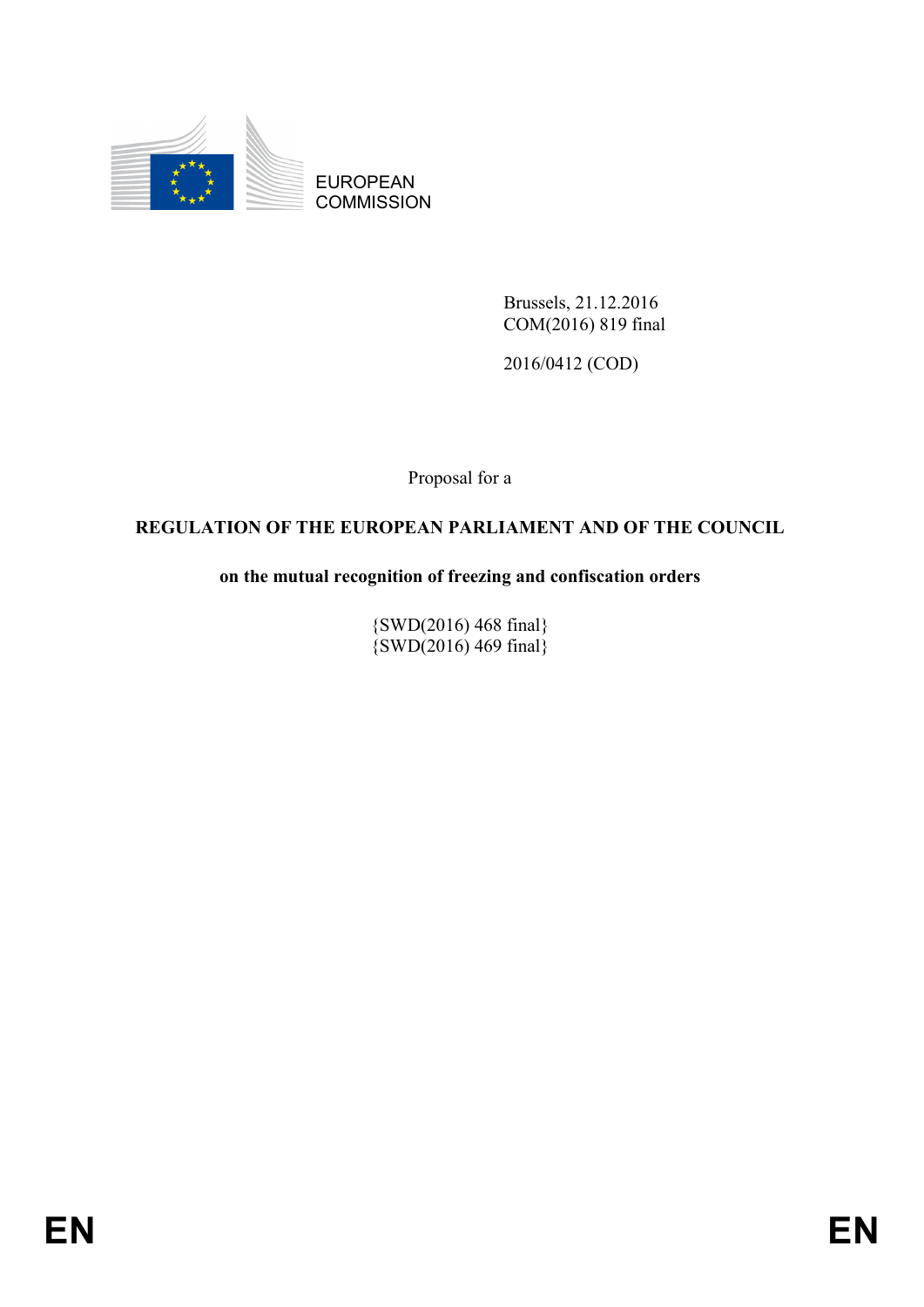# **EXPLANATORY MEMORANDUM**

#### **1. CONTEXT OF THE PROPOSAL**

#### **• Reasons for and objectives of the proposal**

One of the main motives for criminal activity is financial gain. Taking away the profit of criminal activity and making sure that "crime does not pay" is therefore a very effective mechanism to combat crime. The confiscation of assets generated by criminal activities aims at preventing and combatting crime, including organised crime, compensating victims, and provides additional funds to invest back into law enforcement activities or other crime prevention initiatives and to compensate victims. Freezing and confiscation of assets is also an important tool to combat terrorist financing. The terrorist attacks in 2015 and 2016 in the European Union and beyond underlined the urgent need to prevent and fight terrorism. The challenge to disrupt terrorist financing and its close link with organised crime networks requires determined, rapid and cohesive action to modernise relevant legislation, ensure its implementation and better cooperation between Member States and beyond.

The European Agenda on Security of 28 April 20[1](#page-2-0)5<sup>1</sup> highlighted the need for measures to address terrorist financing in a more effective and comprehensive manner. One of the priorities identified was the disruption of organised criminal networks and the ways they are financed. In this context the European Agenda on Security also attached strategic importance to the need for improving the mutual recognition of freezing and confiscation orders.

Recent research<sup>[2](#page-2-1)</sup> estimates that illicit markets in the European Union generate about  $110$ billion EUR, i.e. approximately 1% of the EU's GDP in 2010. However, and although existing statistics are limited, the amount of money currently being recovered from proceeds of crime within the EU is only a small proportion: 98.9% of estimated criminal profits are not confiscated and remain at the disposal of criminals. A functioning asset recovery regime is a precondition if more criminal assets are to be seized. This includes an efficient mutual recognition framework for freezing and confiscation orders. Although legislation on mutual recognition of freezing and confiscation orders does exist at EU level, it is patchy, out of date, and leaves lacunae which can be exploited by criminals. The importance of confiscation of criminal assets has been recognised by the European Union. After the adoption in 1999 of the Tampere European Council conclusions, four legislative instruments on freezing and confiscation, including two mutual recognition instruments, were adopted between 2001 and 2006, which are all (at least in parts) still in force today.<sup>[3](#page-2-2)</sup>

<span id="page-2-0"></span><sup>&</sup>lt;sup>1</sup> COM (2015)185 final. See also the Communication on Delivering on the European Agenda on Security to fight against terrorism and pave the way towards an effective and genuine Security Union (COM(2016) 230 final, p. 13).<br><sup>2</sup> Europol, Criminal asset recovery in the EU, Survey of Statistical Information 2010-2014, Key findings,

<span id="page-2-1"></span>p.4; see also Report of organised Crime Portfolio, 2015, From Illegal Markets to legitimate businesses: the portfolio of organised crime in Europe, <u>http://www.ocportfolio.eu/</u>.<br>
Cf. Section 3.3.on the EU legal framework.

<span id="page-2-2"></span>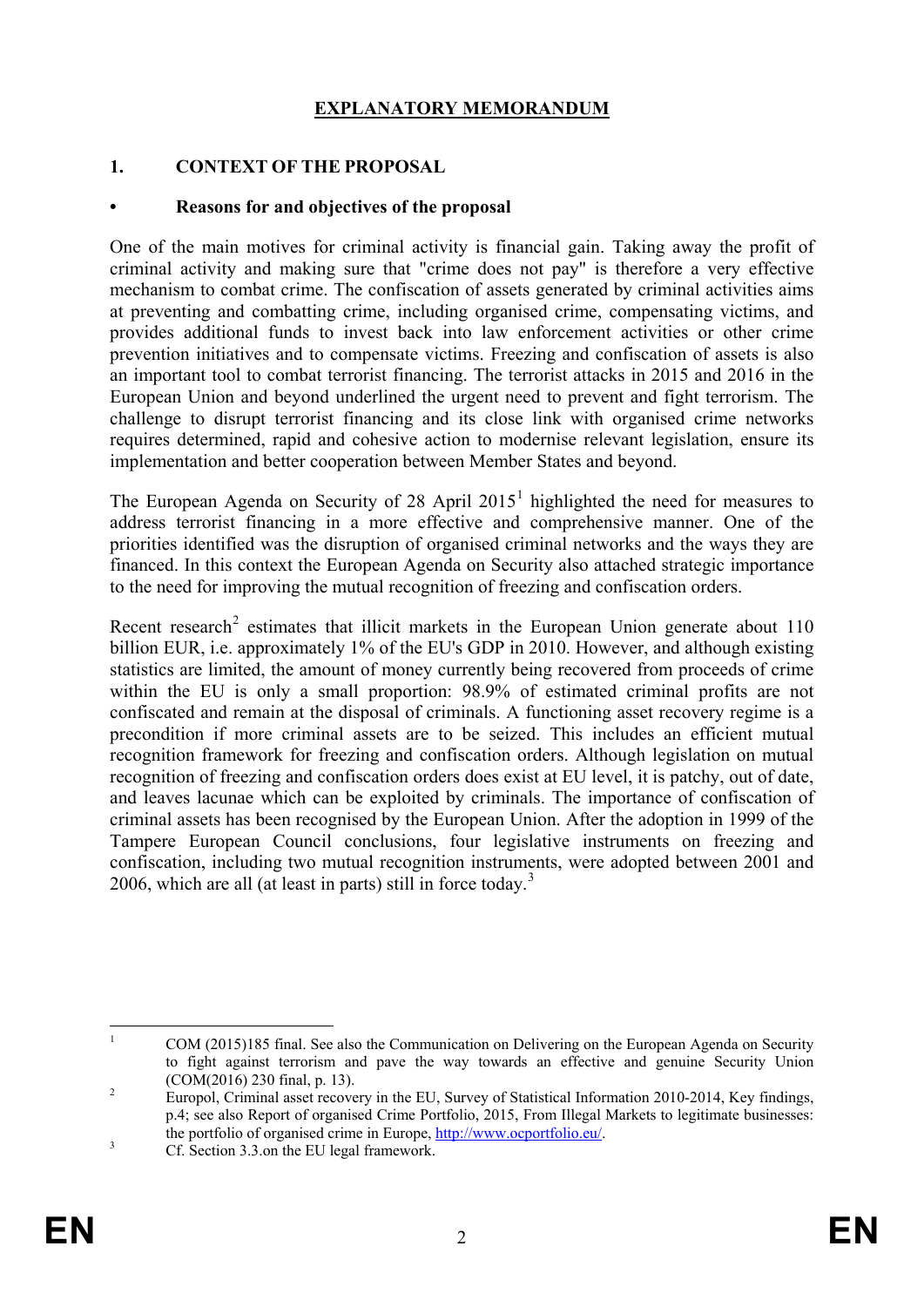In parallel, efforts were made to strengthen the identification and tracing of the proceeds and instrumentalities of crime. Council Decision 2007/8[4](#page-3-0)5/JHA<sup>4</sup> provides for the establishment of Asset Recovery Offices in all Member States.

After the entry into force of the Lisbon Treaty, confiscation has been given strategic priority at EU level as an effective instrument to fight organised crime. Directive 2014/42/EU establishes common minimum rules for the freezing and confiscation of instrumentalities and proceeds of crime in the European Union.

When adopting Directive 2014/42/EU, the European Parliament and the Council, in a joint statement, called on the Commission "*to present a legislative proposal on mutual recognition of freezing and confiscation orders at the earliest possible opportunity (…) considering the need of putting in place a comprehensive system for freezing and confiscation of proceeds and instrumentalities of crime in the EU*" [5](#page-3-1) . This call has been repeated on various occasions in bilateral contacts and expert meetings.

In this joint statement the European Parliament and the Council also called on the Commission to analyse the feasibility, opportunity and possible benefits of introducing common rules on non-conviction based confiscation taking into account the differences between the legal traditions and the systems of the Member States. In view of delivering this analysis the Commission has organised expert meetings in September and November 2016. It envisages to issue the feasibility analysis in 2017.

In its Communication of 2 February 2016 to the European Parliament and the Council on an "Action Plan for strengthening the fight against terrorist financing"<sup>[6](#page-3-2)</sup>, the Commission highlighted the need to ensure that criminals who fund terrorism are deprived of their assets. The Commission committed to strengthening the mutual recognition of criminal assets' freezing and confiscation orders by the end of 2016. It was underlined that the "*mutual recognition of judgments and judicial decisions is a key element in the security framework*".

In October 2016, the European Parliament, in the context of a report presented by MEP Laura Ferrara on the fight against corruption, has called again on the Commission to submit a proposal on the strengthening of mutual recognition of freezing and confiscation orders<sup>[7](#page-3-3)</sup>.

The current initiative is a response to identified deficiencies of the existing mutual recognition instruments<sup>[8](#page-3-4)</sup> and to these calls. It builds on existing EU legislation on mutual recognition of freezing and confiscation orders and addresses the fact that Member States have developed new forms of freezing and confiscation of criminal assets. It also takes into account developments at EU level, including the minimum standards for freezing and confiscation orders set out in Directive 2014/42/EU. Whereas the Directive improves the domestic

<span id="page-3-0"></span><sup>&</sup>lt;sup>4</sup> Council Decision 2007/845/JHA of 6 December 2007 concerning cooperation between Asset Recovery Offices of the Member States in the field of tracing and identification of proceeds from, or other property related to, crime (OJ L 332,18.12.2007, p. 103).<br>
S Council doc. 7329/1/14 REV 1 ADD 1. In its final report of 11 June 2013, the Special Committee on

<span id="page-3-1"></span>Organised Crime of the European Parliament also called for European legislation providing for the full application of the existing mutual recognition instruments and the immediate enforceability of confiscation orders, cf. [http://www.europarl.europa.eu/sides/getDoc.do?pubRef=-//EP//TEXT+TA+P7-](http://www.europarl.europa.eu/sides/getDoc.do?pubRef=-//EP//TEXT+TA+P7-TA-2013-0245+0+DOC+XML+V0//EN)<br>TA-2013-0245+0+DOC+XML+V0//EN

<span id="page-3-2"></span>

 $T$ <sup>7</sup><br>The Ferrara Report adopted by LIBE on 7 October 2016<br>8 Cf. Section 4 of the Impact Assessment.

<span id="page-3-4"></span><span id="page-3-3"></span>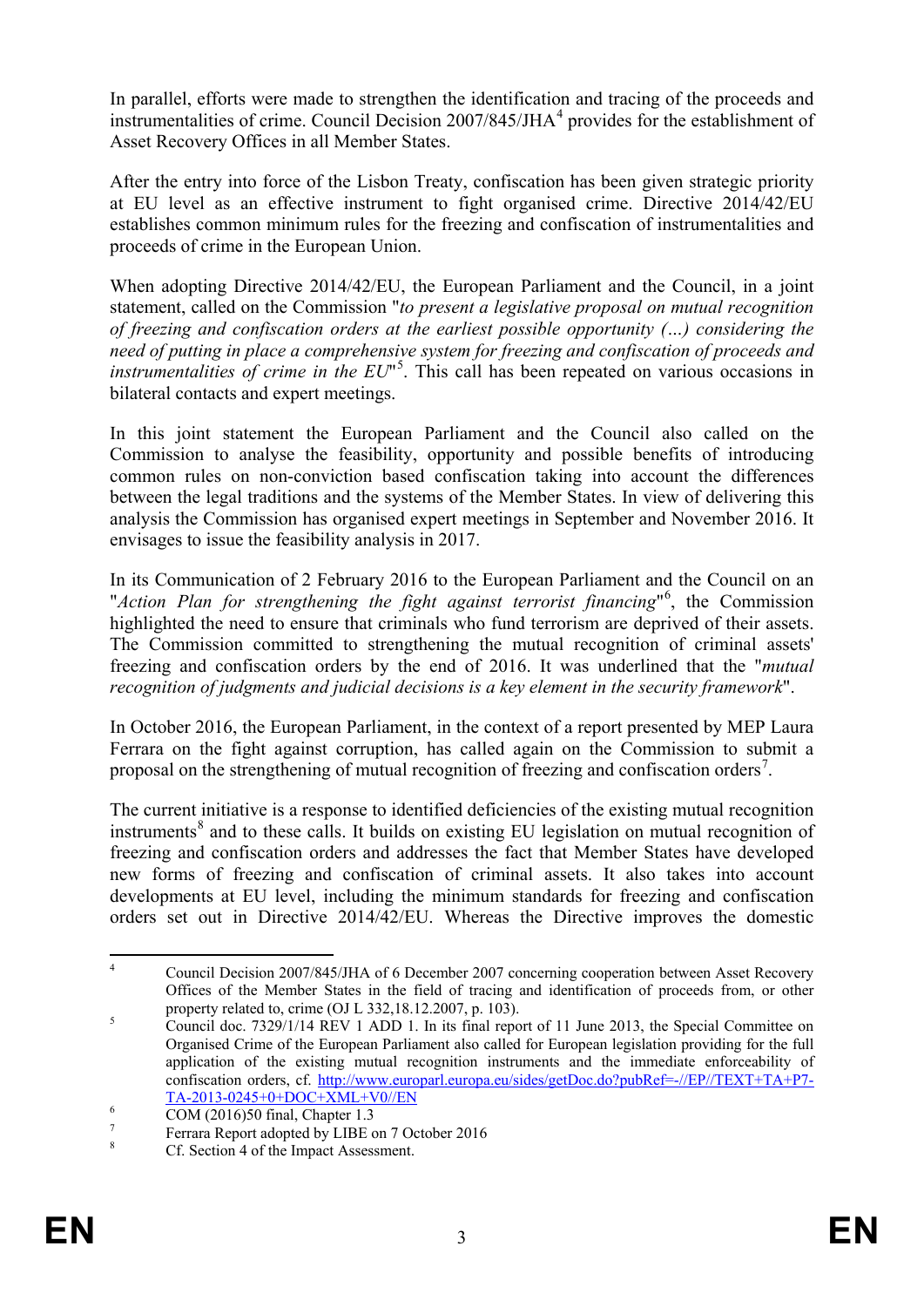possibilities to freeze and confiscate assets, the proposal aims to improve the cross-border enforcement of freezing and confiscation orders. Together, both instruments should contribute to effective asset recovery in the European Union.

## **• Consistency with existing EU legal framework in the policy area**

The current EU legal framework consists of five main instruments. Apart from Council Decision 2007/845/JHA on asset tracing, two of them are mutual recognition instruments and two harmonisation measures. Both types of instruments are necessary in order to have a functioning regime of recovery of criminal assets and they complement each other.

### **Mutual recognition instruments**:

**Council Framework Decision 2003/577/JHA** of 22 July 2003 on the execution in the European Union of orders freezing property or evidence<sup>[9](#page-4-0)</sup> and **Council Framework Decision 2006/783/JHA** of 6 October 2006 on the application of the principle of mutual recognition to confiscation orders<sup>[10](#page-4-1)</sup> are aimed at facilitating the recovery of assets in cross-border cases.

Both Framework Decisions are based on the principle of mutual recognition and work in a similar way. Both instruments require freezing or confiscation orders issued in one Member State to be recognised and executed in another Member State. The orders are transmitted alongside a certificate to the competent authorities in the executing State which must recognise them without further formalities and take the measures necessary for their execution.

Mutual recognition cannot be refused because of lack of dual criminality for a list of offences punishable by at least three years of imprisonment in the issuing State. In other cases, recognition can be refused if the crime to which the freezing or confiscation order relates is not a criminal offence under the laws of the executing State. The Framework Decisions allow for other grounds for refusal in certain situations. These two Framework Decisions will be replaced by one single instrument - the proposed Regulation.

## **Harmonisation measures**:

**Council Framework Decision 2005/212/JHA** of 24 February 2005 on confiscation of crime-related proceeds, instrumentalities and property<sup>[11](#page-4-2)</sup> requires all Member States to put in place effective measures to enable the ordinary confiscation of criminal instrumentalities and proceeds for all criminal offences punishable by detention of at least one year. It also introduced provisions on extended confiscation. However, the level of harmonisation introduced by this instrument was very low, and it has not removed the diversity of national legal confiscation regimes.

**Directive 2014/42/EU** of 3 April 2014 on the freezing and confiscation of instrumentalities and proceeds of crime in the  $EU^{12}$  $EU^{12}$  $EU^{12}$  had to be implemented by Member States by October 2016. It replaces certain provisions of Council Framework Decision 2005/212/JHA. Whereas the Framework Decision 2005/212/JHA continues to apply to all criminal offences punishable by

<span id="page-4-0"></span><sup>&</sup>lt;sup>9</sup> OJ L 196/45 of 2.8.2003. To be noted that as regards freezing for the purpose of safeguarding evidence, Framework Decision 2003/577/JHA is replaced by Directive 2014/41/EU on the European Investigation

<span id="page-4-1"></span>

Order.<br>
0 OJ L 328/59 of 24.11.2006<br>
11 OJ L 68/49 of 15.3.2005<br>
OJ L 127/39 of 29.4.2014

<span id="page-4-3"></span><span id="page-4-2"></span>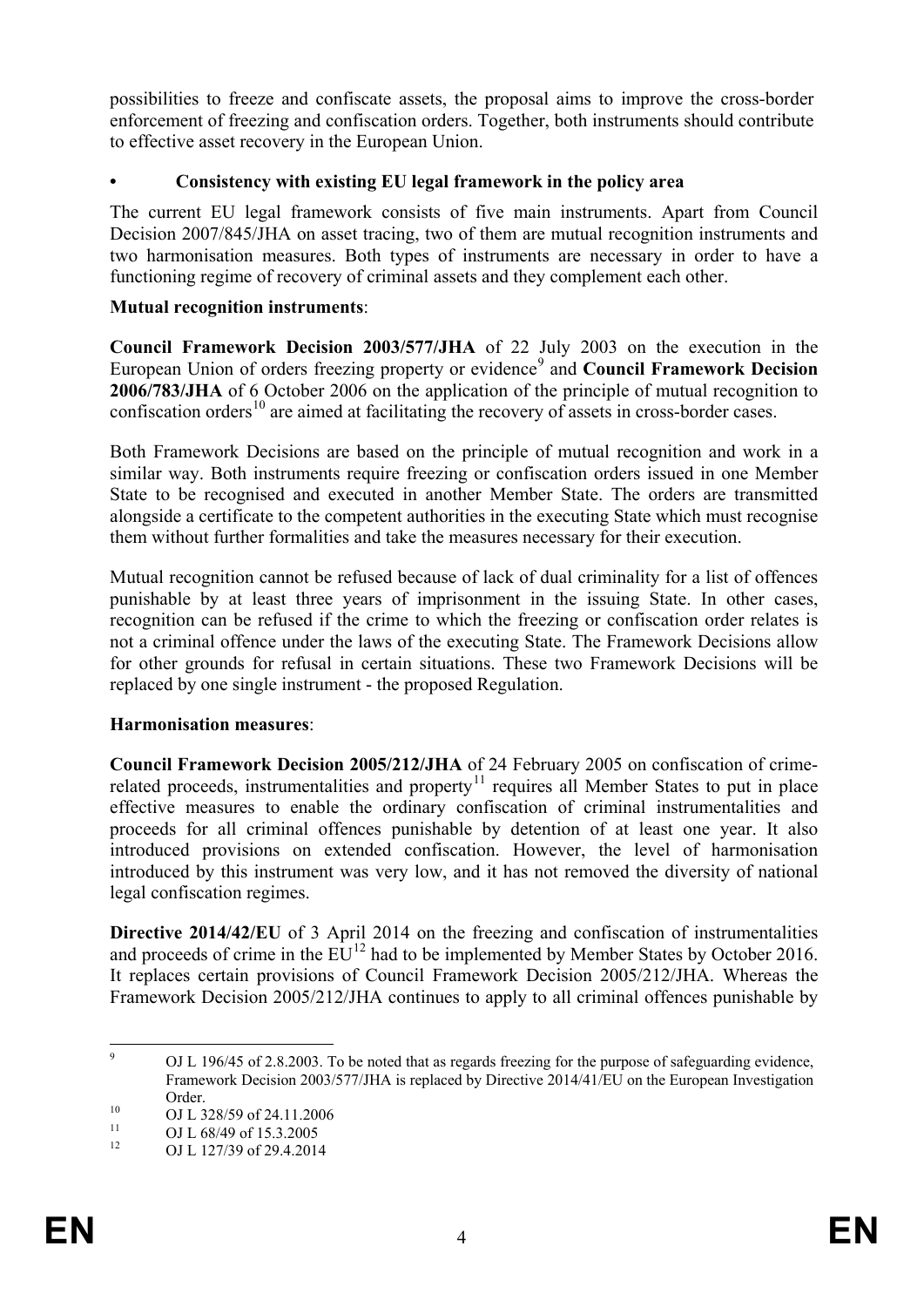detention of at least one year, regarding ordinary confiscation, the Directive could only cover the so-called Eurocrimes<sup>1</sup>

Directive 2014/42/EU sets minimum rules for national freezing and confiscation regimes: it requires ordinary and value confiscation for Eurocrimes, including where the conviction results from proceedings in absentia. It provides rules for extended confiscation subject to certain conditions. It also enables confiscation where a conviction is not possible because the suspect or accused person is ill or has absconded. The Directive also enables for the first time the confiscation of assets in the possession of third parties. Finally, the Directive introduces a number of procedural safeguards<sup>14</sup>, such as the right to be informed of the execution of the freezing order including, at least briefly, on the reason or reasons; the effective possibility to challenge the freezing order before a court; the right of access to a lawyer throughout the confiscation proceedings; the effective possibility to claim title of ownership or other property rights; the right to be informed of the reasons for a confiscation order and to challenge it before a court.

# **Summary of the proposed Regulation**

A Europe-wide concept of justice is founded on increased legal co-operation in both civil and criminal matters, via the principle of "mutual recognition" when each legal system gradually acknowledged that the decisions adopted by the legal systems of other Member States are valid and should be recognised without further formalities.

A mutual recognition mechanism should allow a Member State to recognise and enforce the freezing or confiscation order issued by another Member State without any intermediate formalities. The proposed Regulation will cover mutual recognition of all types of freezing and confiscation orders issued in the framework of criminal proceedings, including extended confiscation, third-party confiscation and non-conviction based confiscation orders.<sup>1</sup>

This proposal for a Regulation improves the current mutual recognition legal framework in several ways:

- Directly applicable legal instrument:
	- The proposed Regulation, once adopted, will be directly applicable in the Member States. This will bring clarity and eliminate problems with transposition into national systems. The experience has shown that not all the Member States have transposed the Framework Decisions on mutual recognition of freezing and confiscation orders until now.
- Extended scope compared to the current mutual recognition instruments:

<span id="page-5-0"></span> <sup>13</sup> According to Art. 83 TFEU, Eurocrimes are particularly serious crimes with a cross-border dimension resulting from the nature or impact of such offenses or from a special need to combat them on a common basis. They are the following: terrorism, trafficking in human beings and sexual exploitation of women and children, illicit drug trafficking, illicit arms trafficking, money laundering, corruption, counterfeiting of means of payment, computer crime and organised crime. Because of the legal base of Article 83(1) TFEU, the scope of Directive 2014/42/EU is limited to Eurocrimes, and does not cover other criminal offences which generate proceeds.<br>
14 Cf. Article 8 For further details regarding the scope see point 5.1 and explanation to Article 1.

<span id="page-5-1"></span>

<span id="page-5-2"></span>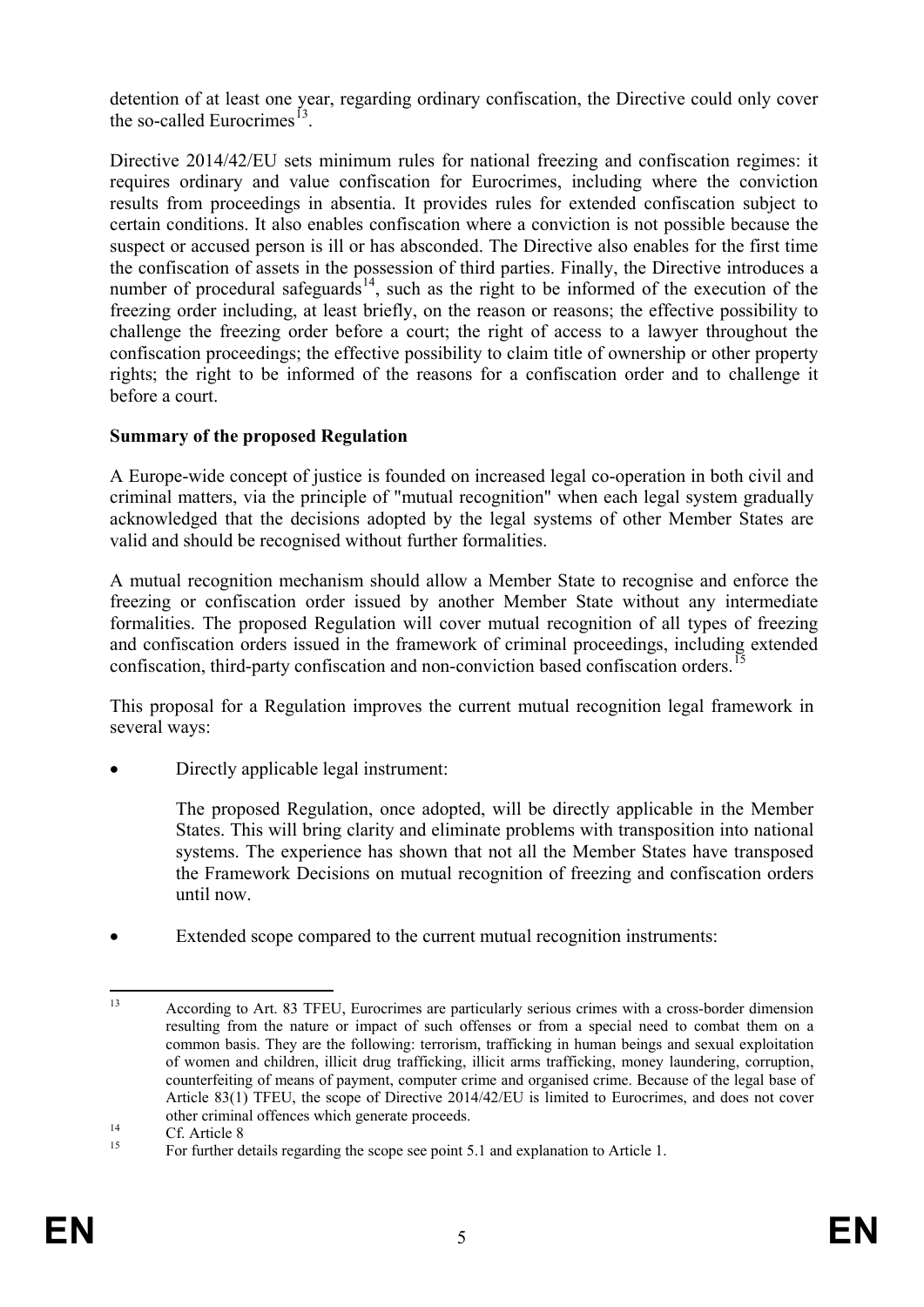In addition to the types of confiscation already covered by the existing Framework Decisions (ordinary confiscation and extended confiscation, the latter with wide discretion to refuse recognition), the proposed Regulation will cover third-party confiscation and criminal non-conviction based confiscation and no longer provide for wide discretion to refuse recognition in case of extended confiscation.

Extended scope compared to Directive 2014/42/EU:

The proposed Regulation will cover mutual recognition of all types of freezing and confiscation orders covered by the Directive. In addition, it will also cover orders for non-conviction based confiscation issued within the framework of criminal proceedings: the cases of death of a person, immunity, prescription, cases where the perpetrator of an offence cannot be identified, or other cases where a criminal court can confiscate an asset without conviction when the court has decided that such asset is the proceeds of crime. This requires the court to establish that an advantage was derived from a criminal offence. In order to be included in the scope of the Regulation, these types of confiscation orders must be issued within the framework of criminal proceedings, and therefore all safeguards applicable to such proceedings will have to be fulfilled in the issuing State<sup>16</sup>.

• Clear deadlines for freezing and confiscation orders:

While freezing as a precautionary measure needs to take place urgently and requires short deadlines for recognition and execution, the recognition and execution of confiscation orders can take place within a longer time period. Nevertheless, deadlines also need to be established for confiscation orders to ensure efficient crossborder procedures.

- One single instrument for mutual recognition of both freezing and confiscation orders containing directly applicable rules and deadlines will ensure that the orders are recognised and executed without delay within the Union.
- A standard certificate and a standard form:

The speedy and efficient mechanism will also be ensured thanks to a standardised certificate for mutual recognition of confiscation orders and a standard form for freezing orders which are annexed to the proposal. They contain all the relevant information on the order, which will help the executing authority to reach precisely the property targeted and will facilitate the recognition and enforcement of the foreign measure by the competent national authorities. The standard form for freezing orders will simplify the mutual recognition procedure of freezing orders to the maximum extent as it will not be accompanied by another domestic freezing order. The procedure for recognition and execution of freezing and confiscation orders are regulated separately in the proposal to simplify direct application by competent national authorities.

Communication between the competent authorities:

<span id="page-6-0"></span>

<sup>&</sup>lt;sup>16</sup> See Section 3, Fundamental Rights.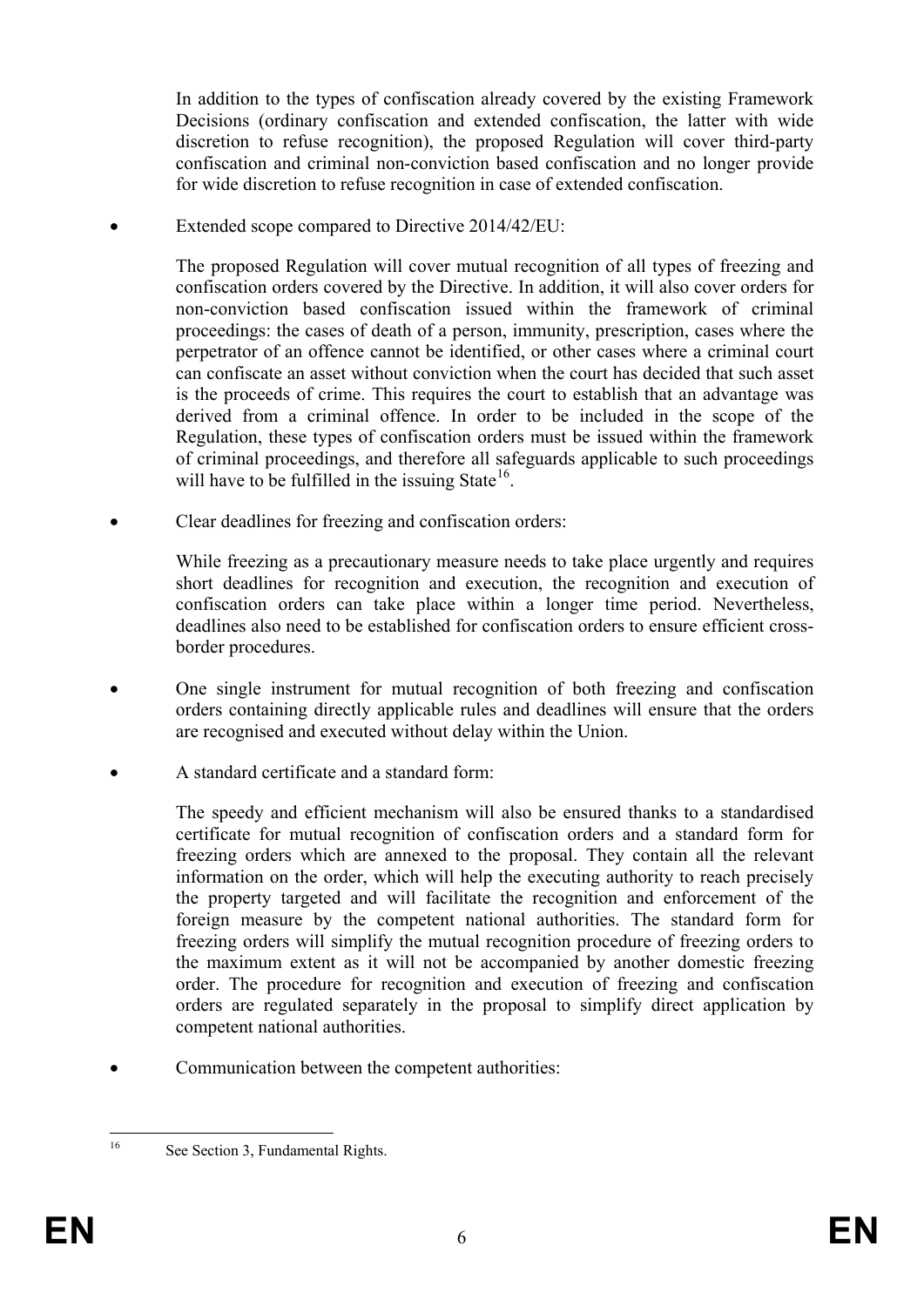Communication between the competent authorities to allow smooth and swift recognition and execution of freezing and confiscation orders has been emphasised throughout the proposal.

Victims' rights:

The victim's right to compensation and restitution has been duly taken into account in the Proposal. It is ensured that in cases where the issuing State confiscates property, the victim's right to compensation and restitution has priority over the executing and issuing States' interest.

# **2. LEGAL BASIS, SUBSIDIARITY AND PROPORTIONALITY**

# **• Legal basis**

The legal basis to support action in the field of mutual recognition of criminal assets' freezing and confiscation orders is Article 82(1) of the Treaty on the Functioning of the European Union, which specifies notably that judicial co-operation in criminal matters in the Union shall be based on the principle of mutual recognition of judgments and judicial decisions.

Measures may be adopted in accordance with the ordinary legislative procedure to lay down rules and procedures for ensuring recognition throughout the Union of all forms of judgments and judicial decisions, and to facilitate cooperation between judicial or equivalent authorities of the Member States in relation to proceedings in criminal matters and the enforcement of decisions.

## **• Choice of the instrument**

Article 82(1) TFEU gives the EU legislator the possibility to adopt regulations and directives.

As the proposal concerns cross-border procedures, where uniform rules are required, there is no need to leave a margin to Member States to transpose such rules. A regulation is directly applicable, provides clarity and greater legal certainty, and avoids the transposition problems that the Framework Decisions on mutual recognition of freezing and confiscation orders were subject to. For these reasons the most appropriate form to be used for this mutual recognition instrument is considered to be a regulation.

# **• Subsidiarity and proportionality**

Under Article 5(3) TEU, the Union shall only act if the proposed action cannot be sufficiently achieved by the Member States. Article 67 TFEU provides that the Union shall provide citizens with a high level of security by preventing and combating crime. The assets of criminals are frequently invested in several countries. This cross-border dimension justifies European action.

While cross-border criminal and asset investigations may occur in several countries, prosecution and the judicial activities leading to confiscation normally take place in only one Member State and thus confiscation procedures remain essentially national. However, their cross-border dimension is evident in the enforcement of orders in other Member States. Thus, asset recovery requires effective cooperation among Member States. The most effective way of ensuring cross-border co-operation is on the basis of mutual recognition. Mutual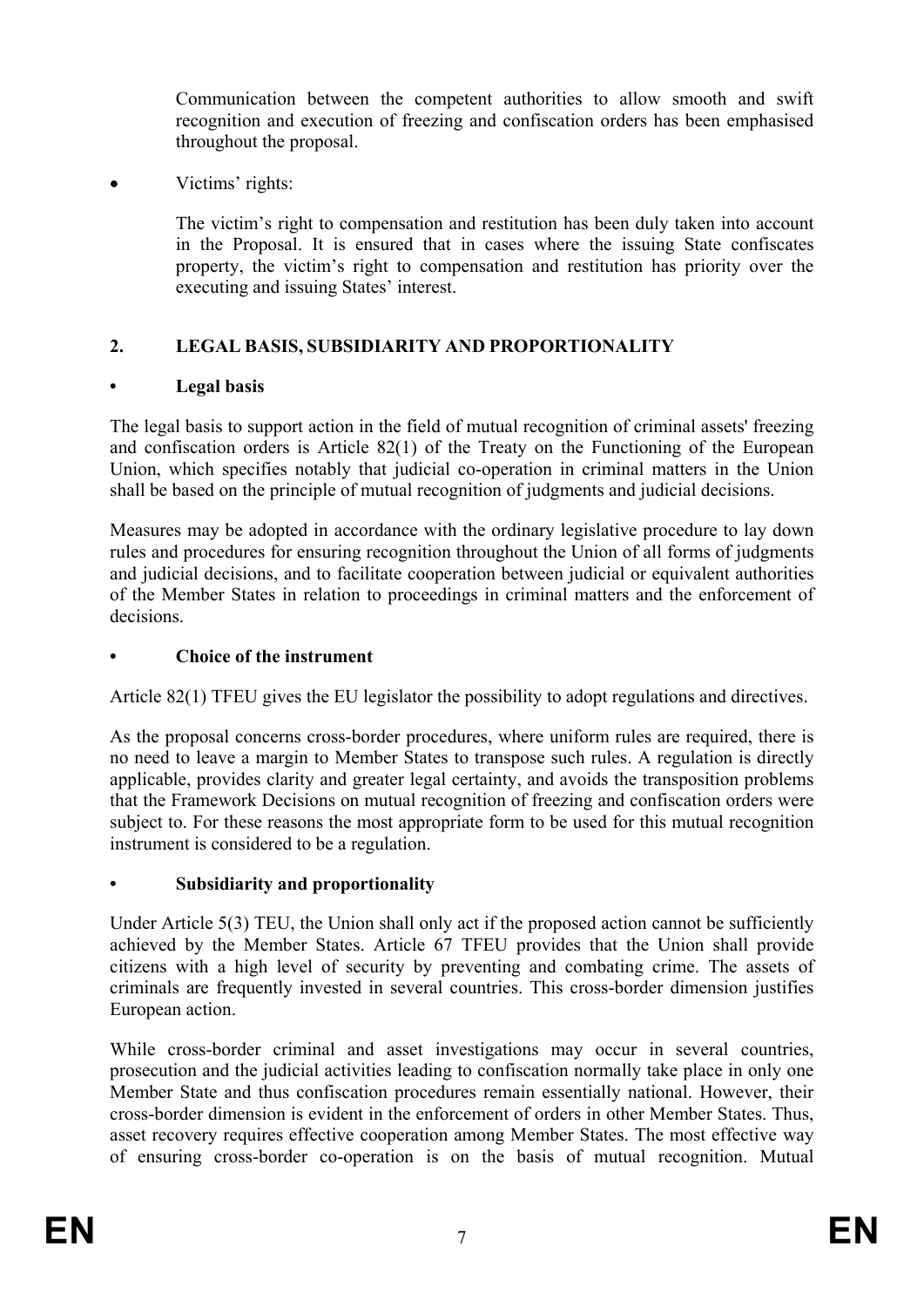recognition is in accordance with the principle of subsidiarity since it aims at recognising each other's decisions, and cannot be achieved by Member States acting alone.

The proposal does not cover all existing forms of confiscation orders (such as civil and administrative orders) and is limited to confiscation orders issued in criminal proceedings. It does not go beyond the minimum required in order to achieve the stated objective at European level and what is necessary for that purpose.

### **3. RESULTS OF EX-POST EVALUATIONS, STAKEHOLDER CONSULTATIONS AND IMPACT ASSESSMENTS**

# **• Ex-post evaluations/fitness checks of existing legislation**

The implementation reports on Framework Decision 2003/577/JHA<sup>[17](#page-8-0)</sup> and Framework Decision 2006/783/JHA<sup>[18](#page-8-1)</sup> were adopted in 2008 and 2010. These Reports concluded at the time of their publication that the level of transposition of these Framework Decisions into the national legal systems of Member States was not satisfactory. The 2012 Impact Assessment accompanying the Commission proposal for Directive  $2014/42/EU^{19}$  $2014/42/EU^{19}$  $2014/42/EU^{19}$  concluded on the need for a legal instrument to improve mutual recognition in this area, namely that there is a fundamental problem with the scope of the existing measures and that a new mutual recognition instrument was justified.

A comparative law study on the implementation of mutual recognition of freezing and confiscation orders in the  $EU^{20}$  $EU^{20}$  $EU^{20}$  was carried out in 2013 and concluded that one coherent instrument for mutual recognition could be envisaged. In addition, several expert meetings and conferences dedicated to the issue of mutual recognition of freezing and confiscation orders and in particular to non-conviction based confiscation were organised in the past years.

In view of the existing data, a separate ex post evaluation of the existing mutual recognition instruments was not carried out.

# **• Stakeholder consultations**

All the relevant stakeholders were consulted. As this subject is dealt with by a rather limited number of experts targeted consultation was carried out instead of a public consultation which would have had very limited added value because of the complexity of the topic. Expert meetings and conferences were organised to discuss this subject.

Overall, there is large consensus on the need to improve mutual recognition of freezing and confiscation orders with a new legislative instrument. It has been repeatedly pointed out that confiscation is a very efficient tool in the fight against organised crime and terrorism and it has been acknowledged that there is an increased need for more effective cross-border cooperation within the EU and at an international level.

<span id="page-8-0"></span><sup>&</sup>lt;sup>17</sup> Report from the Commission to the European Parliament and the Council of 22.12.2008 [COM(2008) [885 final -](http://eur-lex.europa.eu/LexUriServ/LexUriServ.do?uri=CELEX:52010DC0428:EN:NOT) Not published in the Official Journal].<br>
Report from the Commission to the European Parliament and the Council of 23.8.2010 [COM(2010)

<span id="page-8-1"></span>[<sup>428</sup>](http://eur-lex.europa.eu/LexUriServ/LexUriServ.do?uri=CELEX:52010DC0428:EN:NOT) final – Not published in the Official Journal]. <sup>19</sup> Commission Staff Working paper accompanying document to the Proposal for a Directive of the

<span id="page-8-2"></span>European Parliament and the Council of the freezing and confiscation for proceeds of crime in the European Union, SWD(2012) 31 final. <sup>20</sup> Study carried out by DBB in November 2013 "*Comparative Law Study of the implementation of mutual* 

<span id="page-8-3"></span>*recognition of orders to freeze and confiscate criminal assets in the EU*",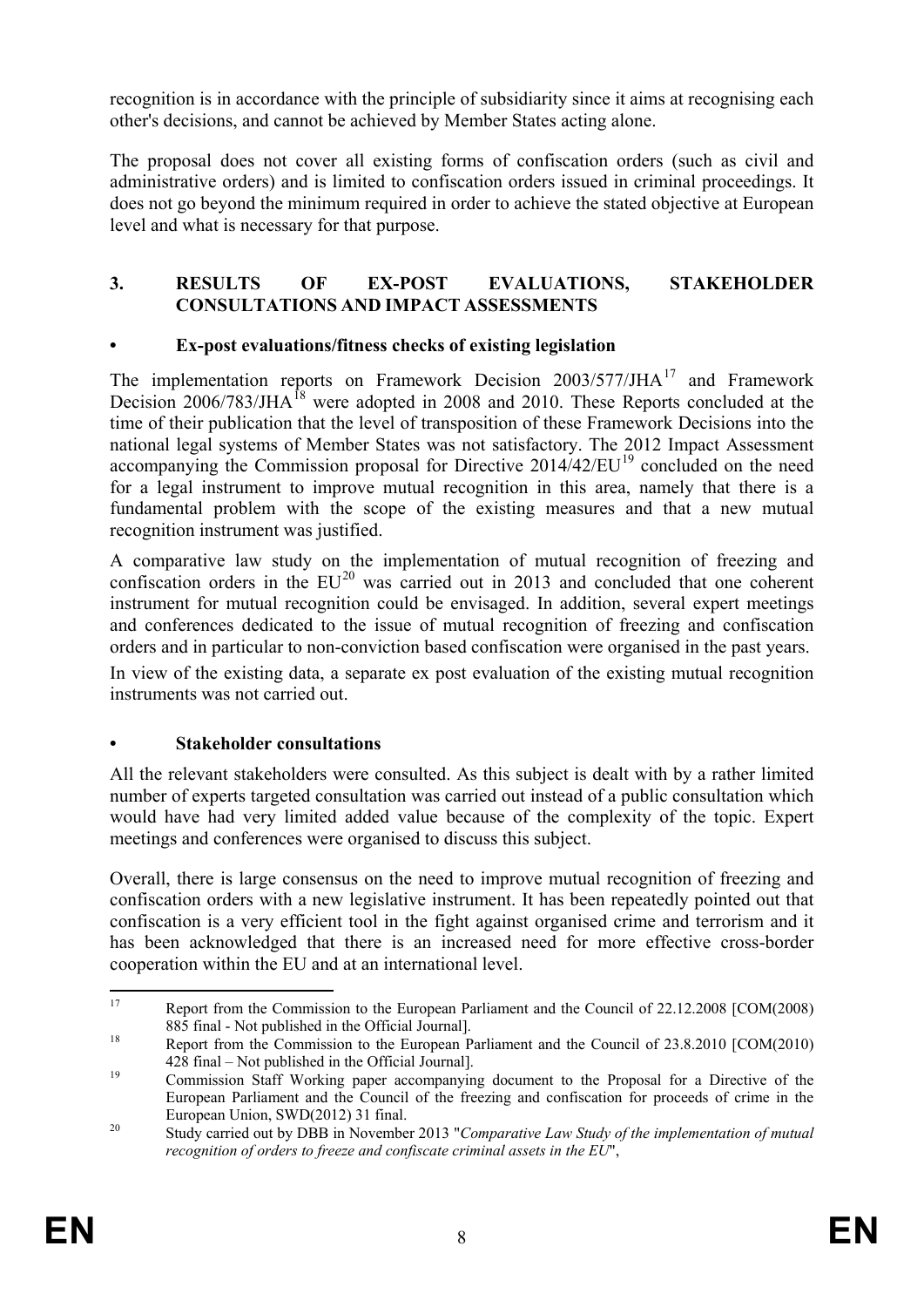Experts repeatedly complained about the underuse of confiscation in cross-border situations. They underlined that the current system does not work and that the Framework Decisions on mutual recognition are not used. As an example it was mentioned that the proceeds from drug trafficking, invested by drug dealers in several Member States, could not be confiscated because of the lack of cross-border cooperation at judicial level.

Member States also acknowledge the need to improve mutual recognition of freezing and confiscation orders with a new legislative instrument.

### **• Impact assessment**

The impact assessment supporting this proposal has been carried out<sup>[21](#page-9-0)</sup> and a positive opinion with reservations has been issued by the Regulatory Scrutiny Board<sup>[22](#page-9-1)</sup>. Following this opinion the impact assessment was amended to better explain the political context of this initiative and the political imperative to act now. More systematic references to relevant policy strategies were introduced. The structure of the problem section was revised in order to clarify the importance of the different problems and to illustrate better that the shortcomings of the current legal framework are mostly due to its limitations. The interplay of the issue of victims' restitution and compensation with other problems was clarified. The baseline scenario was further elaborated and reflects more realistically current trends in the use of confiscation and freezing orders. The report clarifies how the various options differ from each other (e.g. scope) or overlap/include each other (e.g. streamlining of procedures and simplification of certificates). Discarded options were added. Furthermore, the report has been amended to specify better the impacts of the various options. The discussions and conclusions of the expert meeting of 17 November 2016 were integrated into the report and stakeholder views in general were presented more systematically throughout the report. Finally, a preferred option was added based on the comparative assessment of the options, their impacts, the conclusions of the expert meeting of 17 November 2016 and the political feasibility of the various options<sup>23</sup>.

Four main policy options were considered: retention of the *status quo* (Option 1), a soft law option (Option 2) and two regulatory policy options (Options 3 and 4). The retention of the *status quo* would involve taking no action at EU level, while the other three alternative policy options would improve, to a different extent, the ability to seize and confiscate proceeds of crime on a cross-border basis. Option 2 (non-legislative action/soft-law) would support mutual recognition of freezing and confiscation orders by, for example, training and the dissemination of best practice, and the promotion of the use of international instruments to promote cross-border seizure and confiscation. However, its expected impact would be rather low and it would still be excluded for some EU Member States to act on certain requests from other Member States. Options 3 and 4 (minimal and maximal legislative action) would entail obligations to recognise and execute a range of orders to freeze and confiscate criminal assets. Option 3 would require the recognition of only those freezing and confiscation orders which are set out in Directive 2014/42/EU. Option 4 provides for two sub-options: Option 4a would cover all types of freezing and confiscation orders issued in the context of criminal proceedings including also criminal non-conviction based confiscation. Option 4b would require the recognition of all confiscation orders including those issued in civil and

<span id="page-9-2"></span><span id="page-9-1"></span>

<span id="page-9-0"></span>http://ec.europa.eu/smart-regulation/impact/ia\_carried\_out/cia\_2016\_en.htm<br>http://ec.europa.eu/smart-regulation/impact/ia\_carried\_out/cia\_2016\_en.htm<br>Annex 1 of the Impact Assessment describes in more detail the way in whi Regulatory Scrutiny Board have been addressed in the amended version of the Impact Assessment.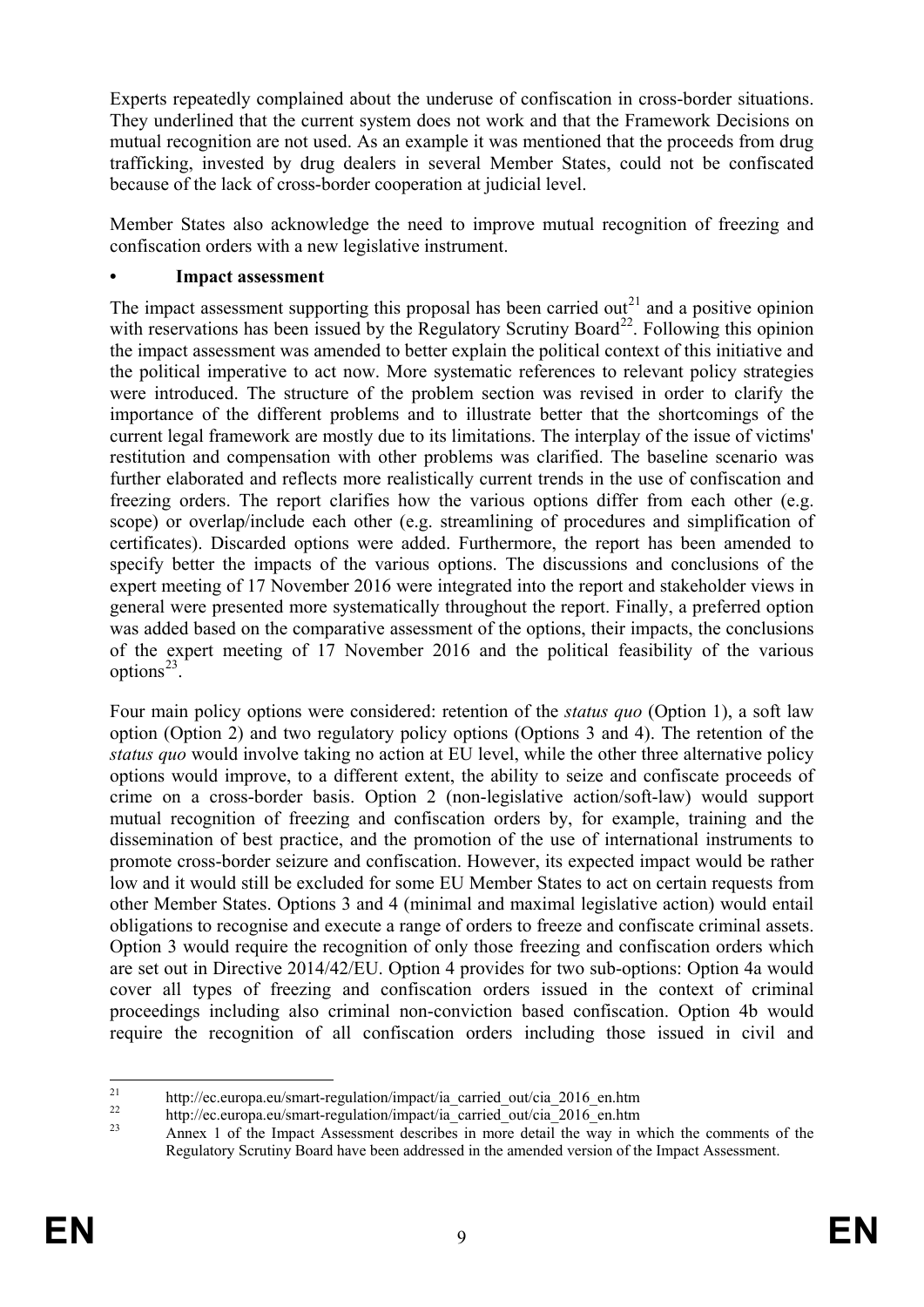administrative proceedings where it is shown that the property is the proceeds of criminal conduct.

Member States support a policy option which entails new legislation (Options 3, 4a or 4b). There is, however, variation among the Member States' positions as to what kind of measures the instrument should cover. Option 3 would not raise particular concerns from Member States but would not be considered sufficient by those Member States which have more extensive forms of confiscation.

The European Parliament is in favour of a legislative proposal to strengthen the mutual recognition of freezing and confiscation orders.

The preferred option of the Commission is a mutual recognition instrument with an extended scope and improved provisions that ensure a wider circulation of freezing and confiscation orders issued within the framework of criminal proceedings in the European Union (Option 4a). This option tackles most of the identified problems and is also legally sound. It also appears to be more easily accepted by Member States than an instrument including administrative and civil confiscation. It also satisfies the proportionality principle as it is limited in its scope and does not go beyond the minimum necessary to achieve the objectives established at European level.

The economic and social impact of the preferred option is expected to be overall positive. The requirement to recognise a greater range of freezing and confiscation orders should increase the amount of criminal assets frozen and seized across Member State borders. It should, therefore, ultimately lead to reduced profits for organised criminals and would deny criminals the possibility to reinvest their profits to fund further criminality. Increasing the likelihood of confiscation also increases the deterrent effect on crime. It should also lead to a reduction in losses to Member State revenue. The social impact would be overall very positive as confiscated criminal assets can be given back to the victims from whom they are stolen, or reused for public or social purposes.

The requirement to recognise and execute a greater range of freezing and confiscation orders will lead to a limited increase in the costs for law enforcement and judicial authorities. However, this should be more than offset by the increased ability to recover – and reuse where appropriate – the proceeds of crime.

Businesses, SME's and micro-enterprises will not be directly affected by this proposal. However, seizing of criminal assets makes it more difficult for criminal business to operate, thus in the long term it should help legitimate business by decreasing competition by illegal actors.

## **• Fundamental rights**

Freezing and confiscation measures may interfere with fundamental rights protected by the EU Charter of Fundamental Rights (the Charter) and the European Convention on Human Rights (ECHR).

In particular in relation to non-conviction based confiscation the European Court of Human Rights has repeatedly considered non-conviction based confiscation, including civil and administrative forms, and extended confiscation to be consistent with Article 6 ECHR and Article 1 of Protocol 1, if effective procedural safeguards are respected.

Shifts of the burden of proof concerning the legitimacy of assets have not been found in violation of fundamental rights by the ECtHR, as long as they were applied in the particular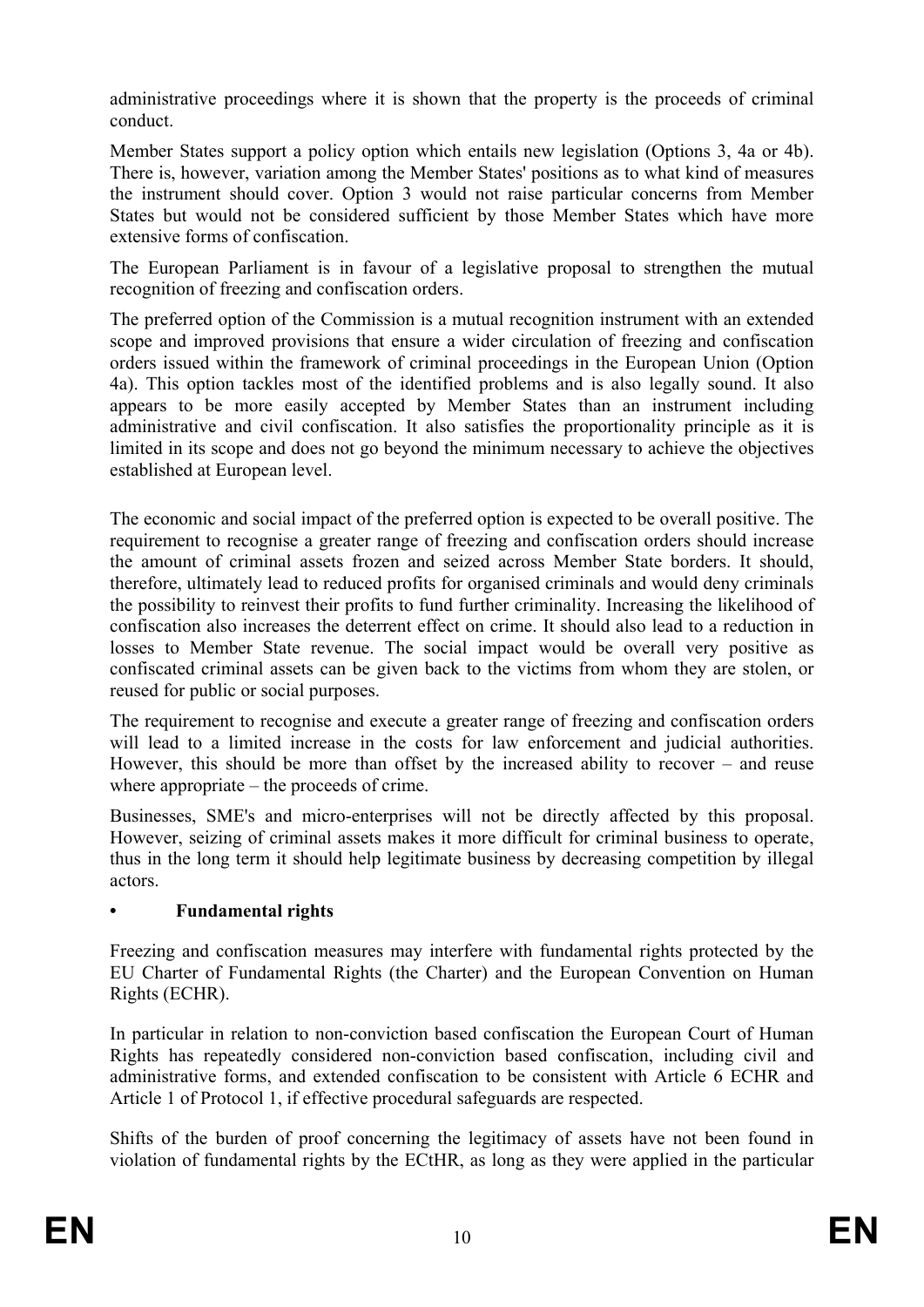case with adequate safeguards in place to allow the affected person to challenge these rebuttable presumptions.

Some important safeguards are included in the proposed Regulation: the principle of proportionality needs to be respected, there are grounds for refusal based on the non-respect of the principle of 'ne bis in idem' and the rules on 'in absentia' proceedings. Moreover, the rights of bona fide third parties have to be respected, there is an obligation to inform interested parties of the execution of a freezing order including of the reasons thereof and the legal remedies available, and there is an obligation for Member States to provide for legal remedies in the executing State.

Furthermore, Article 8 of Directive 2014/42/EU includes a list of safeguards that need to be ensured by the Member States for those orders falling within the scope of the Directive.

Finally, all criminal law procedural safeguards are applicable. This includes in particular the right to a fair trial enshrined in Article 6 ECHR and Articles 47 and 48 of the Charter. It also includes the relevant legislation at EU level on procedural rights in criminal proceedings: Directive 2010/64/EU on the right to interpretation and translation in criminal proceedings, Directive 2012/13/EU on the right to information about rights and charges and access to the case file, Directive 2013/48/EU on the right of access to a lawyer and communication with relatives when arrested and detained, Directive 2016/343 on the strengthening of certain aspects of the presumption of innocence and the right to be present at one's trial, Directive 2016/800 on the procedural safeguards for children and Directive 2016/1919 on legal aid for suspects and accused persons in criminal proceedings and for requested persons in European arrest warrant proceedings.

If applied with proportionality and complemented with effective procedural safeguards as described above, the measures in this proposal are compatible with fundamental rights requirements.

# **4. BUDGETARY IMPLICATIONS**

The legislative proposal for a Regulation does not have an impact on the EU Budget. One of the general objectives is to deprive criminals from their ill-gotten profits. It is designed to ensure compensation for victims and increase national treasury and EU incomes. It is also designed to reduce the collective cost of fraud and other social expenses. Finally, this proposal should have positive consequences for national and European economies.

# **5. OTHER ELEMENTS**

# **• Implementation plans and monitoring, evaluation and reporting arrangements**

The Regulation is directly applicable within the EU. It will be directly applied by practitioners, with the result that orders issued by other Member States will have to be executed like domestic ones, without the need to modify their internal legal system and their way of working.

The Regulation will be reviewed and the Commission will submit a report five years after the entry into application.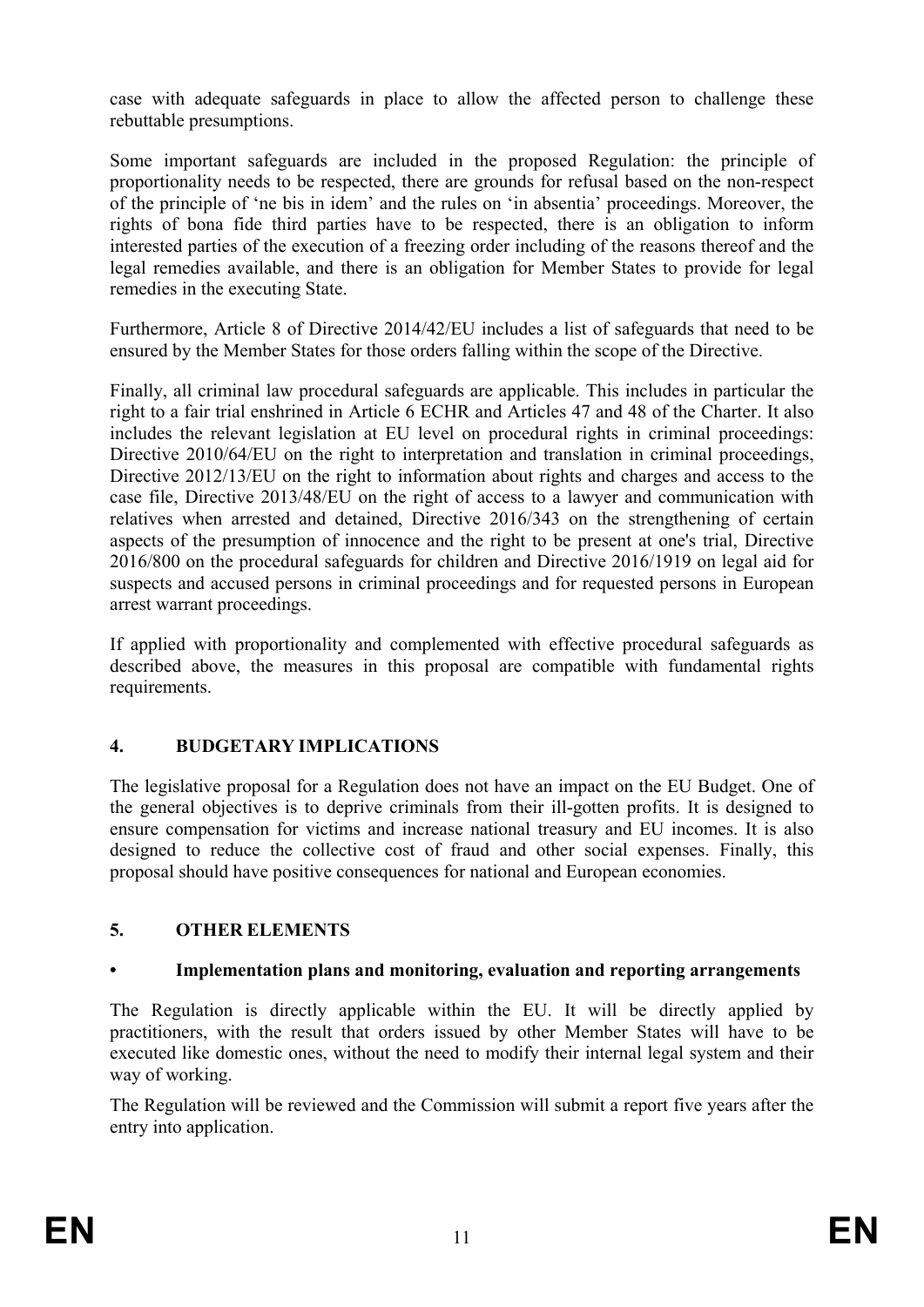## **• Detailed explanation of the specific provisions of the proposal**

## *Chapter I: Subject-matter, definitions and scope*

#### *Article 1: Subject-matter*

This proposal for a Regulation lays down rules under which a Member State recognises and executes freezing and confiscation orders issued within the framework of criminal proceedings. This Regulation covers all confiscation orders imposed by a court following proceedings in relation to a criminal offence and all freezing orders issued with a view to possible subsequent confiscation. It thus applies to all types of orders covered by Directive 2014/42/EU, as well as other types of orders issued without final conviction within the framework of criminal proceedings. This Regulation does not apply to freezing and confiscation orders issued within the framework of civil or administrative procedings.

This Regulation covers all criminal offences. It is not limited to the areas of particularly serious crime with a cross-border dimension so-called 'Eurocrimes' (unlike Directive 2014/42/EU which is based on 83 TFEU) as Article 82 TFEU (on which this proposal is based on) does not require such a limitation for mutual recognition of judgments in criminal matters. Therefore, the proposal covers mutual recognition of freezing and confiscation orders related to offences covered by Directive 2014/42/EU, as well as orders related to other offences which are not covered by that Directive.

#### *Article 2: Definitions*

Article 2 provides for the definition of several concepts used in the proposal.

The proposal lays down definition of confiscation order, freezing order, property, proceeds, instrumentalities, issuing State, executing State, issuing authority, and executing authority.

Confiscation order is a final penalty or measure imposed by a court following proceedings in relation to a criminal offence, resulting in the final deprivation of property. A freezing order is any judicial decision or decision validated by a judicial authority to provisionally prevent the destruction, transformation, moving, transfer or disposal of property with a view to possible subsequent confiscation.

The definition of issuing authority differs for freezing and confiscation orders. To take into account various national systems, the same approach is taken as in Directive 2014/41/EU with respect to the definition of issuing authority for freezing orders. In cases where the competent issuing authority is not a judge, a court, an investigating judge or a public prosecutor, the freezing order must be validated by a judge, court, investigating judge or a public prosecutor before its transmission.

The definition of issuing and executing authority must be read together with Article 27 whereby Member States are required to notify to the Commission the competent issuing and executing authorities.

#### *Article 3: Offences*

A list of offences for which the mutual recognition and execution of freezing and confiscation orders cannot be refused based on dual criminality is the same as the list contained in other mutual recognition instruments with one exception only: point (y) of the list now reflects the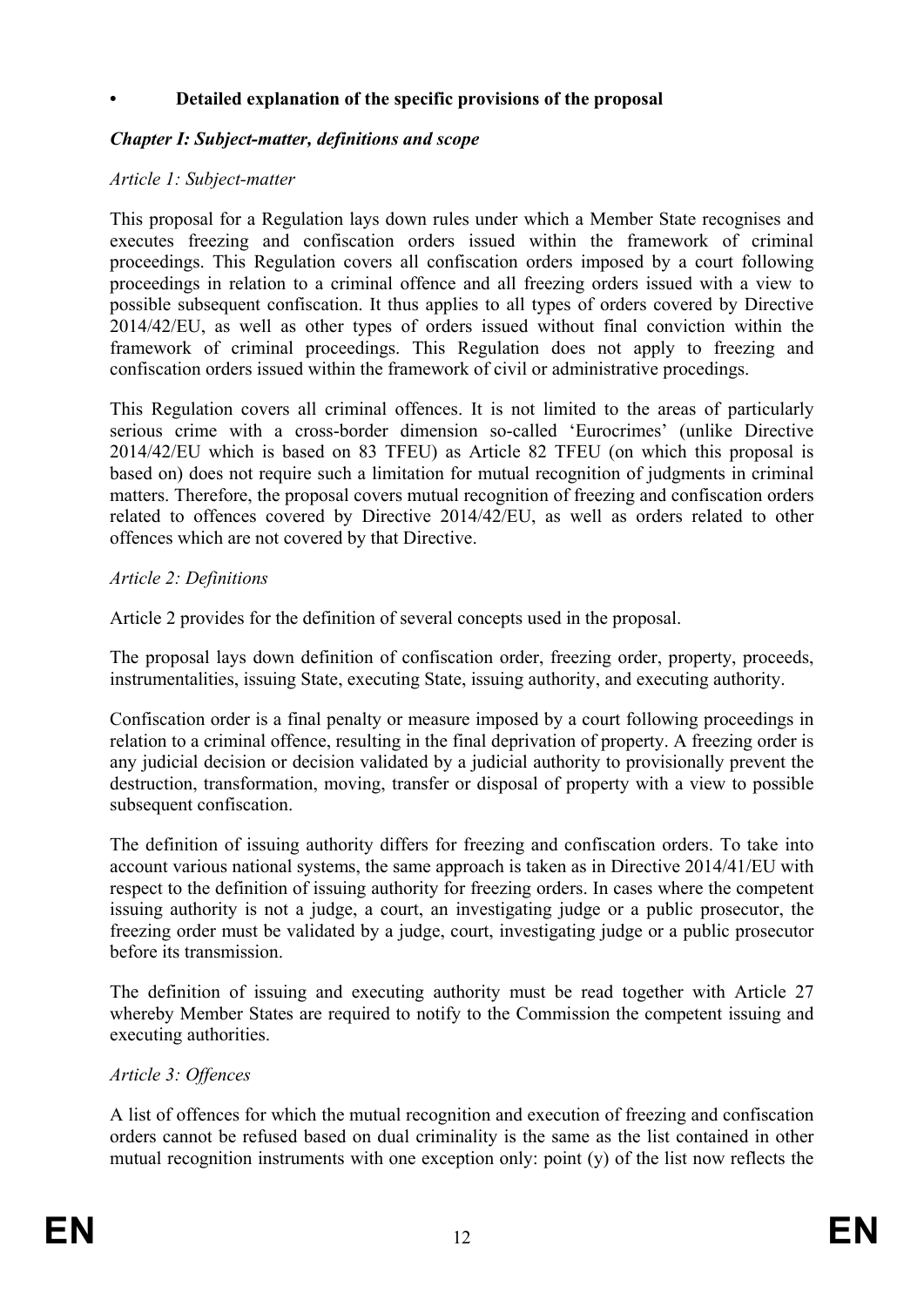existence of common minumum standards for combating fraud and counterfeiting of non-cash means of payment (Framework Decision 2001/413/JHA).

Dual criminality cannot be invoked for a list of offences punishable by at least three years of imprisonment in the issuing State. In cases of offences not included in this list, recognition can be refused if the crime to which the freezing or confiscation order relates is not a criminal offence under the laws of the executing State.

# *Chapter II - Transmission, recognition and execution of confiscation orders*

# *Article 4 - 7: Transmission of confiscation orders*

These articles set out a mechanism for transmission of confiscation orders. The proposal provides for a direct transmission of a confiscation order between competent national authorities but also allows for the possibility of assistance by central authorities. The rules on identification of the competent executing authority and on the possibility to transmit the confiscation order to more than one Member State are clarified.

In principle, a confiscation order may only be transmitted to one executing State at a time. However, some exceptions are laid down in Article 5. Where properties covered by the order are located in different executing States or the execution involves action in more than one executing State, the issuing authority may transmit the order to more than one executing State. The issuing authority may also transmit the order concerning an amount of money to several executing States where the property concerned has not been frozen or where the value of the property that may be recovered in the issuing State and any one executing State is not likely to be sufficient for the execution of the full amount covered by the order.

The transmission of the confiscation order by the issuing State does not limit that State's competence to execute the order itself. Rules are also set to ensure that the execution of the order will not exceed the maximum amount specified in the order.

The confiscation order must be accompanied by a standard certificate annexed to this proposal. The certificate must be translated into an official language of the executing State.

## *Article 8: Recognition and execution of confiscation orders*

The executing authority must recognise the confiscation order without further formalities and must take the necessary measures for its execution in the same way as for a confiscation order made by an authority of the executing State unless it invokes one of the grounds for refusal or postponement. Detailed rules for a possibility to confiscate different type of property than the one specified in the confiscation order are laid down.

## *Article 9: Grounds for non-recognition and non-execution of confiscation orders*

An exhaustive list of grounds for non-recognition and non-execution of confiscation orders on which basis the executing authority may refuse the recognition and execution of the confiscation order is laid down in Article 9. The list differs significantly from the list contained in the 2006 Framework Decision. Some grounds for refusal remain the same, e.g. the ground based on the principle 'ne bis in idem' or the ground based on immunity or privilege. However, the grounds for refusal linked to the type of the confiscation order (e.g. extended confiscation) have not been included in the proposal thus considerably broadening and strengthening the mutual recognition framework.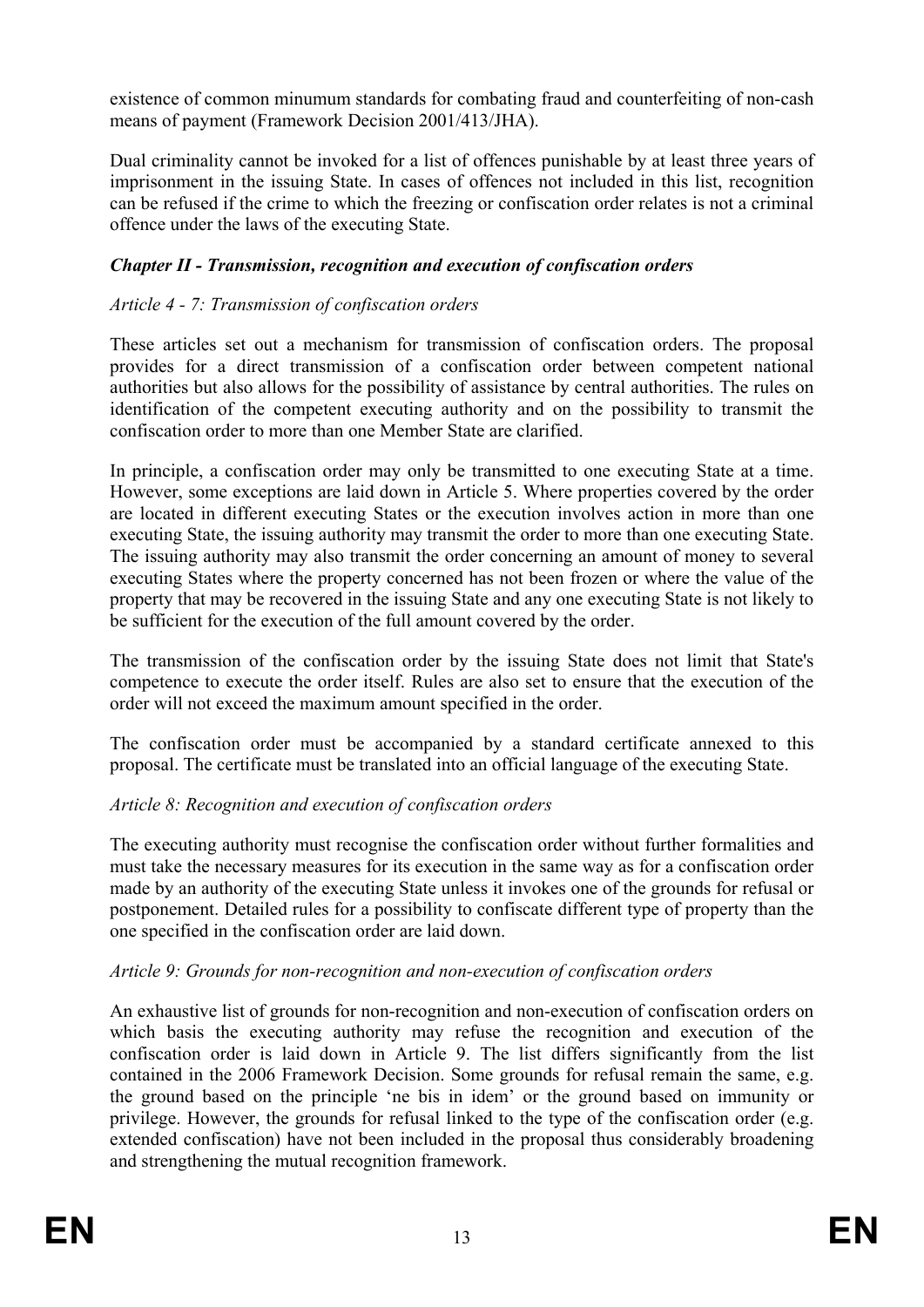Regarding the ground for refusal based on the right to be present at the trial, it only applies to trials resulting in confiscation orders linked to a final conviction, and not to proceedings resulting in non-conviction based confiscation orders.

## *Article 10: Time limits for recognition and execution of confiscation orders*

This Article establishes time limits for the recognition and execution of confiscation orders thus bringing added value compared to the 2006 Framework Decision which did not contain any time limits. Compared to freezing which must be carried out within a very short timeframe, confiscation can take place within a longer time period. Nevertheless, the experience with the 2006 Framework Decision has shown that establishing clear deadlines is needed to ensure efficient cross-border procedures.

Different time limits are set separately for the decision on the recognition and for the execution of the confiscation order. Firstly, the executing authority must take the decision on the recognition and execution of the confiscation order as soon as possible and not later than 30 days after the receipt of the confiscation order. Secondly, the executing authority must carry out the confiscation without delay and not later than 30 days after taking the decision to recognise and execute the confiscation order.

In specific cases where it is not possible for the executing authority to meet the time limits, it must inform the issuing authority without delay.

# *Article 11: Postponement of execution of confiscation orders*

This Article provides a standard wording in mutual recognition instruments allowing for the possibility to postpone the recognition or execution of the confiscation order. The executing authority may postpone the execution of the confiscation order if there is a risk of damaging an ongoing criminal investigation or a risk that the total amount exceeds the amount specified in the order or in cases where legal remedies have been invoked in accordance with Article 33.

## *Article 12: Impossibility to execute a confiscation order*

A situation may occur where it is impossible for the executing authority to execute the confiscation order. In such cases the executing authority must notify the issuing authority without delay. Where possible, the order may be executed on other property.

# *Chapter III - Transmission, recognition and execution of freezing orders*

## *Article 13 - Conditions for issuing and transmitting a freezing order*

This Article lays down conditions for issuing and transmitting a freezing order to ensure the proportionality principle is respected. This Article aligns the proposal with Article 6 of Directive 2014/41/EU, thereby ensuring that the same conditions apply to freezing for evidence and freezing for subsequent confiscation. The executing authority must execute the order within the time limits set in Article 19, but if it has reason to believe that these conditions have not been met, it can consult the issuing authority once the order has been recognised and executed.

*Article 14: Transmission of freezing orders*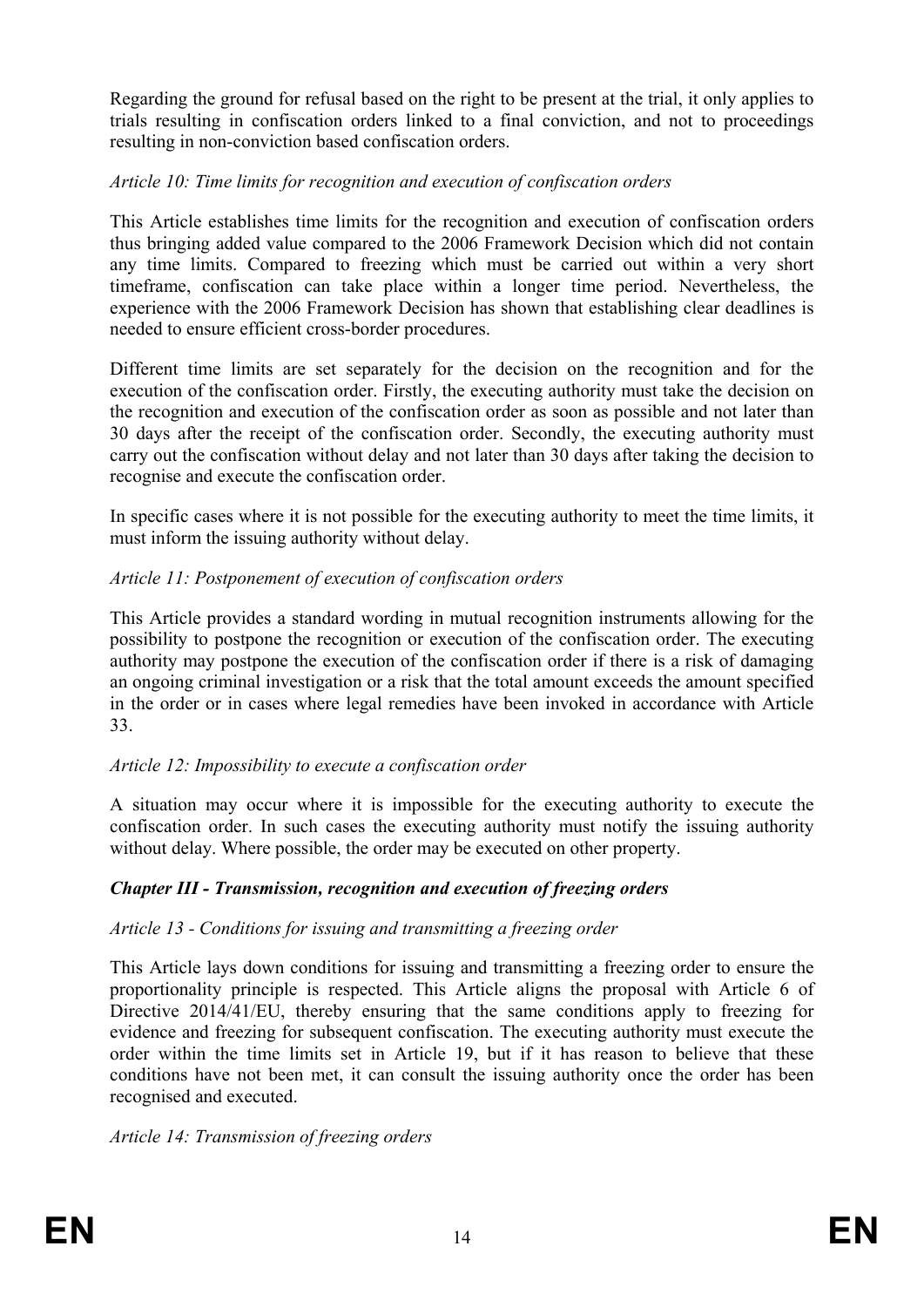A freezing order is to be directly transmitted between competent national authorities, but assistance by central authorities is also allowed. The rules on identification of the competent executing authority are clarified. The freezing order must be accompanied by a request for enforcement of a confiscation order, or it must contain an instruction that the property remains in the executing State pending a request for confiscation, and the estimated date of such a request must be provided. The issuing authority must also inform the executing authority of any interested party, including bona fide third parties, affected by the freezing order that it is aware of.

## *Article 15: Transmission of a freezing order to one or more executing States*

In principle, a freezing order can be transmitted to only one Member State at a time. This Article lays down rules on the possibility to transmit the freezing order to more than one Member State. These rules are very similar to the rules on transmission of confiscation orders.

Where properties covered by the order are located in different executing States or the execution involves action in more than one executing State, the issuing authority may transmit the order to more than one executing State. The issuing authority may also transmit the order concerning an amount of money to several executing States where the value of the property that may be frozen in the issuing State and any one executing State is not likely to be sufficient for the execution of the full amount covered by the order.

## *Article 16: Form of the freezing order*

The proposal provides for a simplified procedure as it provides for a standard form for issuing a freezing order. The form is therefore not a 'certificate' which accompanies a separate decision. This is a simplification of the mutual recognition procedure as the 2003 Framework Decision on mutual recognition of freezing orders required that a certificate was attached to the national freezing order. Instead, the proposal provides in its Annex B a standard form for freezing order that the issuing authority must complete, sign and certify its content as accurate and correct and translate it into an official language of the executing State. This approach is the same as the one adopted in Directive 2014/41/EU.

## *Article 17: Recognition and execution of freezing orders*

The executing authority must recognise a freezing order without further formalities and must take the necessary measures to execute it unless it invokes one of the grounds for refusal or postponement of its recognition and execution.

## *Article 18: Grounds for non-recognition and non-execution of freezing orders*

The grounds for refusal are similar to the grounds for refusal concerning confiscation orders, with some obvious non-applicable exceptions.

# *Article 19: Time limits for recognition and execution of freezing orders*

Freezing as a precautionary measure needs to take place urgently and requires short deadlines for recognition and execution. For this reason clear time limits are laid down by the proposed Regulation. This is a major improvement compared to the 2003 Framework Decision where no clear time limits were established.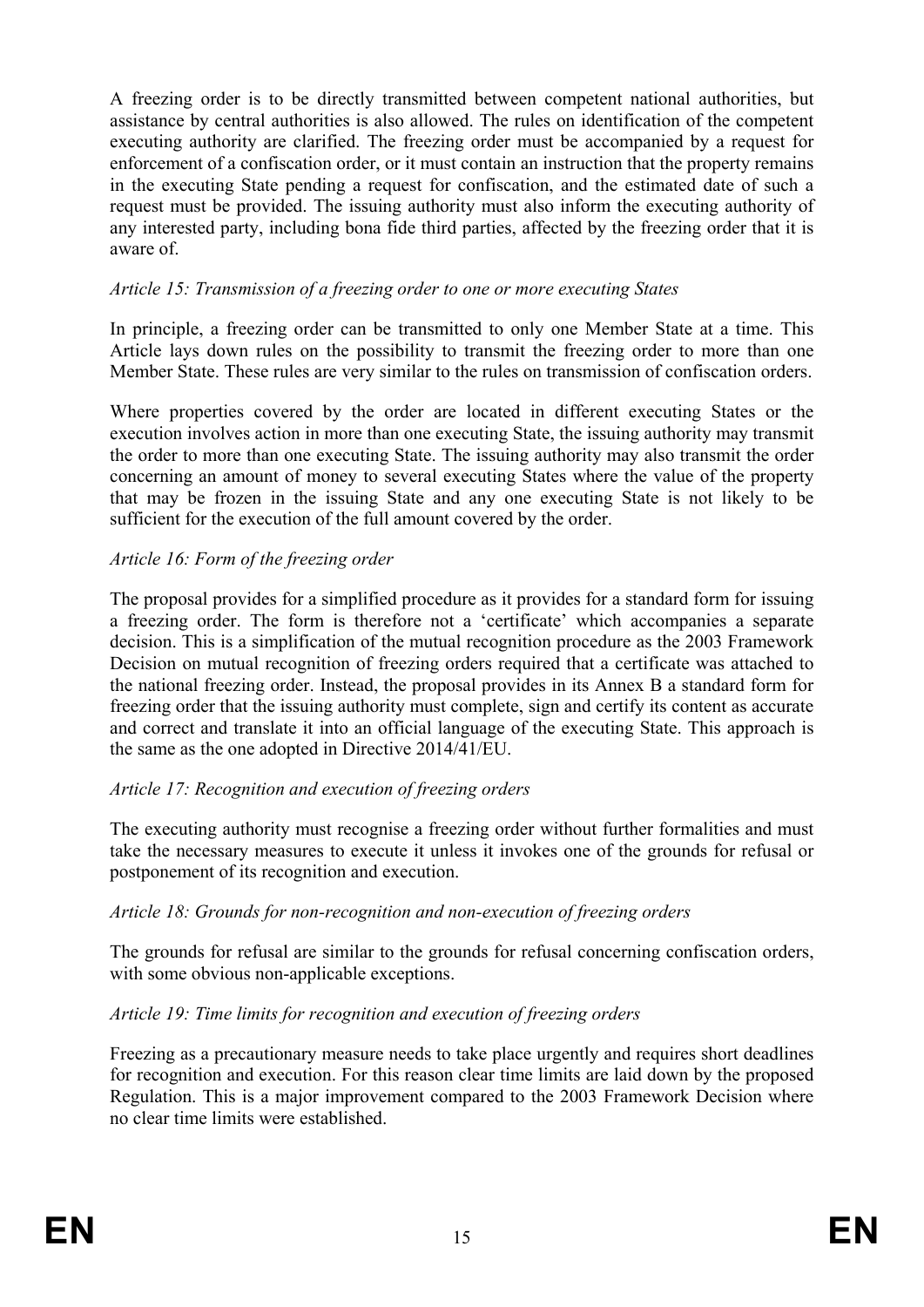Three different time limits are set separately for the decision on the recognition, for the execution of the freezing order and for the reporting back to the issuing authority. Short deadlines are set to ensure that the executing State will recognise and execute the order and communicate the outcome to the issuing authority speedily and with the same celerity and priority as for similar domestic cases. In addition, the executing authority must take full account of particular requirements specified in the freezing order such as the necessity of the immediate freezing or a specific date for freezing.

Firstly, the executing authority must take the decision on the recognition and execution of the freezing order as soon as possible and at the latest within 24 hours after the receipt of the freezing order.

Secondly, the executing authority must carry out the freezing without delay and not later than 24 hours after taking the decision to recognise and execute the freezing order and it must communicate its decision without delay to the issuing authority.

In cases where a ground for refusal or postponement is invoked by the executing authority these strict time limits cannot be maintained. Therefore for such cases, the proposal clarifies that the executing authority must act without delay.

In addition to these deadlines, Article 25 provides for a deadline of 3 days within which the executing authority must report to the issuing authority about the measures taken.

### *Article 20: Postponement of execution of a freezing order*

This Article provides a standard wording in mutual recognition instruments for a possibility to postpone the recognition or execution of the freezing order. The executing State may postpone the execution of a freezing order if there is a risk of damaging ongoing investigations or the property is already subject to a freezing order or the property is already subject to a freezing order issued in other criminal proceedings in the executing State. The executing authority must immediately report on the postponement of the freezing order to the issuing authority and as soon as the ground for postponement has ceased to exist, the executing authority must immediately execute the order and inform the issuing authority.

## *Article 21: Obligation to inform the interested party*

Following the execution of the freezing order, the executing authority must notify its decision to the person against whom the freezing order has been issued and to any interested party taking due account of the confidentiality rules laid down in Article 22. This will allow the persons affected to take legal remedies, without endangering the freezing.

#### *Article 22: Confidentiality*

Most freezing orders contain information which has to be protected in order to safeguard the investigation. This Article is inspired by Article 19 of Directive 2014/41/EU on the European Investigation Order and it provides for the obligation of the issuing and the executing authorities to preserve the confidentiality of the investigation. The executing authority must inform the issuing authority without delay if it cannot comply with the confidentiality requirement.

#### *Article 23: Duration of the freezing orders*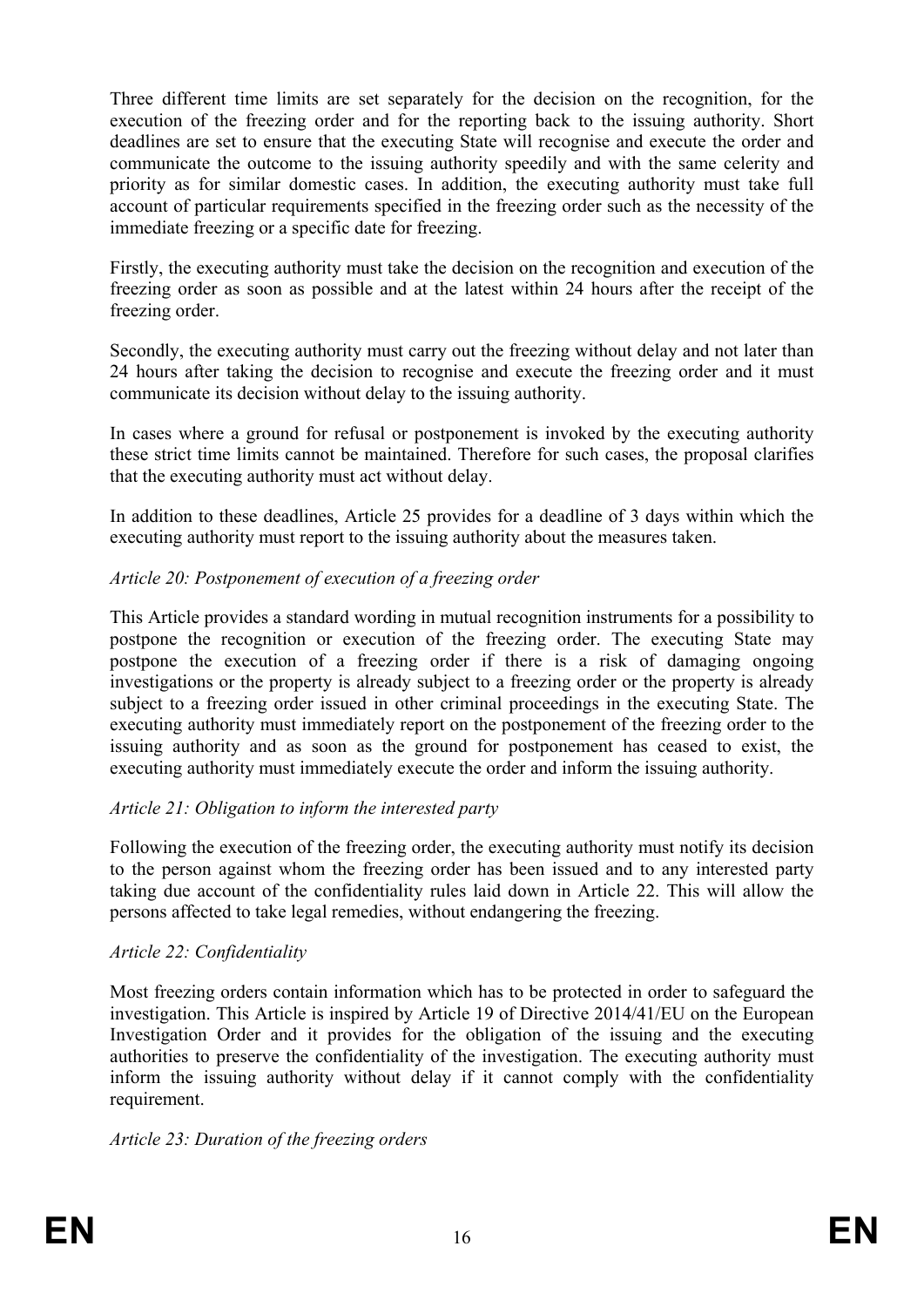In principle, the property should be frozen until a final decision on confiscation or discharge of the frozen property is issued by the issuing State. However, cases might occur where the freezing seems to be no longer justified or the duration seems to be excessive. This Article lays down rules for limitation of the period for which the property will be frozen following consultation between the executing and the issuing authority. There is no absolute time limit, as the duration of investigations and trial may justify a long freezing period. If the issuing authority does not provide reasons for non-acceptance of the limitation proposed by the executing authority within 6 weeks, the executing authority may lift the freezing order.

### *Article 24: Impossibility to execute the freezing order*

The executing authority must notify the issuing authority without delay where it is impossible to execute the freezing order for the reason that the property has already been confiscated, has disappeared, has been destroyed, cannot be found in the location indicated or the location has not been sufficiently precise.

#### *Article 25: Reporting*

This Article lays down a deadline of 3 days within which the executing authority must report on the measures taken and results of the execution of the freezing order.

#### *Chapter IV - General provisions*

This Chapter provides general rules for mutual recognition of both freezing and confiscation orders.

#### *Article 26: Law governing execution*

The executing State has competence to adopt and to enforce measures in that State following the recognition of a freezing or confiscation order. The law of the executing State applies to the enforcement of the decision, including rules on safeguards where decisions are adopted in the executing State relating to the freezing order or confiscation order.

A freezing order or a confiscation order issued against a legal person must be executed even if the executing State does not recognise the criminal liability of legal persons.

Unless the issuing State agreed, the executing State may not impose alternative measures to freezing and confiscation except for those provided for in Article 8 of the proposal.

#### *Article 27: Notification on the competent authorities*

Member States are required to notify to the Commission the competent issuing and executing authorities according to the definition of Article 2(8) and (9). In addition, Member States may designate one or more central authorities responsible for the administrative transmission and reception. The Commission will make sure that this information will be available to all Member States and the Council.

#### *Article 28: Communication*

This Article concerns communication between competent authorities throughout the mutual recognition procedure. There is a general obligation of competent authorities to consult each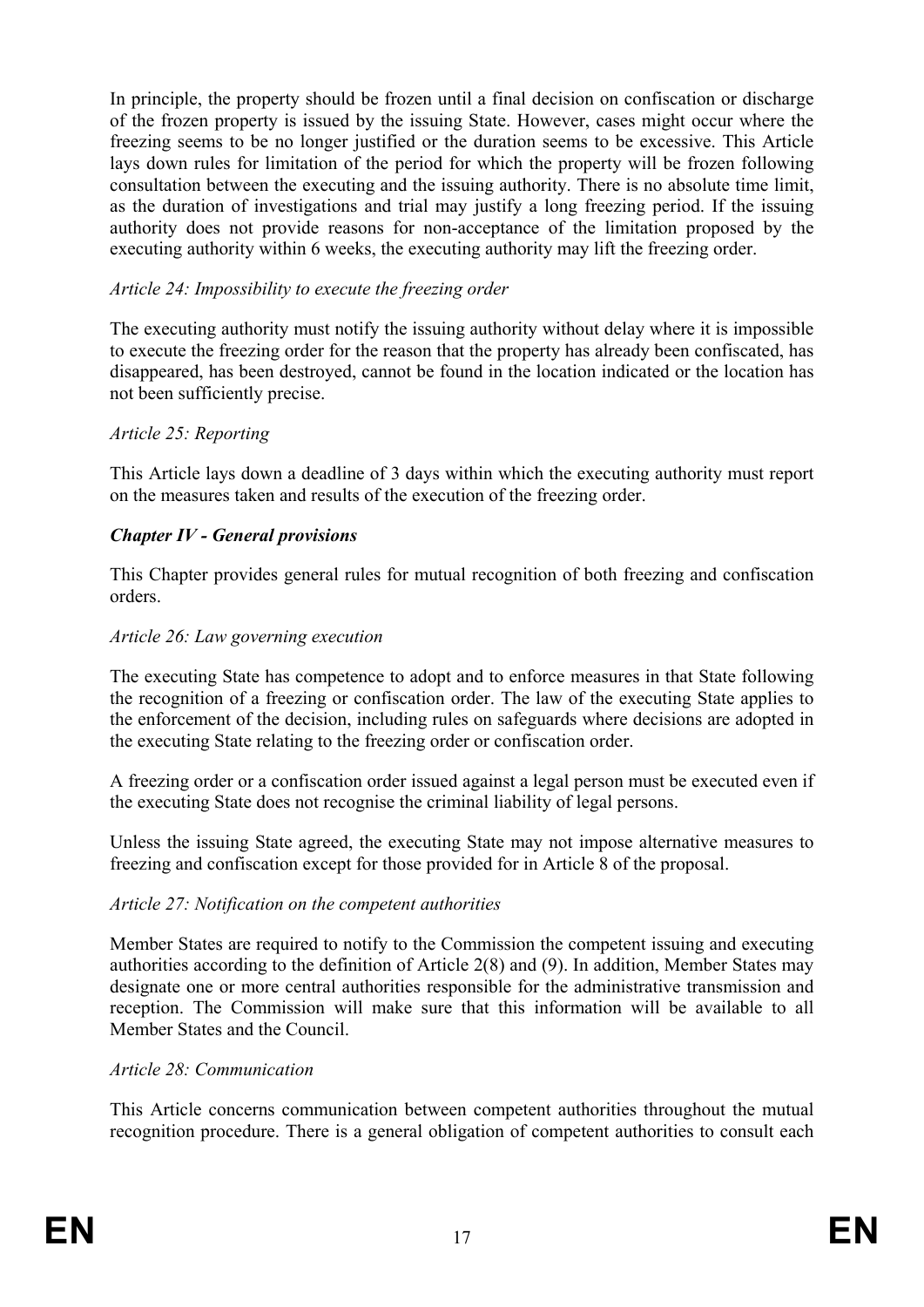other where necessary during the mutual recognition procedure in addition to the specific obligations laid down by individual articles of the proposal.

# *Article 29: Multiple orders*

If two or more orders concerning an amount of money are issued against the same person and there are not sufficient means to enable all the orders to be executed or if a specific property is covered by multiple orders, the executing State must decide which of the orders is or are to be executed with due consideration of the circumstances including the interest of victims, the involvement of frozen assets, the dates of the respective orders and the dates of transmission of the respective orders and if relevant the relative seriousness and the place of the offence.

# *Article 30: Termination of execution*

The issuing authority must immediately inform the executing authority of any decision or measure as a result of which the order ceases to be enforceable or must be withdrawn from the executing State for any other reason.

# *Article 31: Management and disposal of frozen and confiscated property*

The executing State shall manage the frozen or confiscated property before its definitive transfer with a view to prevent its depreciation in value.

This Article further clarifies the rules for disposal of the confiscated property. The victim's right to compensation and restitution has been duly taken into account in that Article as it ensures that the victim's right to compensation and restitution has priority over the states' interest. Firstly, it provides that the sum corresponding to the decision on compensation or restitution will accrue to the issuing State for purposes of compensation or restitution to the victim. Secondly, if a procedure to compensate or restitute the victim is pending in the issuing State, the executing State must withhold the disposition of the confiscation property until the decision is communicated to the executing authority. This is a major novelty in the EU legal framework as neither of the two Framework Decisions contains any provision on victims. The provisions ensure that victims are not losing their rights in cases where the assets are located in another Member States; at the same time, the provision does not introduce any new right for victims where such right does not exist under national law.

Unless agreed otherwise, taking also into account the need to provide assistance for the recovery of tax claims in accordance with Directive 2010/24/EU, the following rules inspired by a rule of equity between Member States as set out in Framework Decision 2006/783/JHA apply: If the amount of the confiscation order is below 10.000 euros, the amount accrues to the executing State. Above this amount, 50% of the confiscated property is transferred to the issuing State in cash, or the entire property where it is transferred in kind with the consent of the executing State. If it is not possible to apply these rules, the property is disposed of in another way in accordance with the law of the executing State.

## *Article 32: Costs*

Costs must be borne either by the executing State when they arise on the territory of that State and by the issuing State in any other case. Where the executing State has had large or exceptional costs it may propose to the issuing State that the costs be shared.

*Article 33: Legal remedies in the executing State against recognition and execution*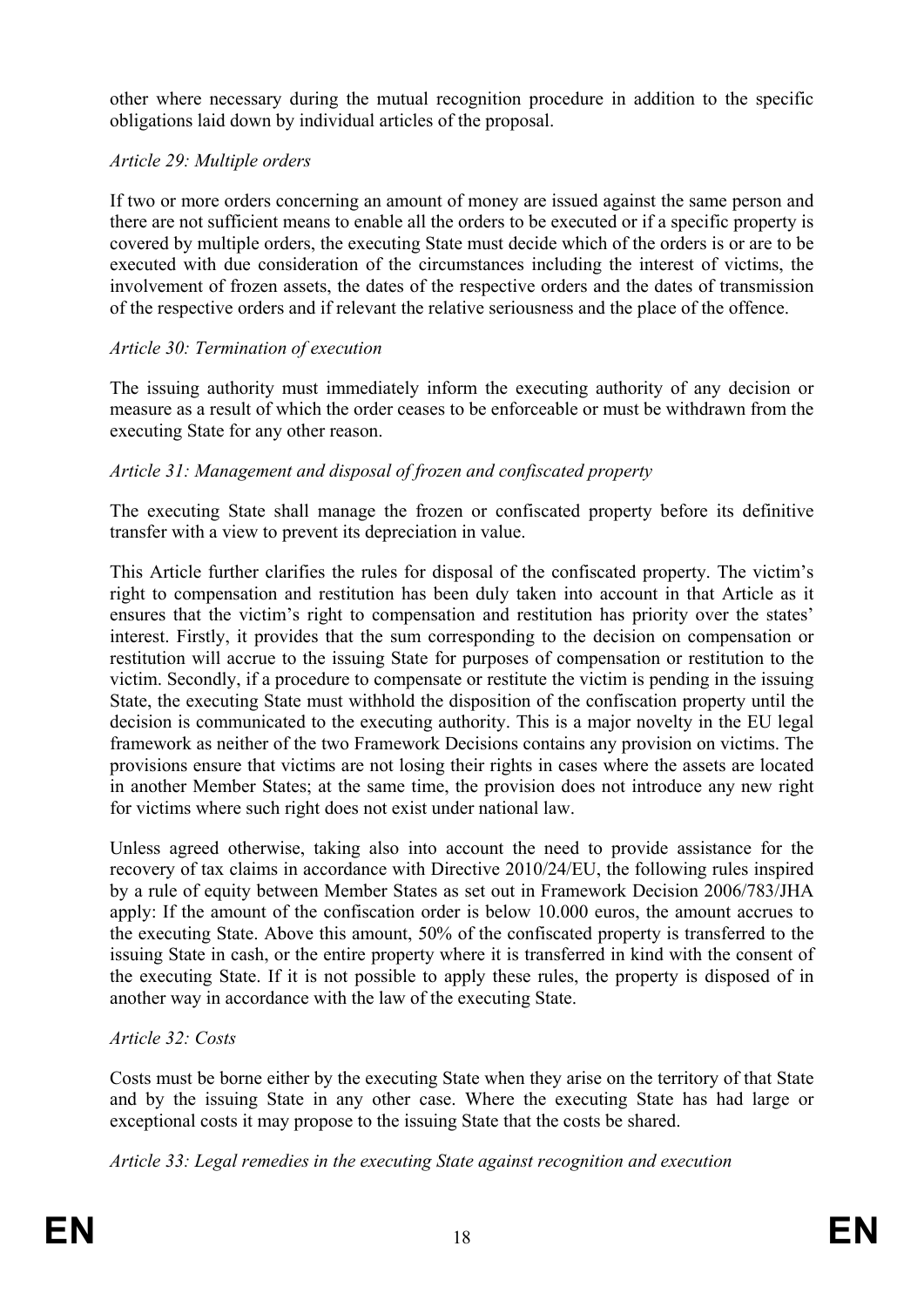This Article provides for a legal remedy in the executing State against the recognition and execution of a freezing or confiscation order. Any interested party including bona fide third parties can bring an action before a court in the executing State to preserve his or her rights in accordance with the law of that State. The action may have suspensive effect under the law of the executing State. However, substantive reasons for issuing the confiscation order in criminal matters cannot be challenged before a court in the executing State.

## *Article 34: Reimbursement*

Except when the responsibility is exclusively due to the conduct of the executing State, the issuing State is liable to reimburse any sum of money paid in damages to any party following the execution of an order.

### *Article 35: Statistics*

This Article concerns an obligation of the Member States to regularly collect from the relevant authorities and maintain comprehensive statistics regarding mutual recognition of freezing and confiscation orders. The statistics collected will be sent to the Commission each year. As, currently, there is lack of comprehensive data regarding mutual recognition of freezing and confiscation orders this obligation appears to be necessary to allow a thorough assessment of the functioning of the mechanism laid down by this Regulation.

## *Chapter V - Final provisions*

### *Article 36: Amendments to the certificate and the form*

The standard certificate and the form contained in Annex I and II of this proposal should serve as a useful tool to simplify and speed up to the maximum extent possible the mutual recognition and execution of freezing and confiscation orders. For this reason, it is necessary in the future to be able to address identified problems regarding the content of the certificate and the form as quickly as possible. Amending the two annexes through a complex fullyfledged legislative procedure does not correspond to this requirement. Therefore, a faster and more flexible procedure for amendments through delegated acts is laid down in Article 37.

#### *Article 37: Exercise of delegation*

This article lays down the conditions under which the Commission has the power to adopt delegated acts to provide for necessary amendments of the certificate and the form annexed to the proposal. It lays down a standard procedure for adoption of such delegated acts.

#### *Article 38: Review clause*

The Commission will report to the European Parliament and the Council on the application of this proposed Regulation five years after the entry into force.

#### *Article 39: Replacement*

This Regulation will replace Framework Decisions 2003/577/JHA and 2006/783/JHA for the Member States that are bound by it. Framework Decisions 2003/577/JHA and 2006/783/JHA will continue to apply in relation to those Member States that are not bound by this Regulation.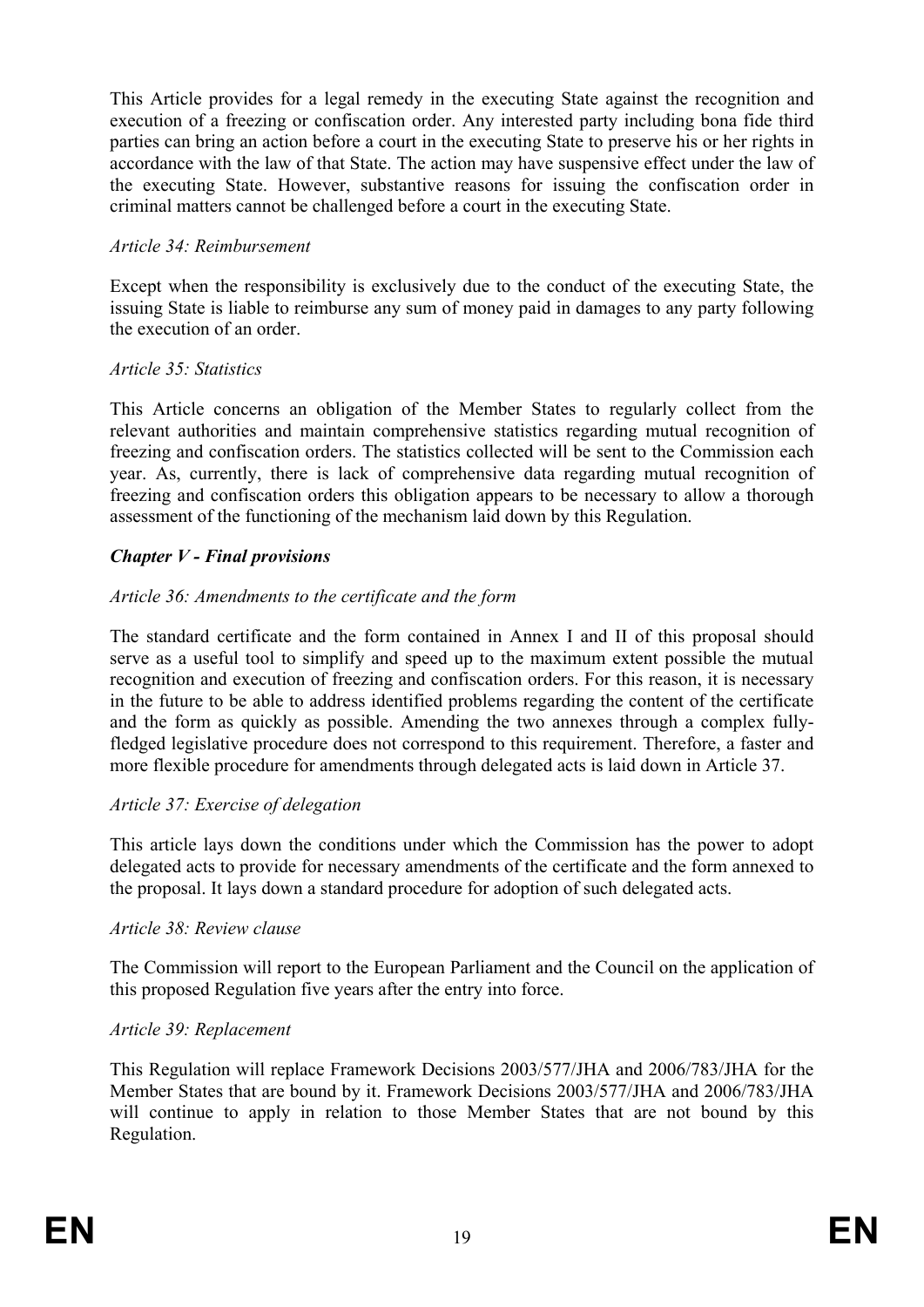# *Article 40: Entry in force and application*

The proposed Regulation will enter into force the twentieth day after its publication in the Official Journal. The Regulation will then apply six months after its date of entry into force with the exception of Article 27, which will apply from the date of entry into force of the Regulation.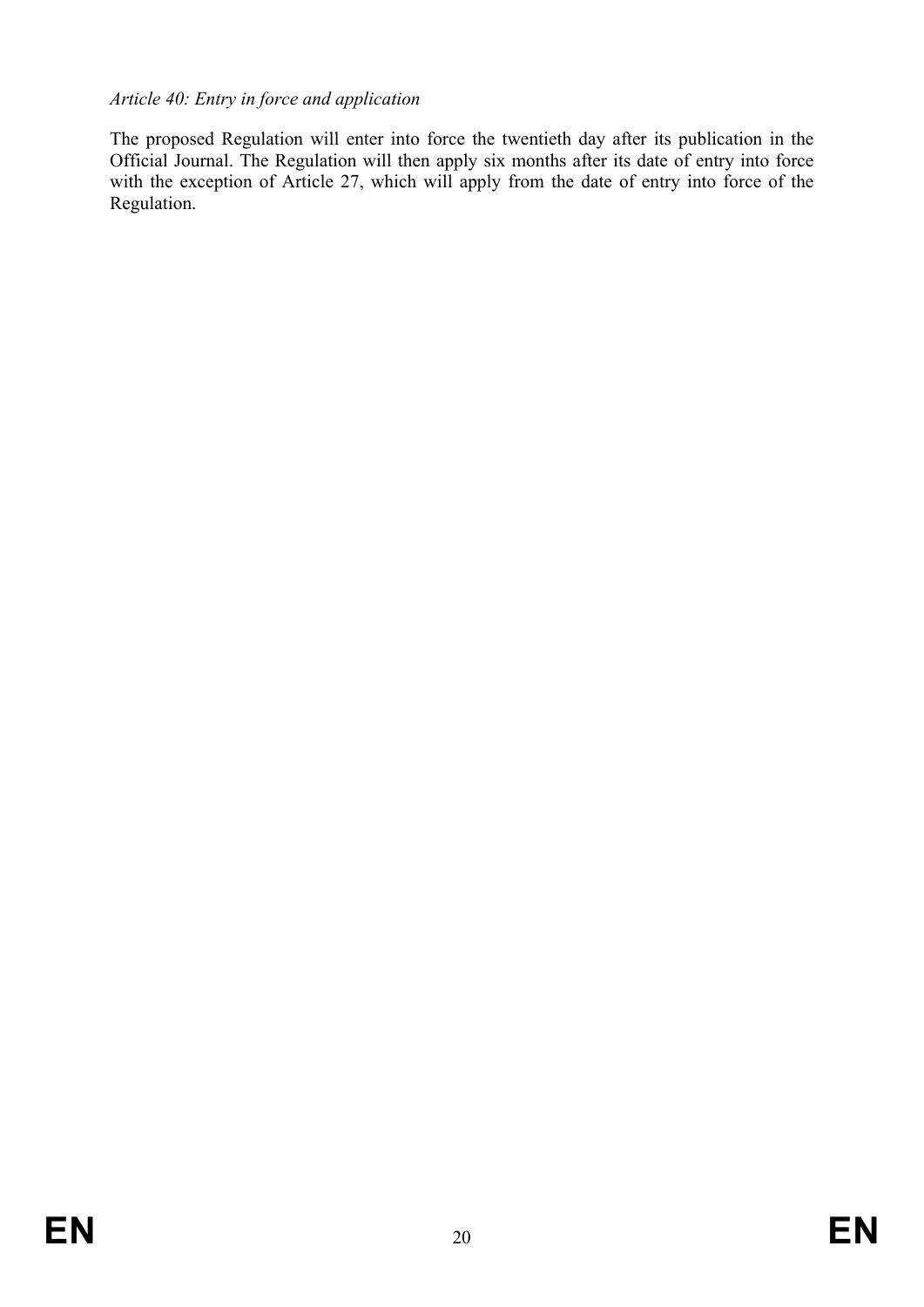## 2016/0412 (COD)

## Proposal for a

# **REGULATION OF THE EUROPEAN PARLIAMENT AND OF THE COUNCIL**

## **on the mutual recognition of freezing and confiscation orders**

THE EUROPEAN PARLIAMENT AND THE COUNCIL OF THE EUROPEAN UNION,

Having regard to the Treaty on the Functioning of the European Union, and in particular Article 82 (1) (a) thereof,

Having regard to the proposal from the European Commission,

After transmission of the draft legislative act to the national parliaments,

Acting in accordance with the ordinary legislative procedure,

Whereas:

- (1) The European Union has set itself the objective of maintaining and developing an area of freedom, security and justice.
- (2) Judicial cooperation in criminal matters in the Union is based on the principle of mutual recognition of judgments and judicial decisions, which is, commonly referred to as a cornerstone of judicial cooperation in criminal matters within the Union since the Tampere European Council of 15 and 16 October 1999.
- (3) Freezing and confiscation of instrumentalities and proceeds of crime are among the most effective means of combatting crime. The European Union is committed to ensuring more effective identification, confiscation and re-use of criminal assets $^{24}$  $^{24}$  $^{24}$ .
- (4) As crime is often transnational in nature, effective cross-border cooperation is essential in order to seize and confiscate the proceeds and instrumentalities of crime.
- (5) The current Union legal framework in relation to the mutual recognition of freezing and confiscation orders is composed of Council Framework Decision 2003/577/JHA of 22 July 2003 on the execution in the European Union of orders freezing property or evidence<sup>[25](#page-21-1)</sup> and Council Framework Decision 2006/783/JHA of 6 October 2006 on the application of the principle of mutual recognition to confiscation orders<sup>26</sup>.
- (6) The Commission's implementation reports on Framework Decisions 2003/577/JHA and 2006/783/JHA show that the existing regime for the mutual recognition of freezing and confiscation orders is not fully effective. The current instruments have

<span id="page-21-0"></span><sup>&</sup>lt;sup>24</sup> "The Stockholm programme – An open and secure Europe serving and protecting the citizens". OJ C 115, 4.5.2010, p.1.<br>
<sup>25</sup> OJ L 196, 2.8.2003, p. 45.<br>
<sup>26</sup> OJ L 328, 21.11.2006, p. 59.

<span id="page-21-2"></span><span id="page-21-1"></span>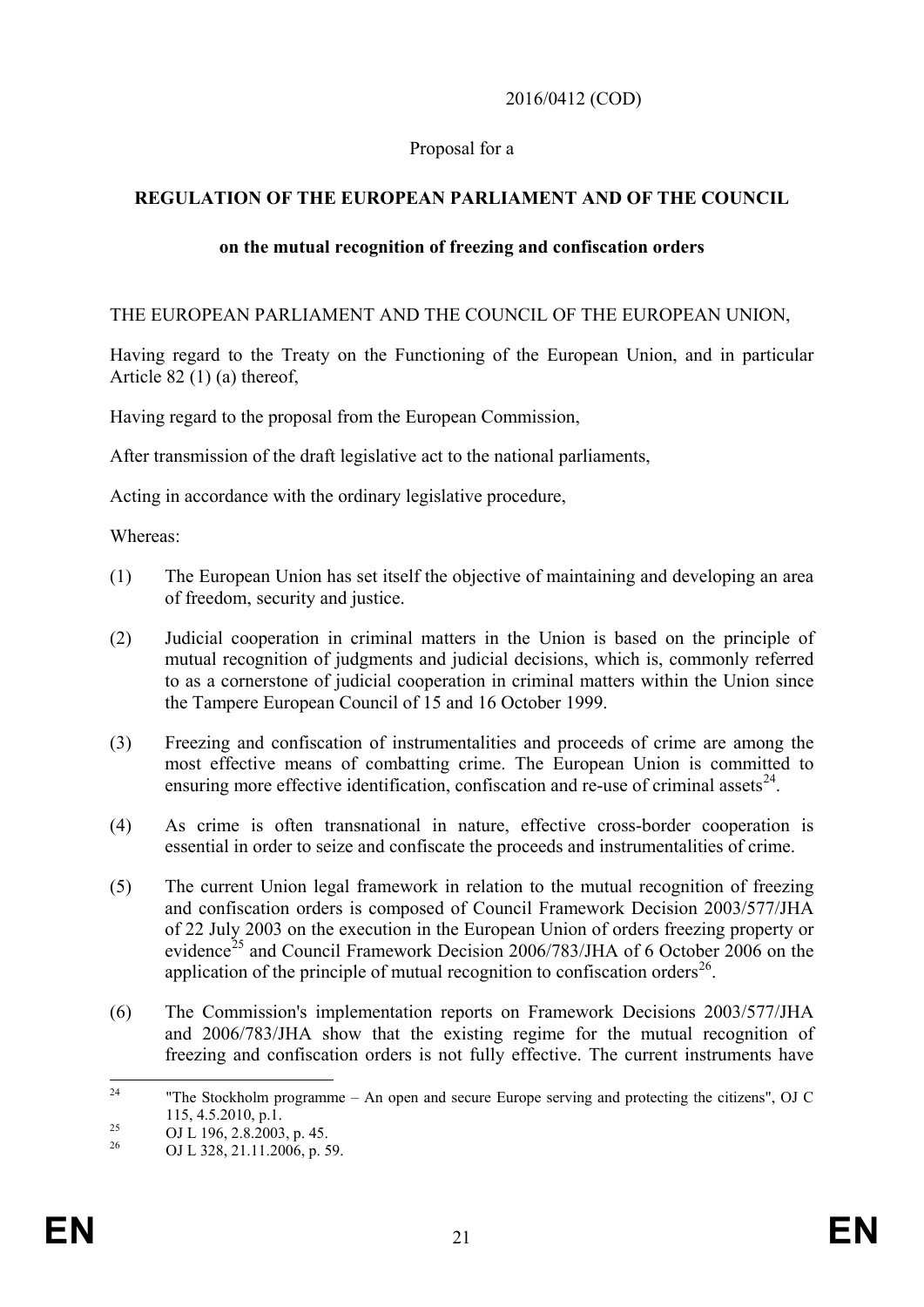not been implemented and applied uniformly in the Member States, leading to insufficient mutual recognition.

- (7) The Union legal framework on mutual recognition of freezing and confiscation orders has not kept up with recent legislative developments at Union and national levels. In particular, Directive  $2014/42/EU^{27}$  $2014/42/EU^{27}$  $2014/42/EU^{27}$  sets out common minimum rules on freezing and confiscation of property. These common minimum rules concern the confiscation of proceeds and instrumentalities of crime, including in case of illness and absconding of the suspect or accused person where criminal proceedings have been initiated regarding a criminal offence, extended confiscation and third party confiscation. Those common minimum rules also concern the freezing of property with a view to possible subsequent confiscation. The types of confiscation and freezing covered by Directive 2014/42/EU should also be covered by the legal framework on mutual recognition.
- (8) When adopting Directive 2014/42/EU, the European Parliament and the Council stated that an effective system of freezing and confiscation in the European Union is inherently linked to well-functioning mutual recognition of freezing and confiscation orders. Considering the need of putting in place a comprehensive system for freezing and confiscation of proceeds and instrumentalities of crime, the European Parliament and the Council called on the Commission to present a legislative proposal on mutual recognition of freezing and confiscation orders.
- (9) In the European Agenda on Security<sup>28</sup>, the Commission considered that judicial cooperation in criminal matters relies on effective cross-border instruments and that mutual recognition of judgments and judicial decisions is a key element in the security framework. The Commission also recalled the need to improve mutual recognition of freezing and confiscation orders.
- (10) In its Communication to the European Parliament and the Council on an Action Plan for strengthening the fight against terrorist financing<sup>[29](#page-22-2)</sup>, the Commission highlighted the need to ensure that criminals who fund terrorism are deprived of their assets. In order to disrupt organised crime activities that finance terrorism, it is essential to deprive those criminals of the proceeds of crime. To this end, it is necessary to ensure that all types of freezing and confiscation orders are enforced to the maximum extent possible throughout the Union through the application of the principle of mutual recognition.
- (11) In order to ensure effective mutual recognition of freezing and confiscation orders, the rules on recognition and execution of those orders should be established by a legally binding and directly applicable legal act of the Union.
- (12) It is important to facilitate the mutual recognition and execution of orders to freeze and to confiscate property by establishing rules obliging a Member State to recognise and

<span id="page-22-0"></span><sup>&</sup>lt;sup>27</sup> Directive 2014/42/EU of the European Parliament and of the Council of 3 April 2014 on the freezing and confiscation of instrumentalities and proceeds of crime in the European Union (OJ L 127, 29.4.2014, p. 39).<br><sup>28</sup> Communication from the Commission to the European Parliament, the Council, the European

<span id="page-22-1"></span>Economic and Social Committee and the Committee of the Regions, *The European Agenda on Security*, COM(2015) 185 final.<br>
COM(2016) 50 final.

<span id="page-22-2"></span>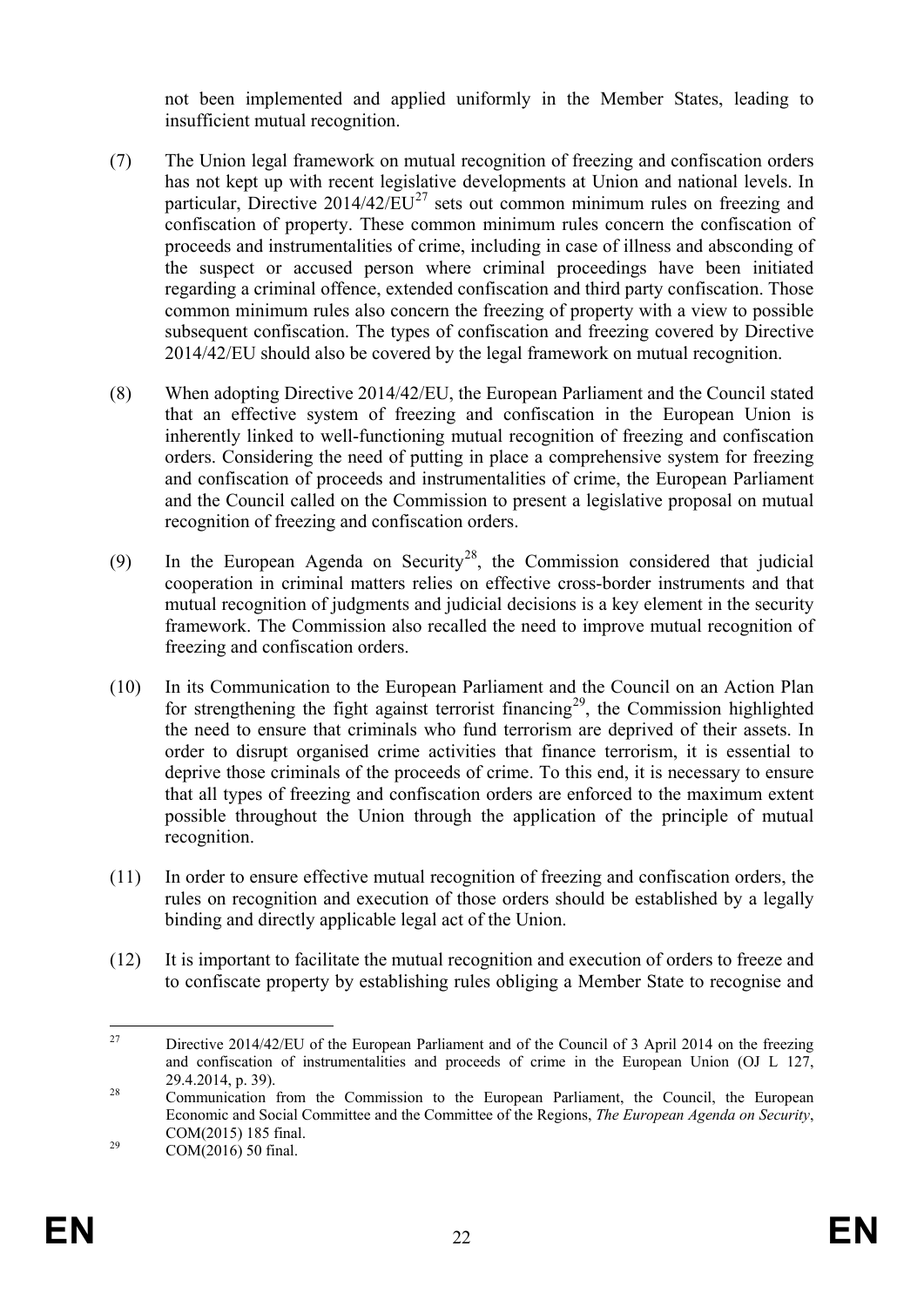execute in its territory freezing and confiscation orders issued by another Member State within the framework of criminal proceedings.

- (13) This Regulation should apply to all confiscation orders imposed by a court following proceedings in relation to a criminal offence and all freezing orders issued with a view to possible subsequent confiscation. It should therefore cover all types of orders covered by Directive 2014/42/EU, as well as other types of orders issued without final conviction within the framework of criminal proceedings. This Regulation should not apply to freezing and confiscation orders issued within the framework of civil or administrative procedings.
- (14) This Regulation should cover confiscation and freezing orders related to offences covered by Directive 2014/42/EU, as well as orders related to other offences. The offences should therefore not be limited to the areas of particularly serious crime with a cross-border dimension, as Article 82 TFEU does not require such limitation for measures laying down rules and procedures for ensuring mutual recognition of judgments in criminal matters.
- (15) Cooperation between Member States, based on the principle of mutual recognition and immediate execution of judicial decisions, presupposes confidence that the decisions to be recognised and executed will always be taken in compliance with the principles of legality, subsidiarity and proportionality. It also presupposes that the rights granted to the parties or *bona fide* interested third parties will be preserved*.*
- (16) This Regulation does not have the effect of modifying the obligation to respect fundamental rights and fundamental legal principles as enshrined in Article 6 of the TEU.
- (17) This Regulation respects the fundamental rights and observes the principles recognised in the Charter of Fundamental Rights of the European Union (the Charter) and the European Convention for the Protection of Human Rights and Fundamental Freedoms (the ECHR). This Regulation should be applied in accordance with those rights and principles.
- (18) This Regulation should be applied taking into account Directives  $2010/64/EU^{30}$ ,  $2012/13/EU^{31}$ ,  $2013/48/EU^{32}$  $2013/48/EU^{32}$  $2013/48/EU^{32}$ ,  $2016/343^{33}$  $2016/343^{33}$  $2016/343^{33}$ ,  $2016/800^{34}$  and  $2016/1919$  of the European

<span id="page-23-0"></span><sup>&</sup>lt;sup>30</sup> Directive 2010/64/EU of the European Parliament and of the Council of 20 October 2010 on the right to

<span id="page-23-1"></span>interpretation and translation in criminal proceedings (OJ L 280, 26.10.2010, p. 1).<br>Directive 2012/13/EU of the European Parliament and of the Council of 22 May 2012 on the right to<br>information in criminal proceedings (OJ

<span id="page-23-2"></span> $\frac{32}{2}$  Directive 2013/48/EU of the European Parliament and of the Council of 22 October 2013 on the right of access to a lawyer in criminal proceedings and in European arrest warrant proceedings, and on the right to have a third party informed upon deprivation of liberty and to communicate with third persons and with consular authorities while deprived of liberty (OJ L 294, 6.11.2013, p. 1).

<span id="page-23-3"></span> $^{33}$  Directive (EU) 2016/343 of the European Parliament and of the Council of 9 March 2016 on the strengthening of certain aspects of the presumption of innocence and of the right to be present at the trial in criminal proceedings  $(OJ L 65, 11.3.2016, p. 1)$ .

<span id="page-23-4"></span> $t_{\text{max}}$  Directive (EU) 2016/800 of the European Parliament and of the Council of 11 May 2016 on procedural safeguards for children who are suspects or accused persons in criminal proceedings (OJ L 132,  $21.5.2016$ , p. 1).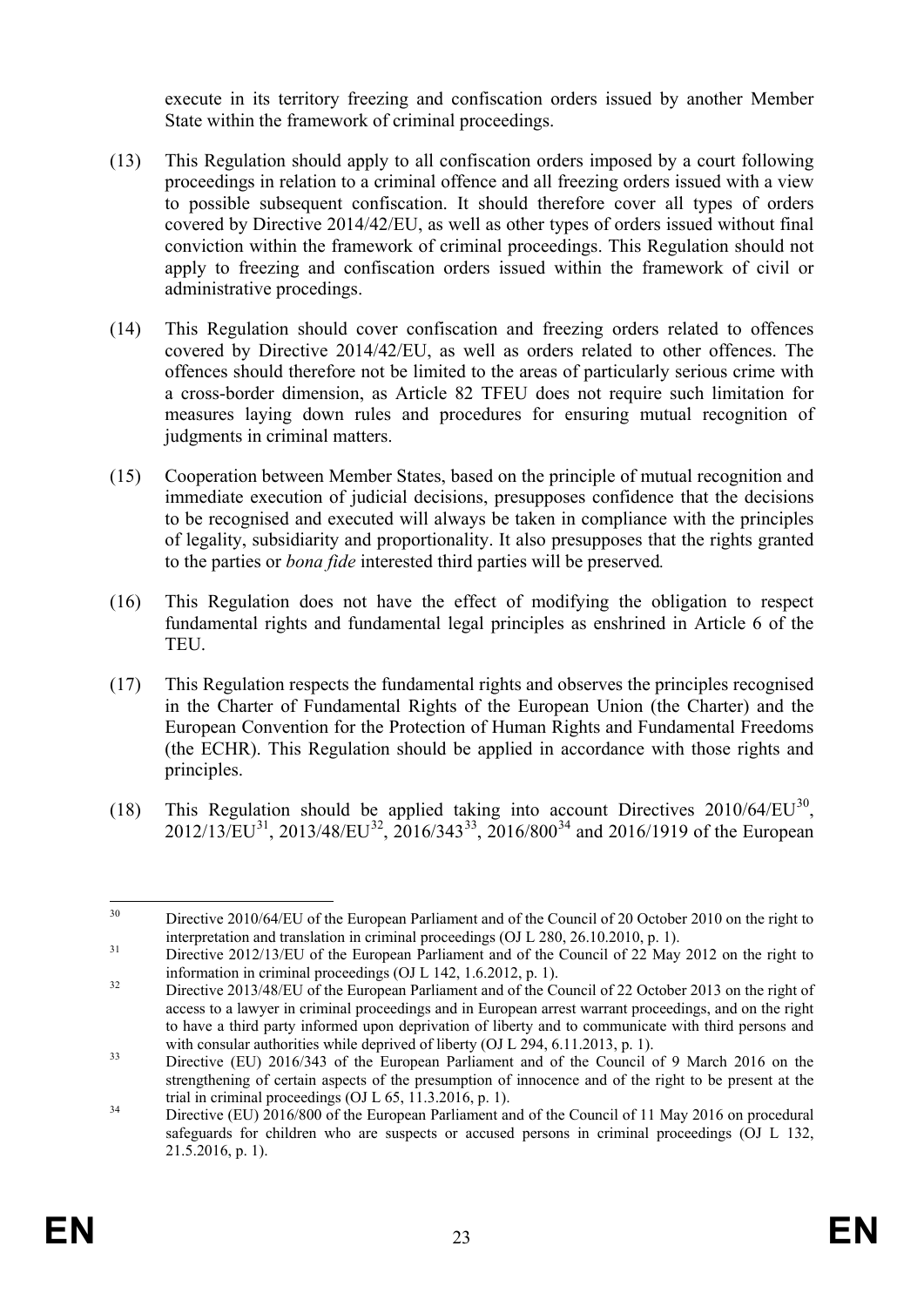Parliament and of the Council<sup>35</sup>, which concern procedural rights in criminal proceedings.

- (19) While ensuring that fundamental rights are respected, the rules for the transmission, recognition and execution of freezing orders and confiscation orders should ensure the efficiency of the process of recovering criminal assets.
- (20) To this end, freezing and confiscation orders should be transmitted directly by the issuing authority to the executing authority or, where applicable, to a central authority.
- (21) A confiscation order should be transmitted together with a standard certificate.
- (22) The executing authority should recognise a confiscation order without further formalities and should take the necessary measures for its execution. The decision on the recognition and execution of the confiscation order should be taken and the confiscation should be carried out with the same celerity and priority as for a similar domestic case. Time limits should be set out in order to ensure a quick and efficient decision and execution of the confiscation order.
- (23) In light of the urgency of freezing and of its provisional nature, a freezing order should be issued in a standard form. The issuing authority should ascertain whether issuing the freezing order is necessary and proportionate for the purpose of provisionally preventing the destruction, transformation, moving, transfer or disposal of property. To align the conditions for issuing freezing orders in domestic and cross-border cases, a freezing order under this Regulation should be issued only when it could have been ordered in a similar domestic case.
- (24) The executing authority should recognise a freezing order without further formalities and should immediately take the necessary measures for its execution. The decision on the recognition and execution of the freezing order should be taken and the freezing should be carried out with the same celerity and priority as for a similar domestic case. Time limits should be set out in order to ensure a quick and efficient decision and execution of the freezing order.
- (25) In the execution of a freezing order, the issuing authority and the executing authority should take due account of the confidentiality of the investigation. In particular, the executing authority should guarantee the confidentiality of the facts and the substance of the freezing order.
- (26) The recognition and execution of a freezing order or a confiscation order should not be refused on grounds other than those stated in this Regulation. In particular, it should be possible for the executing authority not to recognise and execute a confiscation order on the basis of the principle ne bis in idem, of the rights of any interested party, or of the right to be present at the trial.

<span id="page-24-0"></span><sup>&</sup>lt;sup>35</sup> Directive (EU) 2016/1919 of the European Parliament and of the Council of 26 October 2016 on legal aid for suspects and accused persons in criminal proceedings and for requested persons in European arrest warrant proceedings (OJ L 297, 4.11.2016, p.1).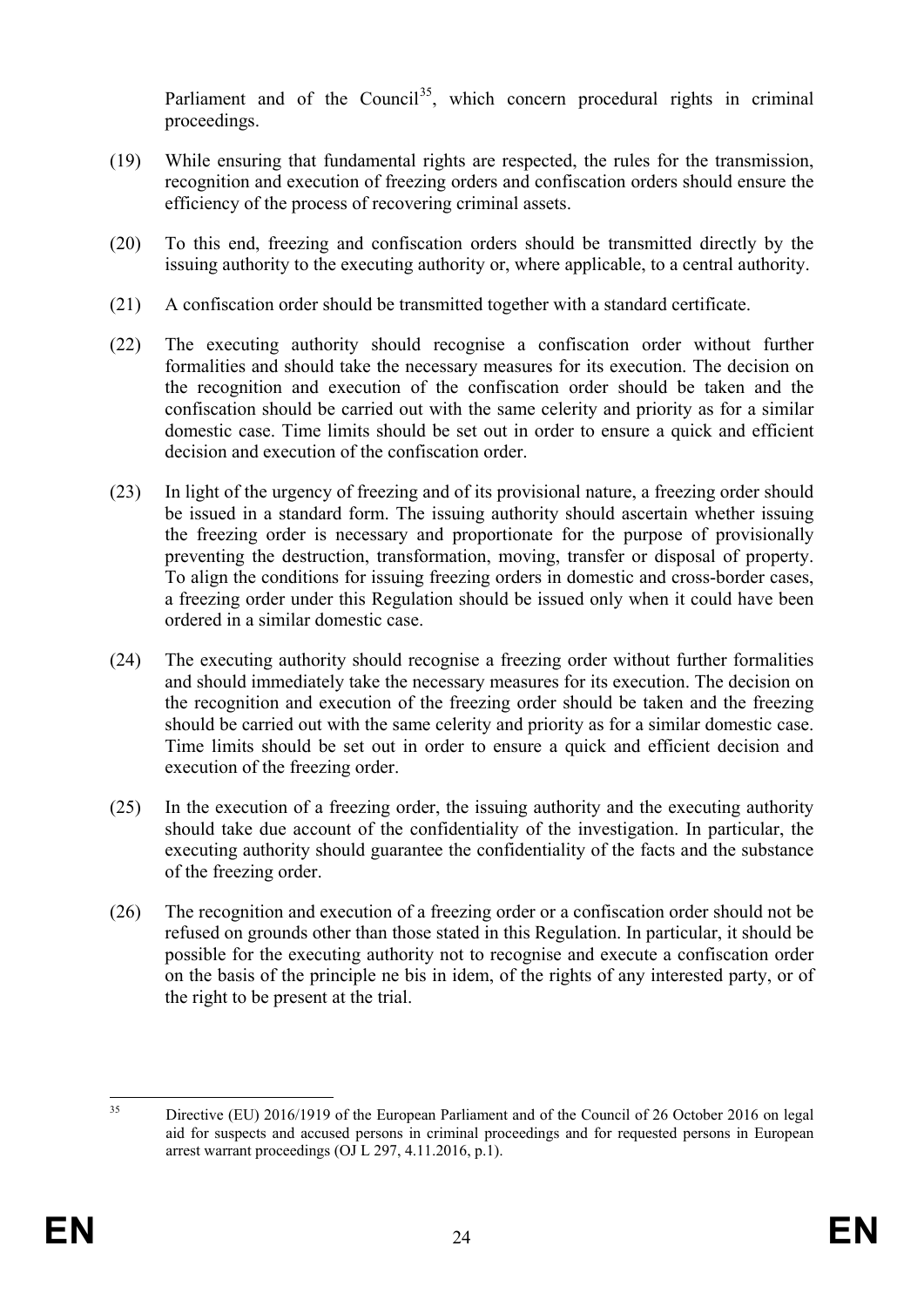- (27) Before deciding to apply a ground for non-recognition and non-execution, the executing authority should consult the issuing authority, in order to obtain any necessary additional information.
- (28) It should be possible for the executing authority to postpone the execution of a confiscation or a freezing order, notably where its execution might damage an ongoing criminal investigation. As soon as the ground for postponement has ceased to exist, the executing authority should take the necessary measures for the execution of the order.
- (29) The issuing authority should be notified without delay of the impossibility to execute an order. Such impossibility might arise from the reason that the propery has already been confiscated, has disappeared, cannot be found in the location indicated by the issuing authority or the location of the property has not been indicated in a sufficiently precise manner.
- (30) The execution of a confiscation or a freezing order should be governed by the law of the executing State and its authorities should alone be competent to decide on the procedures for execution.
- (31) The proper practical operation of this Regulation presupposes close communication between the competent national authorities involved, in particular in cases of simultaneous execution of a confiscation order in more than one Member State. The competent national authorities should therefore consult each other whenever necessary.
- (32) The victims' rights to compensation and restitution should not be prejudiced in crossborder cases. Rules for disposal of the confiscated property should give priority to the compensation and restitution of property to the victims. Member States should also take into account their obligations to assist in the recovery of tax claims from other Member States in accordance with Directive  $2010/24/EU^{36}$  $2010/24/EU^{36}$  $2010/24/EU^{36}$ .
- (33) Member States should not be able to claim from each other the refund of costs resulting from the application of this Regulation. However, where the executing State has had large or exceptional costs, a proposal by the executing authority that the costs be shared should be taken into account by the issuing authority.
- (34) Any interested party, including *bona fide* third parties, should have legal remedies against the recognition and execution of a freezing or confiscation order to preserve his or her rights, including the effective possibility to challenge the order before a court or claim title of ownership or other property rights in accordance with Directive 2014/42/EU. The action should be brought before a court in the executing State.
- (35) In order to amend the certificate and the form set out in Annexes I and II to this Regulation , the power to adopt acts in accordance with Article 290 of the Treaty on the Functioning of the European Union should be delegated to the Commission. It is of particular importance that the Commission carry out appropriate consultations during its preparatory work for delegated acts, including at expert level. The Commission, when preparing and drawing up delegated acts, should ensure the simultaneous, timely

<span id="page-25-0"></span><sup>&</sup>lt;sup>36</sup> Council Directive 2010/24/EU of 16 March 2010 concerning mutual assistance for the recovery of claims relating to taxes, duties and other measures (OJ L 84, 31.3.2010, p. 1).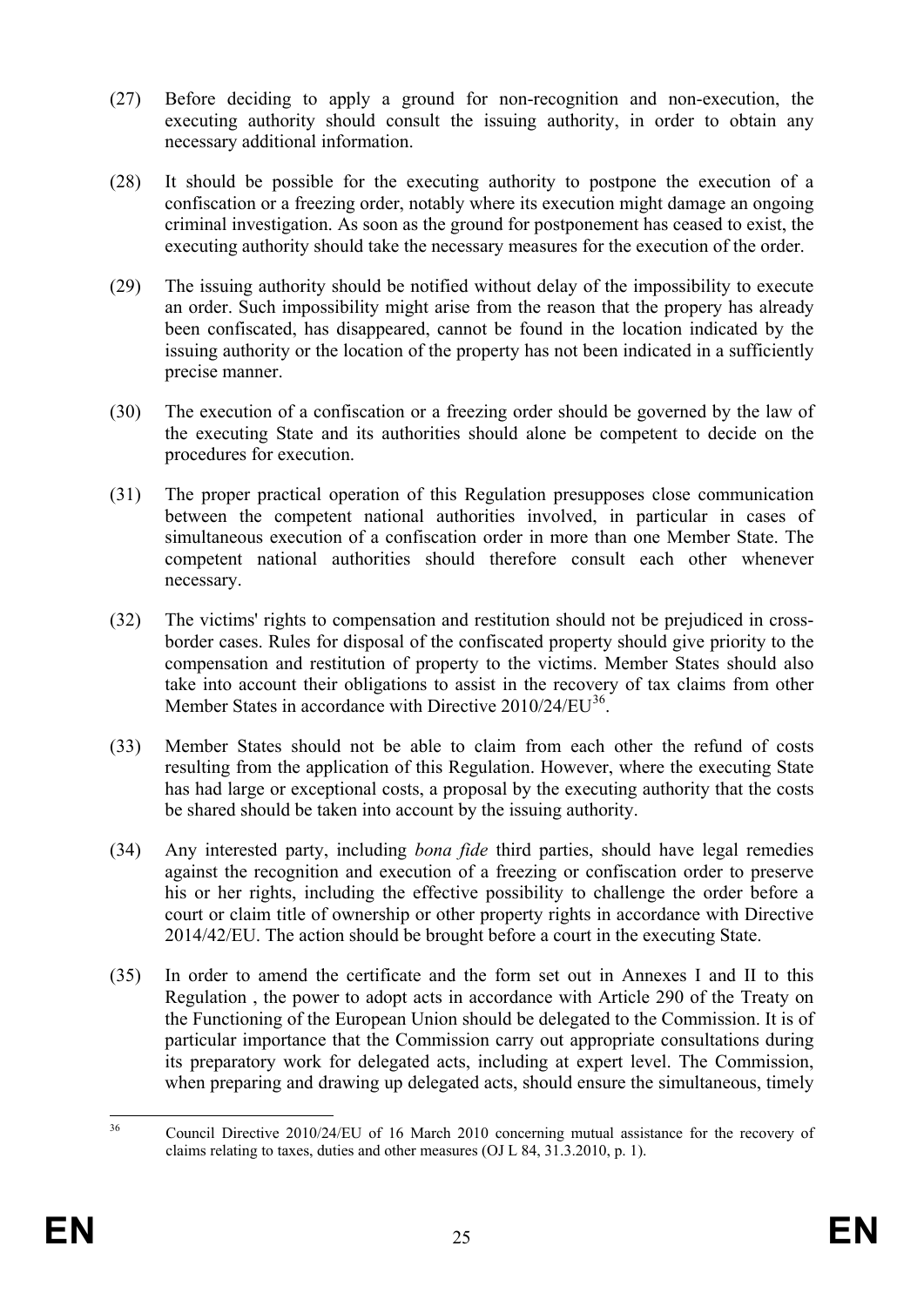and appropriate transmission of relevant documents to the European Parliament and the Council.

- (36) Since the objective of this Regulation, namely the mutual recognition and execution of freezing and confiscation orders, cannot be achieved by the Member States but can rather, by reason of its scale and its effects, be better achieved at Union level, the Union may adopt measures in accordance with the principle of subsidiarity as set out in Article 5 of the Treaty on European Union . In accordance with the principle of proportionality, as set out in that Article, this Regulation does not go beyond what is necessary in order to achieve that objective.
- (37) Provisions of Framework Decision 2003/577/JHA have already been replaced by Directive  $2014/41/EU^{37}$  $2014/41/EU^{37}$  $2014/41/EU^{37}$  as regards freezing of evidence. Provisions of Framework Decision 2003/577/JHA should be replaced by this Regulation between Member States bound by it as regards freezing in view of subsequent confiscation of property . Provisions for freezing of evidence and in view of subsequent confiscation should be aligned. This Regulation should also replace Framework Decision 2006/783/JHA between Member States bound by it.
- (38) In accordance with Article 3 of the Protocol on the position of the United Kingdom and Ireland in respect of the Area of Freedom, Security and Justice, annexed to the Treaty on European Union and to the Treaty on the Functioning of the European Union, *[the United Kingdom /Ireland has notified its wish to take part in the adoption and application of this Regulation] or [and without prejudice to Article 4 of that Protocol, the United Kingdom/Ireland is not taking part in the adoption of this Regulation and is not bound by it or subject to its application.]*
- (39) In accordance with Articles 1 and 2 of the Protocol on the position of Denmark, annexed to the Treaty on European Union and to the Treaty on the Functioning of the European Union, Denmark is not taking part in the adoption of this Regulation, and is therefore not bound by it or subject to its application,

HAVE ADOPTED THIS REGULATION:

# **CHAPTER I**

# **SUBJECT-MATTER, DEFINITIONS AND SCOPE**

## *Article 1*

## **Subject-matter**

<span id="page-26-0"></span>

<sup>&</sup>lt;sup>37</sup> Directive 2014/41/EU of the European Parliament and of the Council of 3 April 2014 regarding the European Investigation Order in criminal matters (OJ L 130, 1.5.2014, p. 1).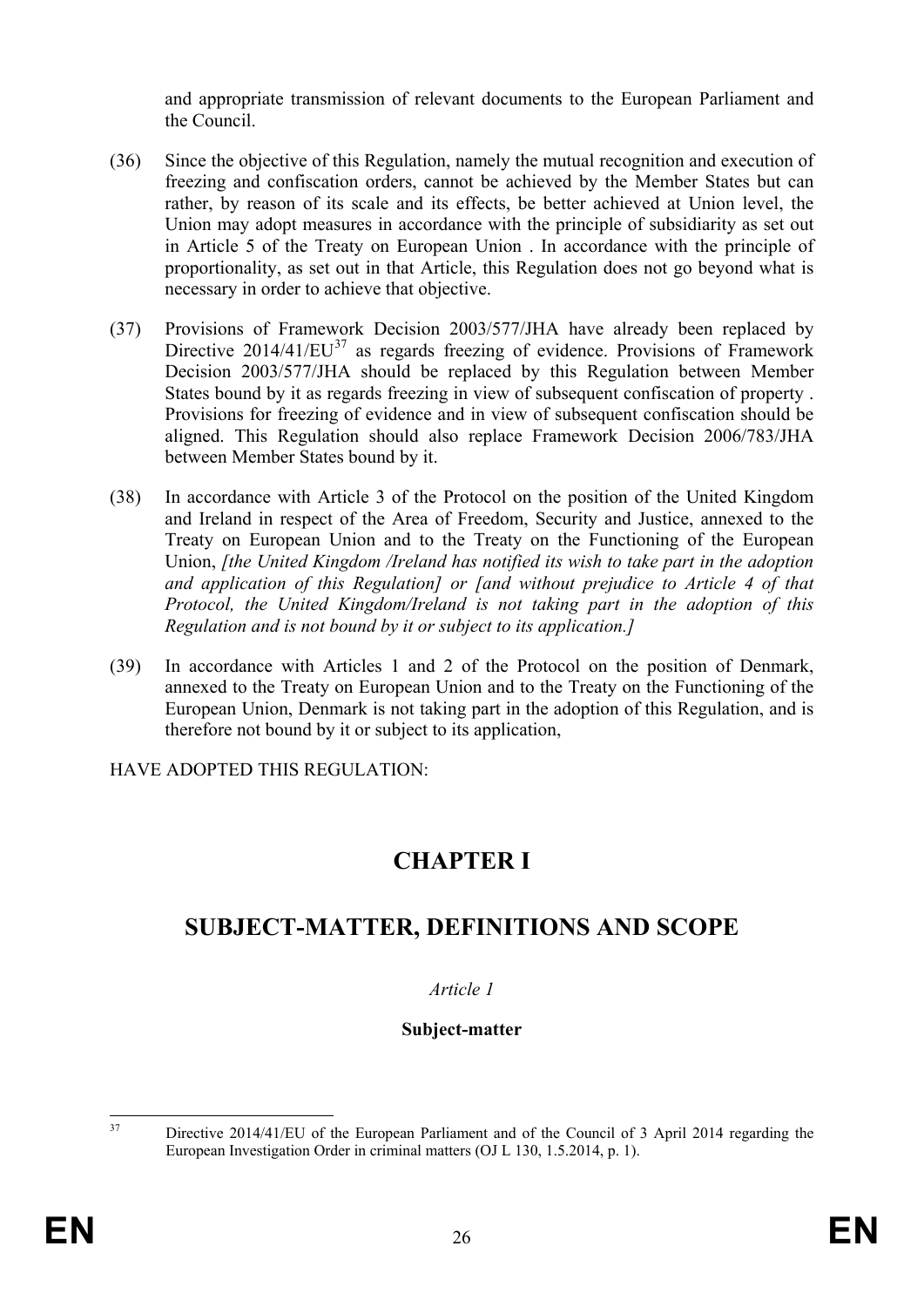- 1. This Regulation lays down the rules under which a Member State shall recognise and execute in its territory a freezing or a confiscation order issued by another Member State within the framework of criminal proceedings.
- 2. This Regulation shall not have the effect of amending the obligation to respect the fundamental rights and legal principles as enshrined in Article 6 TEU.

#### **Definitions**

For the purpose of this Regulation, the following definitions apply:

- *(1)* 'confiscation order' means a final penalty or measure imposed by a court following proceedings in relation to a criminal offence, resulting in the final deprivation of property from a natural or legal person;
- (2) 'freezing order' means a judicial decision issued or validated by an authority referred to in point (8) in respect of a freezing order in the issuing State in order to provisionally prevent the destruction, transformation, moving, transfer or disposal of property with a view to possible subsequent confiscation;
- (3) 'property' means property of any description, whether corporeal or incorporeal, movable or immovable, and legal documents or instruments evidencing title or interest in such property, which the issuing authority considers to be :
	- (a) the proceeds of an offence, or its equivalent, to either the full value or part of the value of such proceeds,
	- (b) the instrumentalities of such an offence, or the value of such instrumentalities,
	- (c) liable to confiscation resulting from the application in the issuing State of any of the powers of confiscation provided for in Directive 2014/42/EU, or
	- (d) liable to confiscation under any other provisions relating to powers of confiscation under the law of the issuing State;
- (4) proceeds' means any economic advantage derived directly or indirectly from a criminal offence; it may consist of any form of property and includes any subsequent reinvestment or transformation of direct proceeds and any valuable benefits;
- (5) 'instrumentalities' means any property used or intended to be used, in any manner, wholly or in part, to commit a criminal offence or criminal offences;
- (6) 'issuing State' means the Member State in which a freezing order or a confiscation order is issued within the framework of criminal proceedings;
- (7) 'executing State' means the Member State to which a freezing order or a confiscation order is transmitted for the purpose of recognition and execution;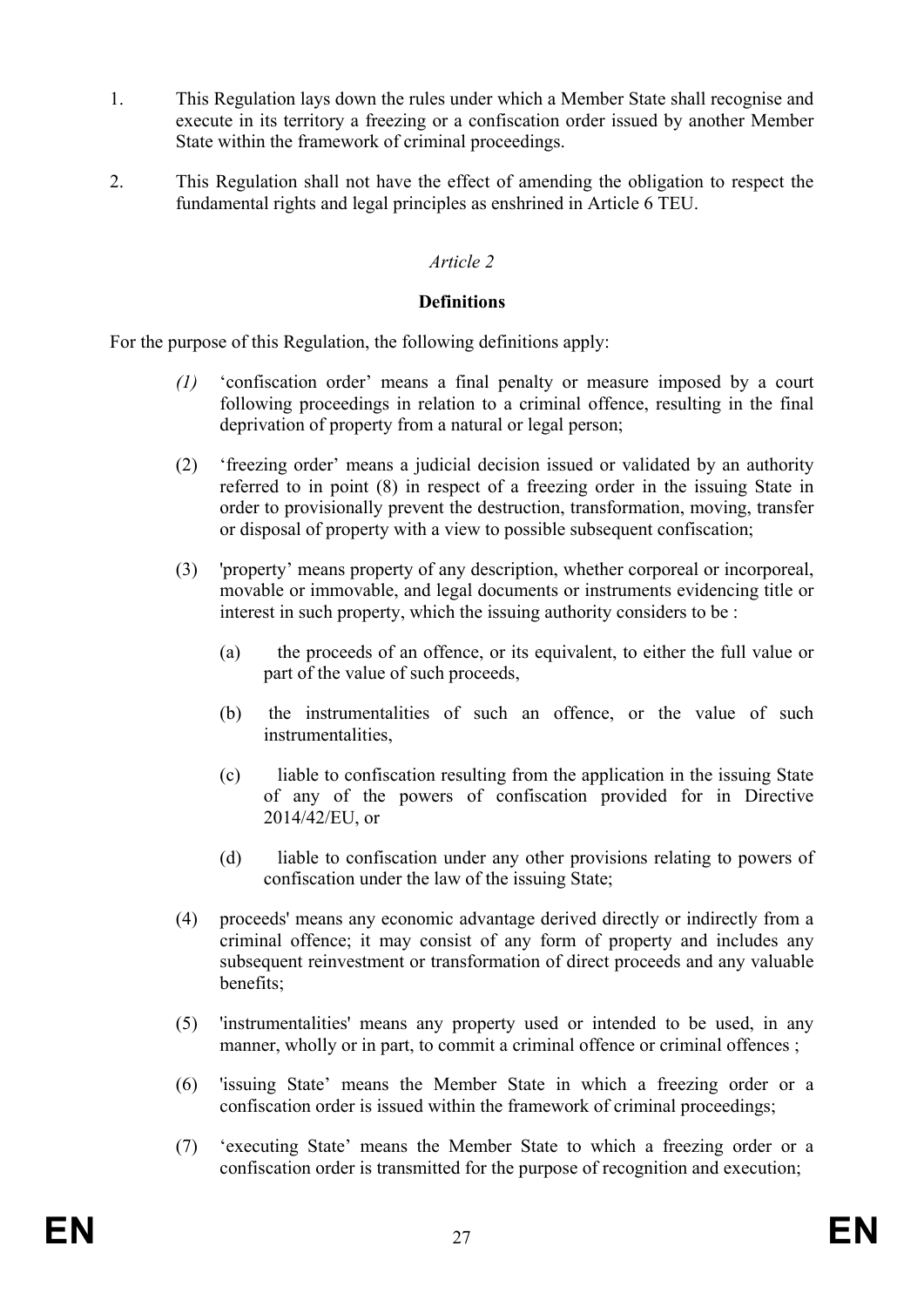- (8) 'issuing authority' means:
	- (a) in respect of a freezing order:
		- (1) a judge, a court, an investigating judge or a public prosecutor competent in the case concerned; or
		- (2) any other competent authority as defined by the issuing State which has competence in criminal proceedings to order the freezing of property or to execute a freezing order in accordance with national law. In addition, before it is transmitted to the executing authority the freezing order shall be validated, after examination of its conformity with the conditions for issuing such an order under this Regulation, in particular the conditions set out in Article 13(1), by a judge, court, investigating judge or a public prosecutor in the issuing State. Where the order has been validated by such an authority, that authority may also be regarded as an issuing authority for the purposes of transmission of the order;
	- (b) in respect of a confiscation order, a competent authority as defined by the issuing State which, in criminal proceedings, has competence to enforce a confiscation order issued by a court in accordance with national law;
- (9) 'executing authority' means an authority having competence to recognise a freezing or confiscation order and ensure its execution in accordance with this Regulation and the procedures applicable in a similar domestic case.

#### **Offences**

- 1. A freezing order or confiscation order shall give rise to execution without verification of the double criminality of the acts if the acts giving rise to the freezing or confiscation order constitute one or more of the following offences, as defined by the law of the issuing State, and are punishable in the issuing State by a custodial sentence of a maximum of at least three years: :
	- participation in a criminal organisation,
	- terrorism,
	- trafficking in human beings,
	- sexual exploitation of children and child pornography,
	- illicit trafficking in narcotic drugs and psychotropic substances,
	- illicit trafficking in weapons, munitions and explosives,
	- corruption,
	- fraud and fraud-related criminal offences as defined in Directive 2017/xxx/EU on the fight against fraud to the Union's financial interests by means of criminal law,
	- fraud, including that affecting the financial interests of the European Communities within the meaning of the Convention of 26 July 1995 on the protection of the European Communities' financial interests,
	- laundering of the proceeds of crime,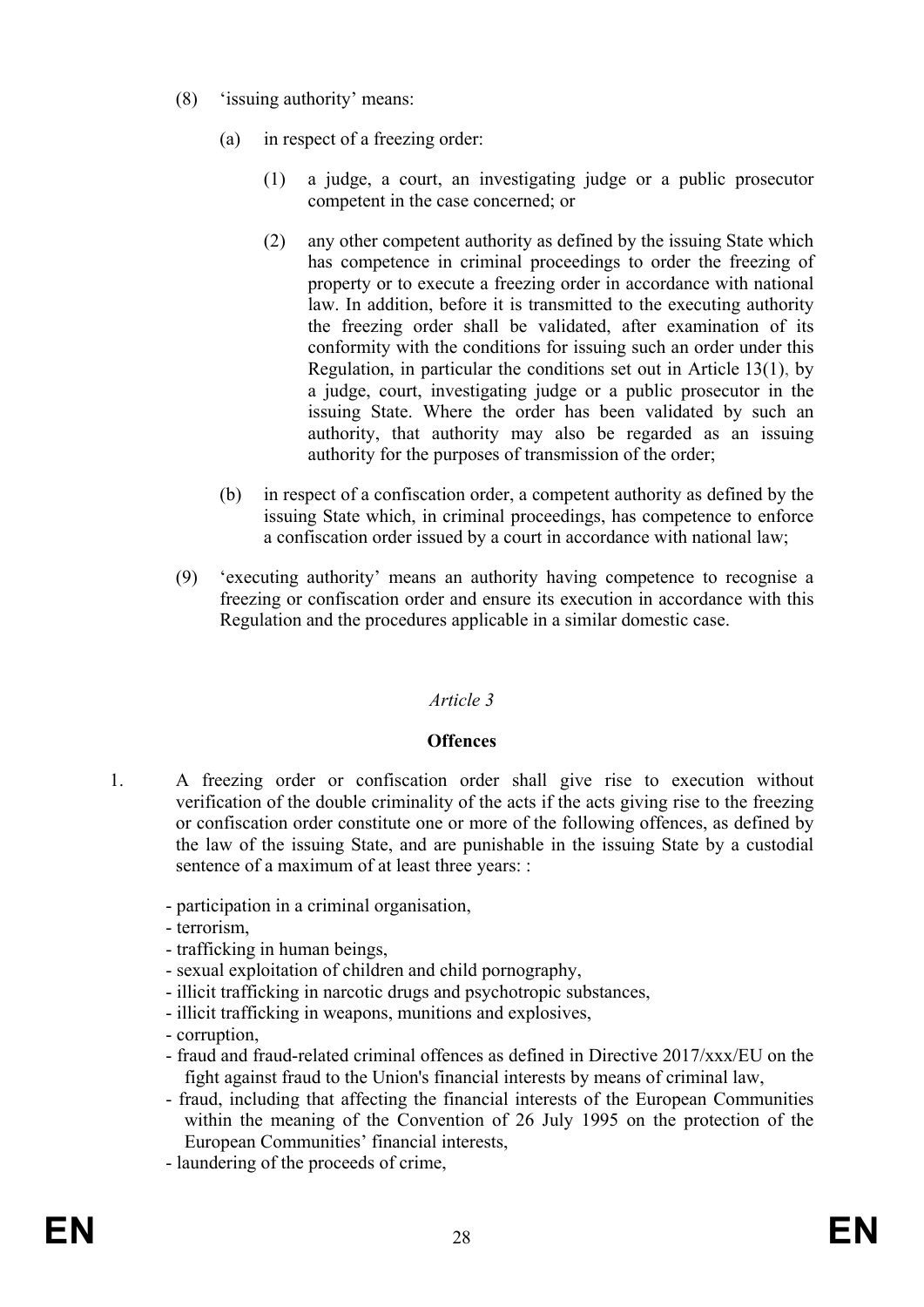- counterfeiting currency, including the euro,
- computer-related crime,
- environmental crime, including illicit trafficking in endangered animal species and in endangered plant species and varieties,
- facilitation of unauthorised entry and residence,
- murder, grievous bodily injury,
- illicit trade in human organs and tissue,
- kidnapping, illegal restraint and hostage-taking,
- racism and xenophobia,
- organised or armed robbery,
- illicit trafficking in cultural goods, including antiques and works of art,
- swindling,
- racketeering and extortion,
- counterfeiting and piracy of products,
- forgery of administrative documents and trafficking thereof,
- fraud and counterfeiting of non-cashmeans of payment,
- illicit trafficking in hormonal substances and other growth promoters,
- illicit trafficking in nuclear or radioactive materials,
- trafficking in stolen vehicles,
- rape,
- arson,
- crimes within the jurisdiction of the International Criminal Court,
- unlawful seizure of aircraft or ships,
- sabotage.

2. For offences other than those covered by paragraph 1, the executing State may make the recognition and execution of a freezing order or confiscation order subject to the condition that the acts giving rise to the freezing order or confiscation order constitute an offence under the law of the executing State, whatever its constituent elements or however it is described under the law of the issuing State.

# **CHAPTER II**

# **TRANSMISSION, RECOGNITION AND EXECUTION OF CONFISCATION ORDERS**

## *Article 4*

## **Transmission of confiscation orders**

1. A confiscation order, or a certified copy of it, shall be transmitted together with the certificate provided for in Article 7 by the issuing authority directly to the executing authority or, where applicable, to the central authority referred to in Article 27(2) by any means capable of producing a written record under conditions allowing the executing authority to establish authenticity.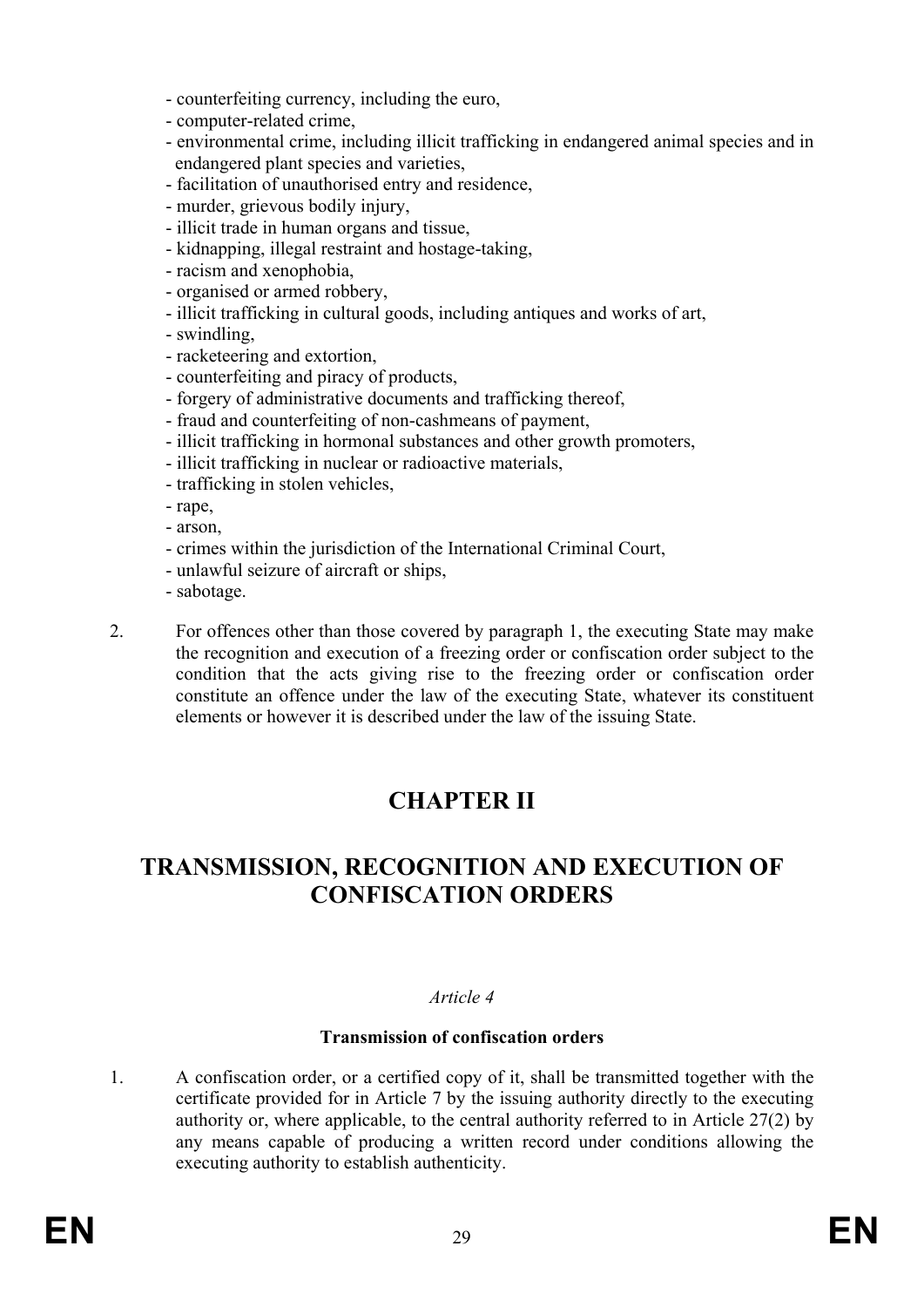- 2. As regards a confiscation order concerning an amount of money, the order shall be transmitted to the Member State in which the issuing authority has reasonable grounds to believe that the natural or legal person against whom the order has been issued has property or income.
- 3. As regards a confiscation order concerning specific items of property, the order shall be transmitted to the Member State in which the issuing authority has reasonable grounds to believe that property covered by the confiscation order is located.
- 4. Where there are no reasonable grounds which would allow the issuing authority to determine the Member State to which the confiscation order shall be transmitted, the order shall be transmitted to the Member State where the natural or legal person against whom the order has been issued is habitually resident or has its registered seat respectively.
- 5. Where the competent executing authority is unknown, the issuing authority shall make all necessary inquiries, including through the contact points of the European Judicial Network $38$ , in order to obtain the information from the executing State.
- 6. Where the authority in the executing State which receives a confiscation order has no competence to recognise it and to take the necessary measures for its execution, it shall immediately transmit the confiscation order to the competent executing authority in its Member State and shall inform the issuing authority accordingly.

# **Transmission of a confiscation order to one or more executing States**

- 1. A confiscation order may only be transmitted pursuant to Article 4 to one executing State at any one time.
- 2. A confiscation order concerning specific items of property may be transmitted to more than one executing State at the same time where:
	- (a) the issuing authority has reasonable grounds to believe that different items of property covered by the confiscation order are located in different executing States,
	- (b) the confiscation of a specific item of property covered by the confiscation order involves action in more than one executing State, or
	- (c) the issuing authority has reasonable grounds to believe that a specific item of property covered by the confiscation order is located in one of two or more specified executing States.
- 3. A confiscation order concerning an amount of money may be transmitted to more than one executing State at the same time, where the issuing authority deems that there is a specific need to do so, in particular where:

<span id="page-30-0"></span><sup>&</sup>lt;sup>38</sup> Council Decision 2008/976/JHA of 16 December 2008 on the European Judicial Network, OJ L 348, 24.12.2008, p. 130.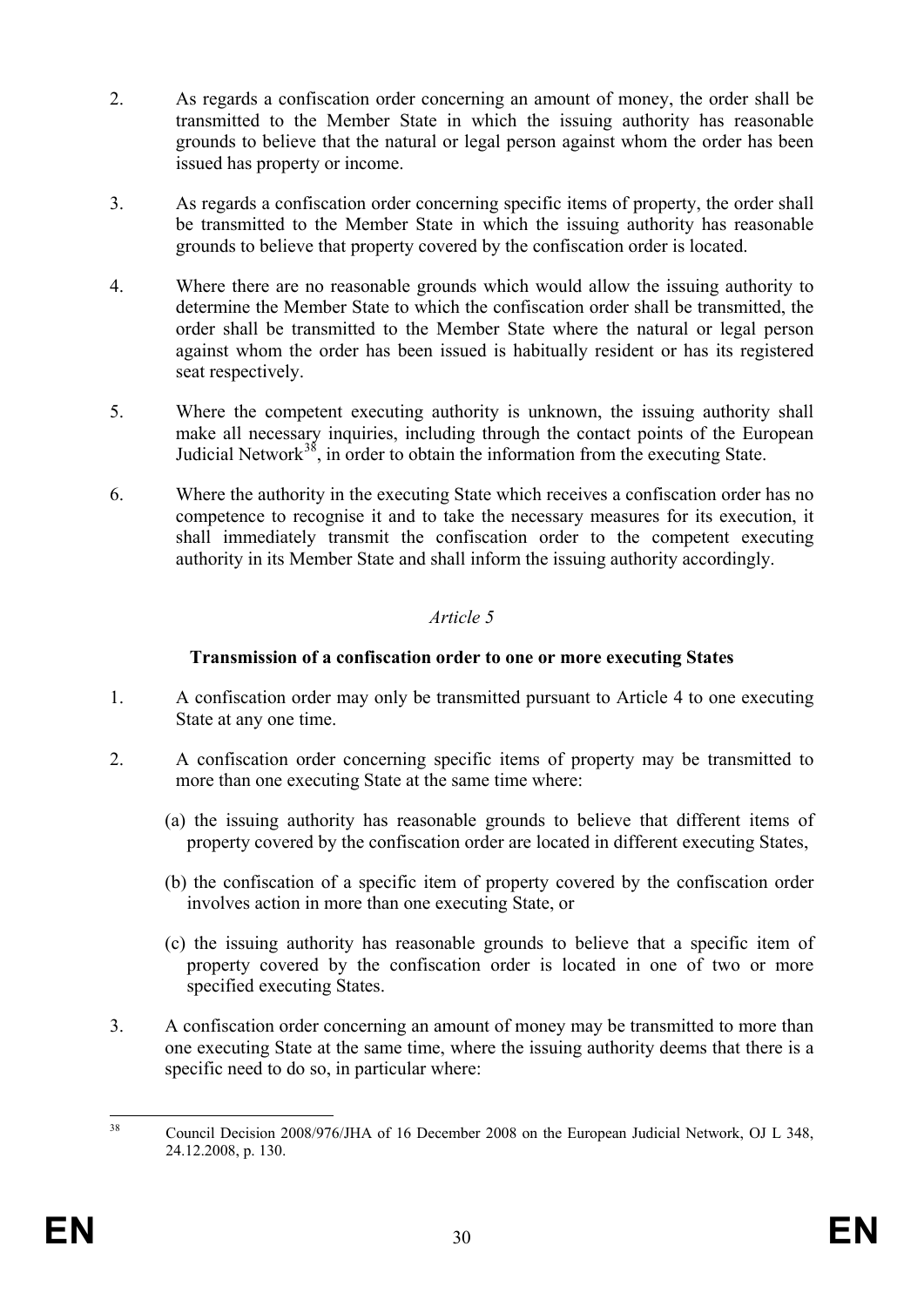- (a) the property concerned has not been frozen under this Regulation, or
- (b) the value of the property which may be confiscated in the issuing State and any one executing State is not likely to be sufficient for the execution of the full amount covered by the confiscation order.

#### **Consequences of transmission of confiscation orders**

- 1. The transmission of a confiscation order to one or more executing States in accordance with Articles 4 and 5 shall not restrict the right of the issuing State to execute the order itself.
- 2. Where a confiscation order concerning an amount of money is transmitted to one or more executing States, the total value derived from its execution may not exceed the maximum amount specified in the confiscation order.
- 3. The issuing authority shall immediately inform the executing authority by any means capable of producing a written record:
	- (a) if it considers that there is a risk that execution beyond the maximum amount may occur, in particular on the basis of information notified to it by the executing authority pursuant to Article  $11(1)(b)$ ;
	- (b) if all or a part of the freezing or confiscation order has been executed in the issuing State or in another executing State, specifying the amount for which the freezing or confiscation order has not yet been executed;
	- (c) if, after the transmission of an order in accordance with Article 4, an authority of the issuing State receives any sum of money which the person concerned has paid voluntarily in respect of the order.

Where point (b) applies, the issuing authority shall inform the executing authority as soon as possible whether the risk referred to has ceased to exist.

4. Where the issuing State has indicated that it wishes to withdraw the order from the executing State for any reason, the executing State shall terminate the execution of the confiscation order immediately.

## *Article 7*

#### **Standard certificate**

1. The issuing authority shall complete the certificate set out in Annex I, sign it and certify its content as being accurate and correct.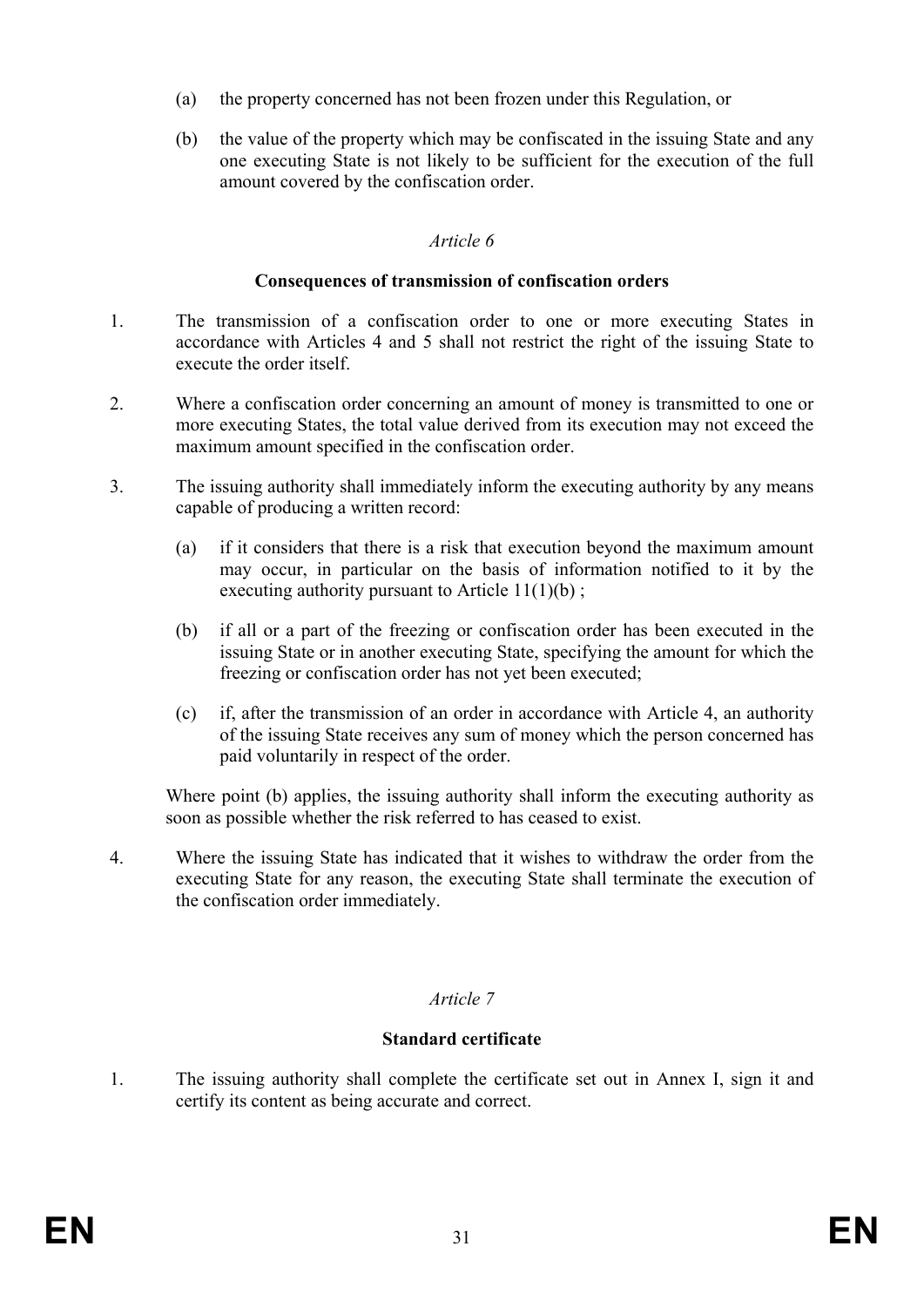- 2. The issuing authority shall translate the certificate into an official language of the executing State or any other language indicated by that Member State in accordance with paragraph 3.
- 3. Any Member State may, at any time, state in a declaration submitted to the Commission, that it will accept a translation in one or more other official languages of the Union.

### **Recognition and execution of confiscation orders**

- 1. The executing authority shall without further formalities recognise a confiscation order transmitted in accordance with Article 4 and shall take the necessary measures for its execution in the same way as for a confiscation order made by an authority of the executing State, unless that authority decides to invoke one of the grounds for non-recognition and non-execution provided for in Article 9 or one of the grounds for postponement provided for in Article 11.
- 2. If a confiscation order concerns a specific item of property, the issuing and executing authorities may, if provided for under the law of the issuing State, agree that confiscation in the executing State may take the form of a requirement to pay a sum of money corresponding to the value of the property.
- 3. If a confiscation order concerns an amount of money, the executing authority shall, if payment is not obtained, execute the confiscation order in accordance with paragraph 1 on any item of property available for that purpose.If necessary, the executing authority shall convert the amount of money to be confiscated into the currency of the executing State at the rate of exchange obtained at the time when the confiscation order was issued.
- 4. As soon as the execution of the order has been completed the executing authority shall inform the issuing authority by any means capable of producing a written record.

## *Article 9*

## **Grounds for non-recognition and non-execution of confiscation orders**

- 1. The executing authority may decide not to recognise and not to execute confiscation orders only if:
- (a) the certificate provided for in Article 7 is incomplete, manifestly incorrect or manifestly does not correspond to the confiscation order, and has not been completed following the consultation in accordance with paragraph 2;
- (b) the execution of the confiscation order would be contrary to the *ne bis in idem* principle;
- (c) there is immunity or privilege under the law of the executing State which would prevent the execution of a domestic confiscation order on the property concerned;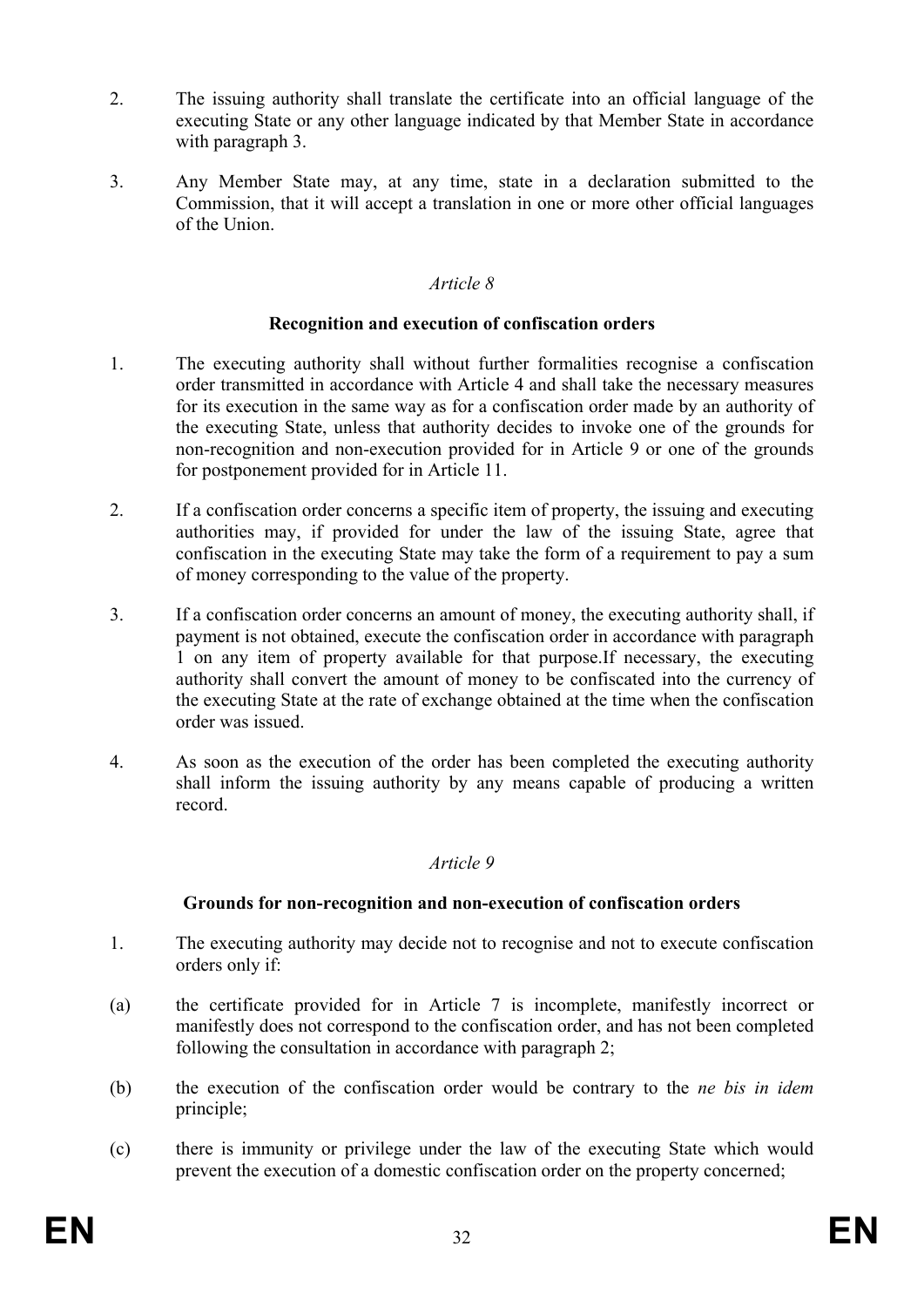- (d) the confiscation order is based on a criminal offence committed outside the territory of the issuing State and wholly or partially on the territory of the executing State and the conduct in connection with which the confiscation order is issued is not an offence in the executing State;
- (e) the rights of any bona fide third party make it impossible under the law of the executing State to execute the confiscation order, including where that impossibility is a consequence of the application of legal remedies in accordance with Article 31;
- (f) if, in a case referred to in Article  $3(2)$ , the conduct on which the confiscation order is based does not constitute an offence under the law of the executing State; however, in relation to taxes or duties, customs and exchange, execution of the confiscation order shall not be refused on the ground that the law of the executing State does not impose the same kind of tax or duty or does not contain the same type of rules as regards taxes, duties and customs and exchange regulations as the law of the issuing State;
- (g) according to the certificate provided for in Article 7, the person did not appear in person at the trial resulting in a confiscation order linked to a final conviction.

That ground for non-recognition and non execution shall not apply where the certificate states that the person, in accordance with further procedural requirements defined in the national law of the issuing State:

- (1) was summoned in due time in person and thereby informed of the scheduled date and place of the trial which resulted in the confiscation order, or by other means actually received official information of the scheduled date and place of that trial in such a manner that it was unequivocally established that he or she was aware of the scheduled trial, and was informed in due time that such a confiscation order could be handed down if he or she did not appear for the trial;
- (2) being aware of the scheduled trial, had given a mandate to a legal counsellor, who was either appointed by the person concerned or by the State, to defend him or her at the trial and was indeed defended by that counsellor at the trial;or
- (3) after being served with the confiscation order and being expressly informed of the right to a retrial, or an appeal, in which the person has the right to participate and which allows the merits of the case, including fresh evidence, to be re-examined, and which could lead to the original decision being reversed:

- expressly stated that he or she does not contest the confiscation order, or

- did not request a retrial or appeal within the applicable time frame.
- 2. In the cases referred to in paragraph 1, before deciding not to recognise and execute the confiscation order, either in whole or in part, the executing authority shall consult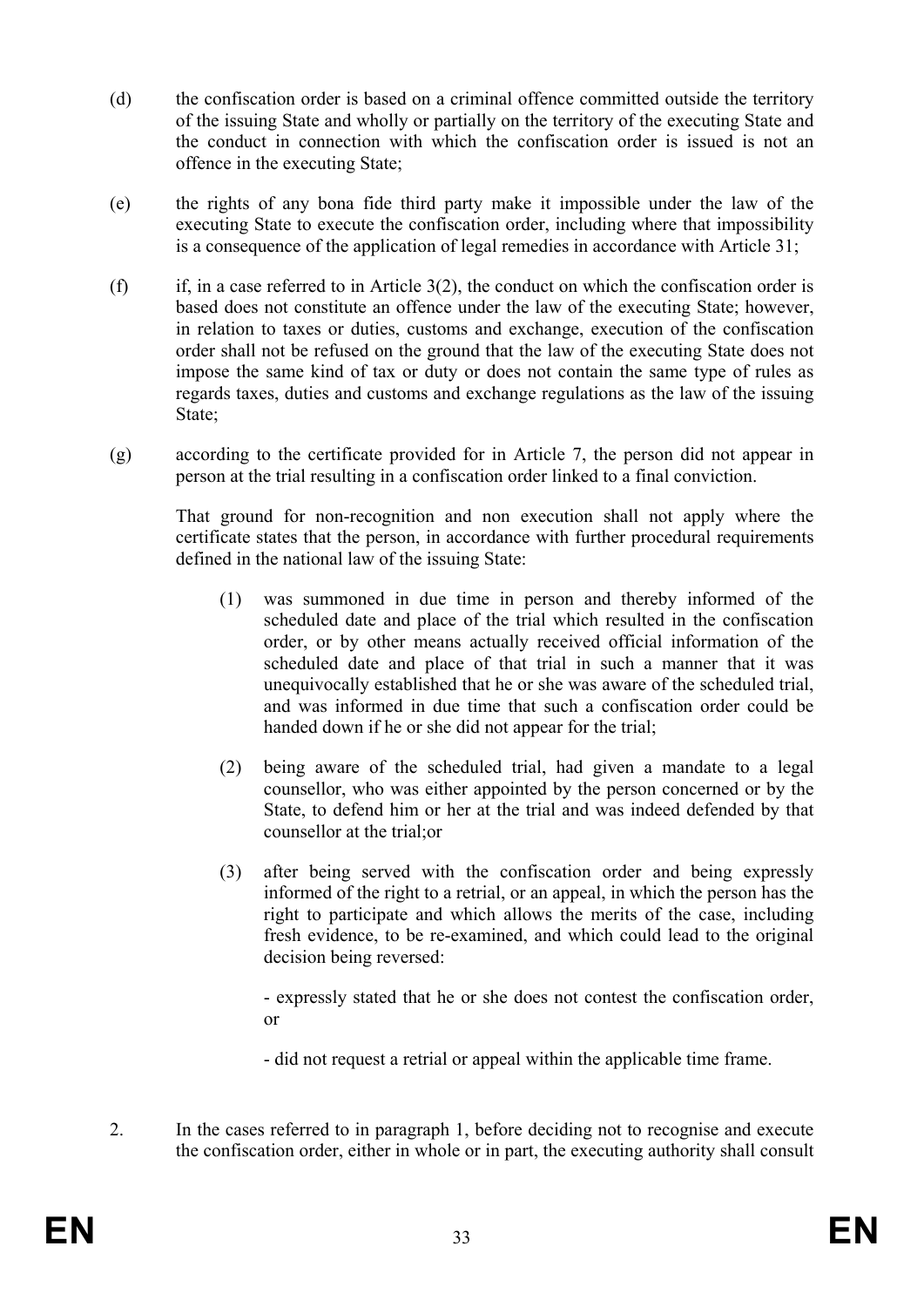the issuing authority by any appropriate means and shall, where appropriate, request the issuing authority to supply any necessary information without delay.

3. Any decision not to recognise and to execute shall be taken without delay and notified immediately to the issuing authority by any means capable of producing a written record.

### *Article 10*

#### **Time limits for recognition and execution of confiscation orders**

- 1. The decision on the recognition and execution of the confiscation order shall be taken and the confiscation be carried out with the same celerity and priority as for a similar domestic case and, in any case, within the time limits provided for in this Article.
- 2. The executing authority shall take the decision on the recognition and execution of the confiscation order without delay and, without prejudice to paragraph 5, no later than 30 days after the executing authority has received the confiscation order.
- 3. The executing authority shall communicate the decision on a confiscation order to the issuing authority without delay by any means capable of producing a written record.
- 4. Unless grounds for postponement pursuant to Article 11 exist, the executing authority shall carry out the confiscation without delay and without prejudice to paragraph 5 of this Article , not later than 30 days following the taking of the decision referred to in paragraph 2 of this Article.
- 5. Where it is not possible in a specific case to meet the time limits set out in paragraphs 2 or 4, the executing authority shall, without delay, inform the issuing authority by any means, giving the reasons for the delay and shall consult with the issuing authority on the appropriate timing to carry out the confiscation. In such a case, the time limit laid down in paragraphs 2 or 4, may be extended by a maximum of 30 days.

## *Article 11*

## **Postponement of execution of confiscation orders**

- 1. The executing authority may postpone the execution of a confiscation order transmitted in accordance with Article 4 where:
	- (a) its execution might damage an ongoing criminal investigation, until such time as it deems reasonable;
	- (b) as regards a confiscation order concerning an amount of money, it considers that there is a risk that the total value derived from its execution may considerably exceed the amount specified in the confiscation order because of the simultaneous execution of the confiscation order in more than one Member State;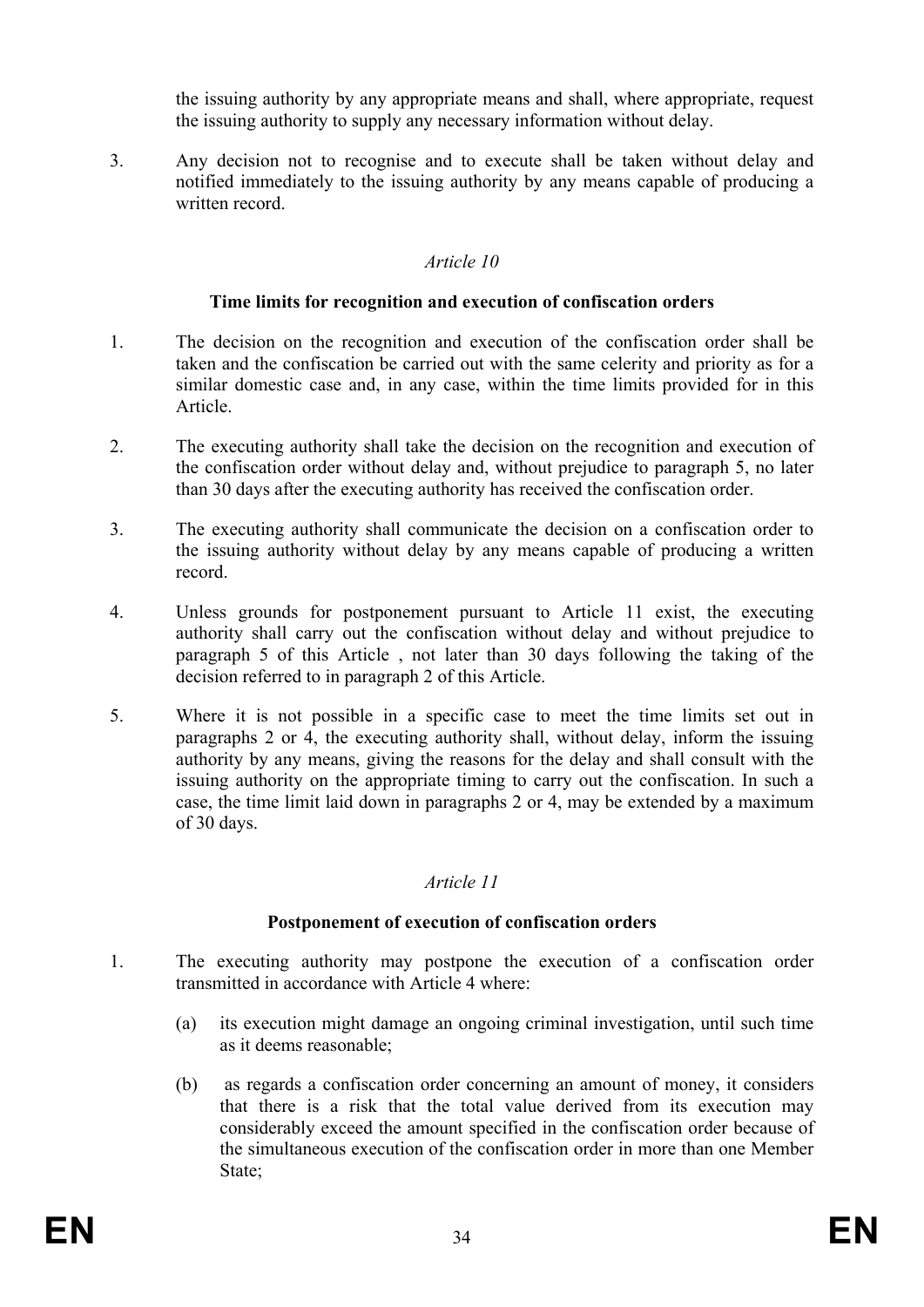- (c) where the property is already the subject of confiscation proceedings in the executing State;
- (d) in the cases of legal remedies referred to in Article 33.
- 2. The executing authority shall without delay make a report to the issuing authority by any means capable of producing a written record on the postponement of the execution of the order, including the grounds for the postponement and, if possible, the expected duration of the postponement.
- 3. As soon as the ground for postponement has ceased to exist, the executing authority shall without delay take the necessary measures for the execution of the order and inform the issuing authority thereof by any means capable of producing a written record.

#### **Impossibility to execute a confiscation order**

Where it is impossible to execute the confiscation order because the property to be confiscated has already been confiscated, has disappeared, has been destroyed, or cannot be found in the location indicated in the certificate or because the location of the property has not been indicated in a sufficiently precise manner, even after consultation with the issuing authority, the issuing authority shall be notified without delay. Where possible, the order may be executed on other property in accordance with Article 8(2) or (3).

# **CHAPTER III**

# **TRANSMISSION, RECOGNITION AND EXECUTION OF FREEZING ORDERS**

## *Article 13*

#### **Conditions for issuing and transmitting a freezing order**

- 1. The issuing authority may issue a freezing order provided that the following conditions are met:
- (a) the issuing of the order is necessary and proportionate in order to provisionally prevent the destruction, transformation, moving, transfer or disposal of property with a view to possible subsequent confiscation taking into account the rights of the person concerned;
- (b) the order could have been ordered under the same conditions in a similar domestic case; and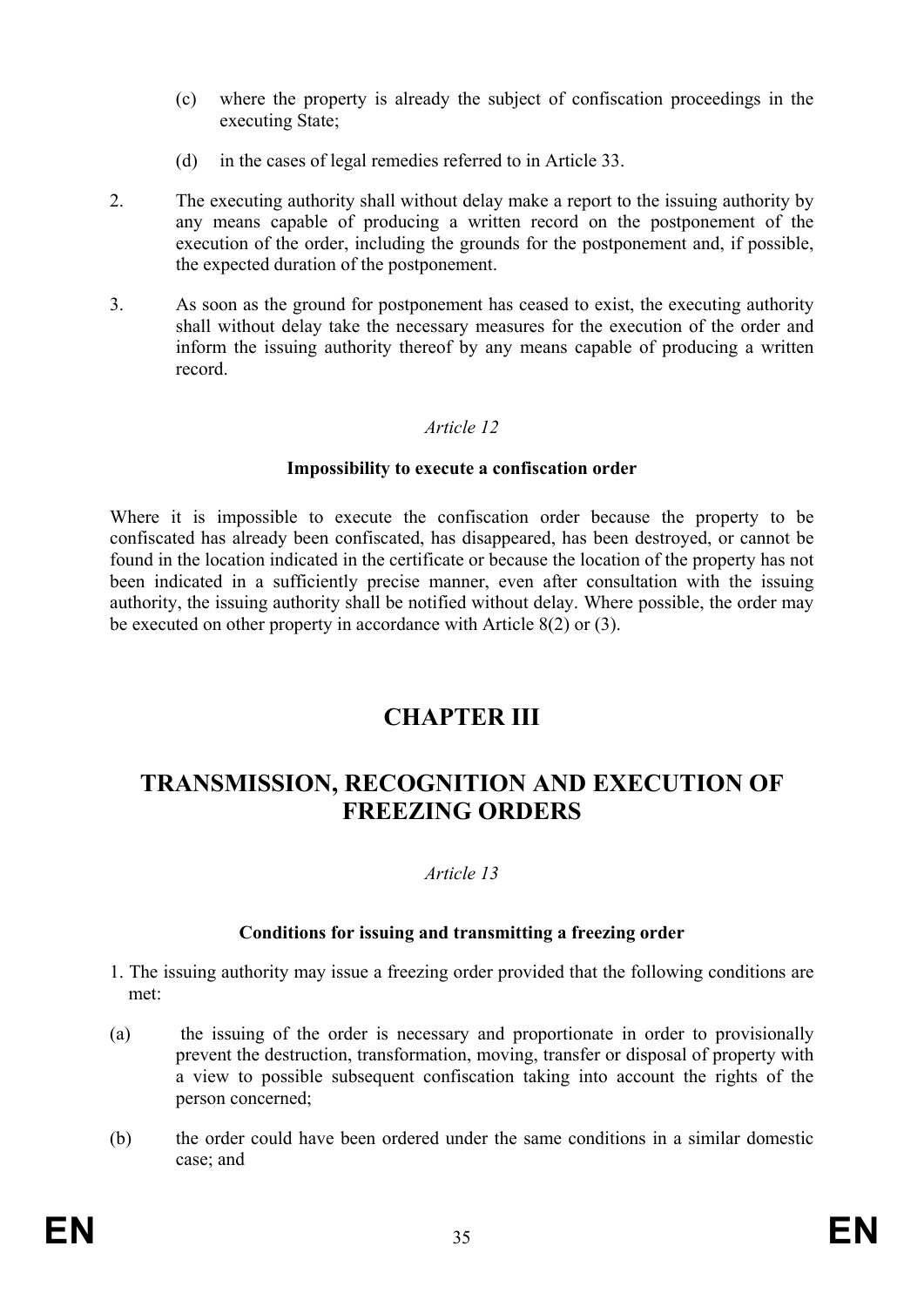- (c) the reason or reasons for the order are properly indicated, at least briefly.
- 2. The conditions referred to in paragraph 1 shall be assessed by the issuing authority in each case.
- 3. Where the executing authority has reason to believe that the conditions referred to in paragraph 1 have not been met, it may, after executing the order, consult the issuing authority on the importance of continuing the freezing. Such consultation shall not delay the execution of the freezing order. After that consultation the issuing authority may decide to withdraw the order.

### **Transmission of freezing orders**

- 1. A freezing order shall be transmitted in the form referred to in Article 16 by the issuing authority directly to the executing authority, or where applicable to the central authority referred to in Article 27(2), by any means capable of producing a written record under conditions allowing the executing authority to establish authenticity.
- 2. As regards a freezing order concerning an amount of money, the order shall be transmitted to the Member State in which the issuing authority has reasonable grounds to believe that the natural or legal person against whom the order has been issued has property or income.
- 3. As regards a freezing order concerning specific items of property, the order shall be transmitted to the Member State in which the issuing authority has reasonable grounds to believe that property covered by the freezing order is located.
- 4. If there are no reasonable grounds which would allow the issuing authority to determine the Member State to which the freezing order shall be transmitted, the order shall be transmitted to the Member State where the natural or legal person against whom the order has been issued is habitually resident or has its registered seat respectively.
- 5. The freezing order referred to in paragraph 1:
	- (a) shall be accompanied by a confiscation order transmitted in accordance with Article 4 , or
	- (b) shall contain an instruction that the property shall remain in the executing State pending the transmission of a confiscation order in accordance with Article 4. The issuing authority shall indicate the estimated date for this transmission in the form referred to in Article 16.
- 6. The issuing authority shall inform the executing authority if it is aware of any interested party, including bona fide third parties, that are affected by the freezing order.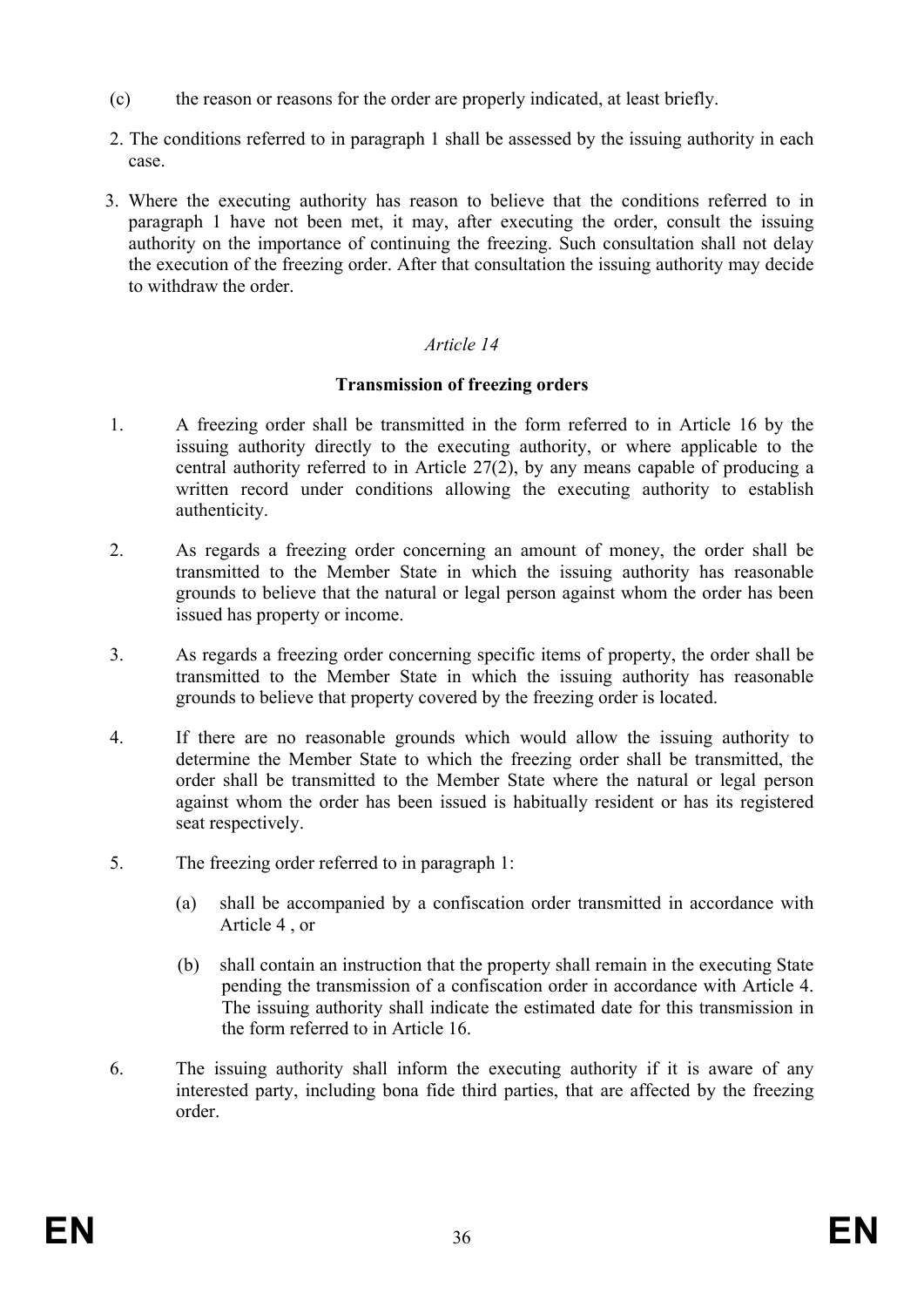- 7. If the competent executing authority is unknown, the issuing authority shall make all necessary inquiries, including through the contact points of the European Judicial Network<sup>39</sup>, in order to obtain the information from the executing State.
- 8. Where the executing authority which receives a freezing order has no competence to recognise it and take the necessary measures for its execution, it shall immediately transmit the freezing order to the competent executing authority in its Member State and shall inform the issuing authority accordingly.

## **Transmission of a freezing order to one or more executing States**

- 1. A freezing order may only be transmitted pursuant to Article 14 to one executing State at any one time.
- 2. A freezing order concerning specific items of property may be transmitted to more than one executing State at the same time where:
	- (a) the issuing authority has reasonable grounds to believe that different items of property covered by the freezing order are located in different executing States;
	- (b) the freezing of a specific item of property covered by the freezing order involves action in more than one executing State;or
	- (c) the issuing authority has reasonable grounds to believe that a specific item of property covered by the freezing order is located in one of two or more specified executing States.
- 3. A freezing order concerning an amount of money may be transmitted to more than one executing State at the same time, where the issuing authority deems there is a specific need to do so, in particular where the estimated value of the property which may be frozen in the issuing State and in any one executing State is not likely to be sufficient for the execution of the full amount covered by the freezing order.

## *Article 16*

## **Form of the freezing order**

- 1. The freezing order shall be issued in the form set out in Annex II.
- 2. The issuing authority shall complete the form, sign it and certify its content as accurate and correct.
- 3. The issuing authority shall translate the freezing order into an official language of the executing State or any other language indicated by that Member State in accordance with paragraph 4.

<span id="page-37-0"></span><sup>&</sup>lt;sup>39</sup> Council Decision 2008/976/JHA of 16 December 2008 on the European Judicial Network, OJ L 348, 24.12.2008, p. 130.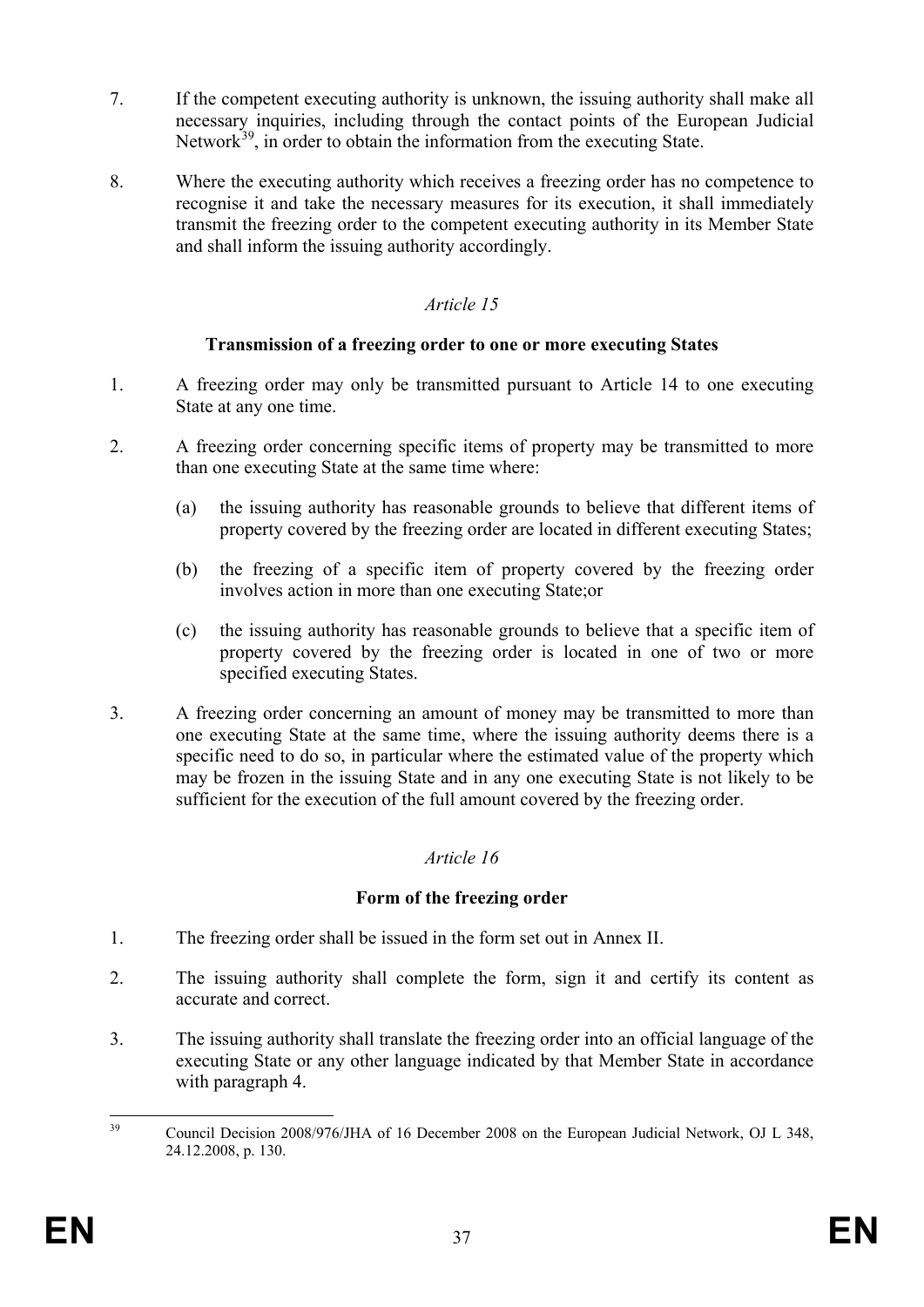4. Any Member State may, at any time state in a declaration submitted to the Commission, that it will accept a translation in one or more other official languages of the Union.

### *Article 17*

#### **Recognition and execution of freezing orders**

The executing authority shall recognise a freezing order transmitted in accordance with Article 14 without further formalities and shall take the necessary measures to execute it unless that authority decides to invoke one of the grounds for non-recognition and nonexecution provided for in Article 18 or one of the grounds for postponement provided for in Article 20.

#### *Article 18*

#### **Grounds for non-recognition and non-execution of freezing orders**

- 1. The executing authority may decide not to recognise and not to execute the freezing order only if:
- (a) the form provided for in Article 16 is incomplete or manifestly incorrect, and has not been completed following the consultation in accordance with paragraph 2;
- (b) the execution of the order would be contrary to the *ne bis in idem* principle
- (c) there is immunity or privilege under the law of the executing State which would prevent the execution of a domestic freezing order on the property concerned;
- (d) the order is based on a criminal offence committed outside the territory of the issuing State and wholly or partially on the territory of the executing State, and the conduct in connection with which the freezing order is issued is not an offence in the executing State;
- (e) in a case referred to in Article 3(2), the conduct on which the freezing order is based does not constitute an offence under the law of the executing State; however, in relation to taxes or duties, customs and exchange, execution of the freezing order shall not be refused on the grounds that the law of the executingState does not impose the same kind of tax or duty or does not contain the same type of rules as regards taxes, duties and customs and exchange regulations as the law of the issuing State;
- 2. In the cases referred to in paragraph 1, before deciding not to recognise or not to execute the freezing order either in whole or in part, the executing authority shall consult the issuing authority, by any appropriate means, and shall, where appropriate, request the issuing authority to supply any necessary information without delay.
- 3. The executing authority may decide to lift the freezing order if, during the execution, it becomes aware that one of the grounds for non-recognition and non-execution applies.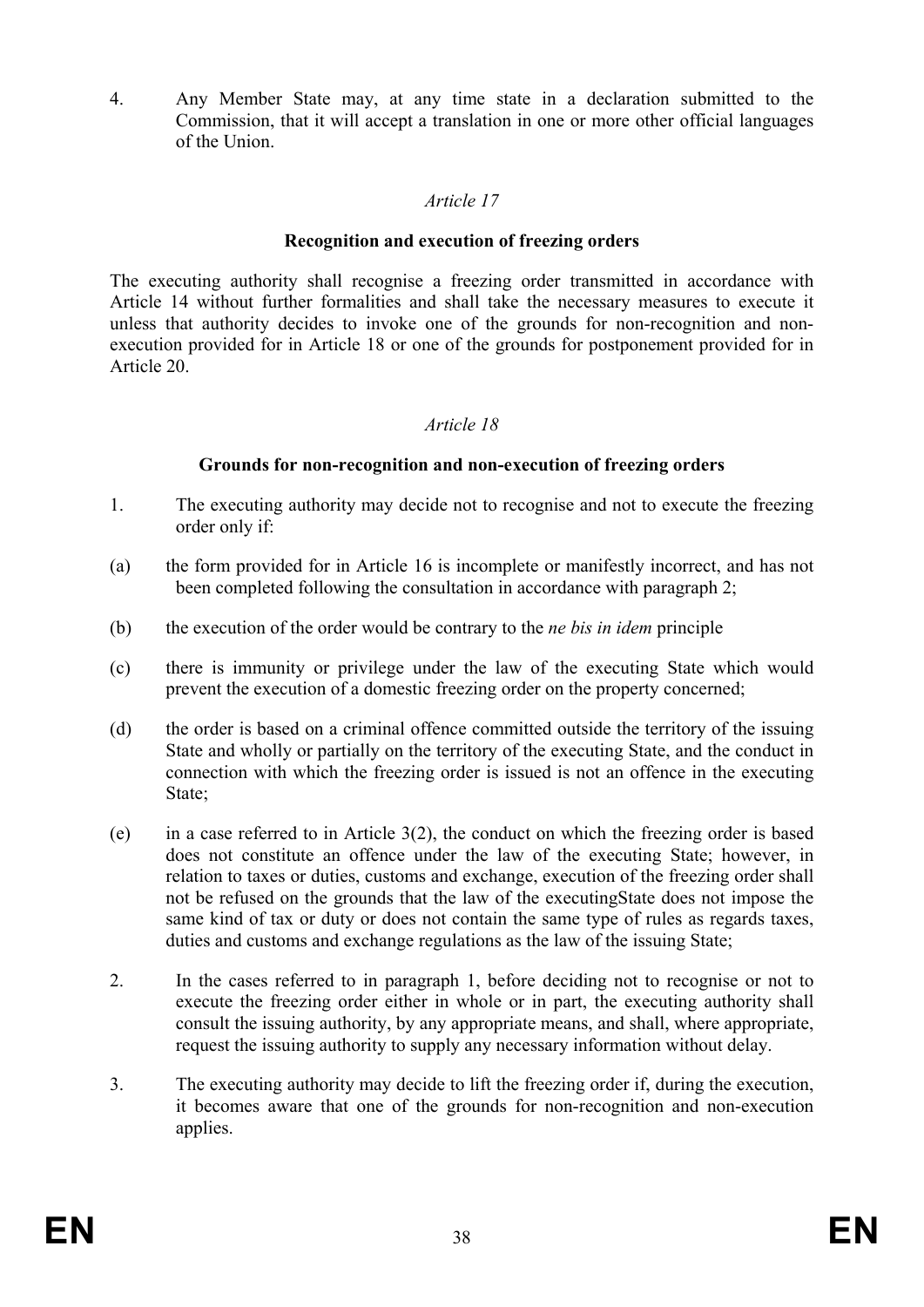### **Time limits for recognition and execution of freezing orders**

- 1. The decision on the recognition and execution of the freezing order shall be taken and the freezing shall be carried out with the same celerity and priority as for a similar domestic case and, in any case, within the time limits provided in this Article.
- 2. Where the issuing authority has indicated in the freezing order that there are legitimate grounds to believe that the property in question will imminently be moved or destroyed and that immediate freezing is necessary, or if the issuing authority has indicated in the freezing order that the freezing measure has to be carried out on a specific date, the executing authority shall take full account of this requirement.
- 3. The executing authority shall take the decision on the recognition and execution of the freezing order, or on consulting the issuing authority in accordance with Article 18(2), as soon as possible and, without prejudice to paragraph 7 of this Article, no later than 24 hours after the executing authority has received the freezing order.
- 4. If the executing authority consults the issuing authority in accordance with Article 18(2), the executing authority shall take the decision on the recognition and execution of the freezing order without delay.
- 5. The executing authority shall communicate the decision on a freezing order to the issuing authority without delay by any means capable of producing a written record.
- 6. Unless grounds for postponement pursuant to Article 20 exist, the executing authority shall carry out the freezing without delay and without prejudice to paragraph 7 of this Article, not later than 24 hours after taking the decision referred to in paragraph 3 of this Article.
- 7. Where it is not possible in a specific case to meet the time limits set out in paragraphs 3 or 6, the executing authority shall immediately inform the issuing authority by any means, giving the reasons for the delay and shall consult with the issuing authority on the appropriate timing to carry out the freezing.

## *Article 20*

## **Postponement of execution of freezing orders**

- 1. The executing authority may postpone the execution of a freezing order transmitted in accordance with Article 14 where :
	- (1) its execution might damage an ongoing criminal investigation, until such time as it deems reasonable;
	- (2) the property is already the subject of a freezing order and until such orders are lifted; or
	- (3) the property is already subject to an order issued in the course of other proceedings in the executing State and until that order is lifted.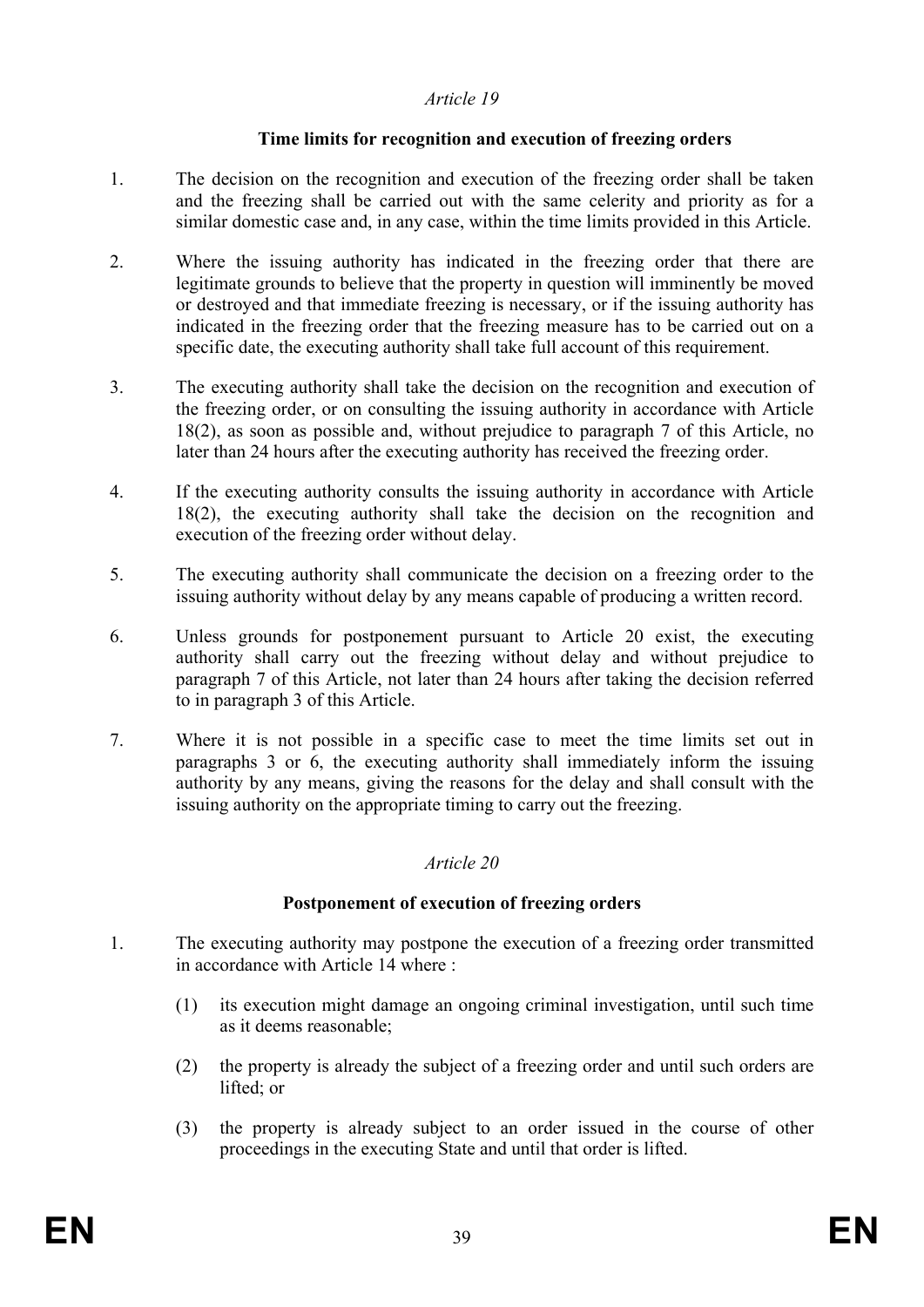(4) However, this point shall only apply where such an order would have priority over subsequent national freezing orders in criminal proceedings under national law.

2. The executing authority shall immediately report to the issung authority by any means capable of producing a written record on the postponement of the execution of the order, including the grounds for the postponement and, if possible, the expected duration of the postponement. As soon as the ground for postponement has ceased to exist, the executing authority shall immediately take the necessary measures for the execution of the order and inform the issuing authority thereof by any means capable of producing a written record.

## *Article 21*

### **Obligation to inform the interested parties**

- 1. Without prejudice to Article 22, following the execution, the executing authority shall notify its decision to the person against whom the freezing order has been issued and to any interested party including bona fide third parties of which the executing authority has been informed in accordance with Article 14(6).
- 2. The notification shall contain information, at least briefly, on the reasons of the freezing order, on the authority who issued the order and on the existing legal remedies under the national law of the executing State.

## *Article 22*

## **Confidentiality**

- 1. In the execution of a freezing order the issuing authority and the executing authority shall take due account of the confidentiality of the investigation.
- 2. The executing authority shall, in accordance with its national law, guarantee the confidentiality of the facts and the substance of the freezing order, except to the extent necessary to execute it. If the executing authority cannot comply with the requirement of confidentiality, it shall notify the issuing authority immediately.
- 3. For the purpose of safeguarding ongoing investigations, the issuing authority may request the executing authority to keep the execution of the freezing order confidential for a limited period of time.

## *Article 23*

#### **Duration of freezing orders**

1. The property shall remain frozen in the executing State until the competent authority of that State has responded definitively to a confiscation order transmitted in accordance with Article 4 or the issuing authority has informed the executing authority of any decision or measure as a result of which the order ceases to be enforceable or shall be withdrawn, in accordance with Article 30(1).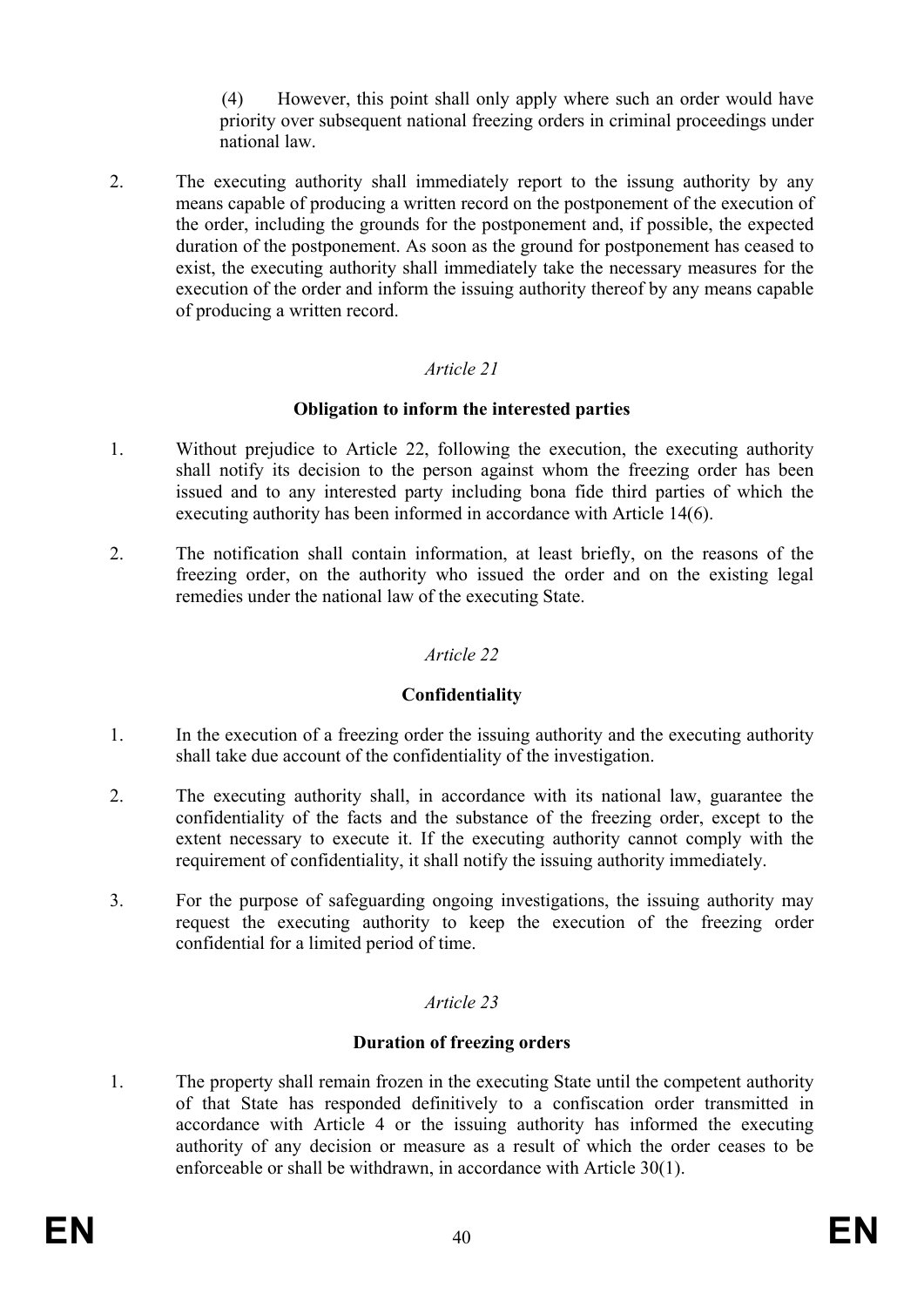2. After consulting the issuing authority, the executing authority, taking into account the circumstances of the case, may make a reasoned request to the issuing authority to limit the period for which the property shall be frozen. If the issuing authority does not agree to such a limitation, it shall inform the executing authority thereof, stating its reasons. If the issuing authority does not do so within six weeks of receiving the request, the executing authority may lift the freezing order.

#### *Article 24*

#### **Impossibility to execute a freezing order**

Where it is impossible to execute the freezing order because the property to be frozen has already been confiscated, has disappeared, has been destroyed or cannot be found in the location indicated in the certificate or because the location of the property has not been indicated in a sufficiently precise manner, even after consultation with the issuing authority, the issuing authority shall be notified without delay.

#### *Article 25*

### **Reporting**

The executing authority shall report on the measures taken for the execution of the freezing order and the results thereof, including a description of the property frozen and an estimation of its value, to the issuing authority within three days of the execution of the order by any means capable of producing a written record.

# **CHAPTER IV**

# **GENERAL PROVISIONS**

#### *Article 26*

#### **Law governing execution**

- 1. The execution of the freezing or confiscation order shall be governed by the law of the executing State and its authorities shall be solely competent to decide on the procedures for execution and to determine all the measures relating thereto.
- 2. A freezing or confiscation order issued against a legal person shall be executed even if the executing State does not recognise the principle of criminal liability of legal persons.
- 3. Notwithstanding Article 8 (2) and (3), the executing State may not impose measures as an alternative to the freezing or confiscation order as a result of a transmission pursuant to Articles 4, and 14, unless the issuing State has given its consent.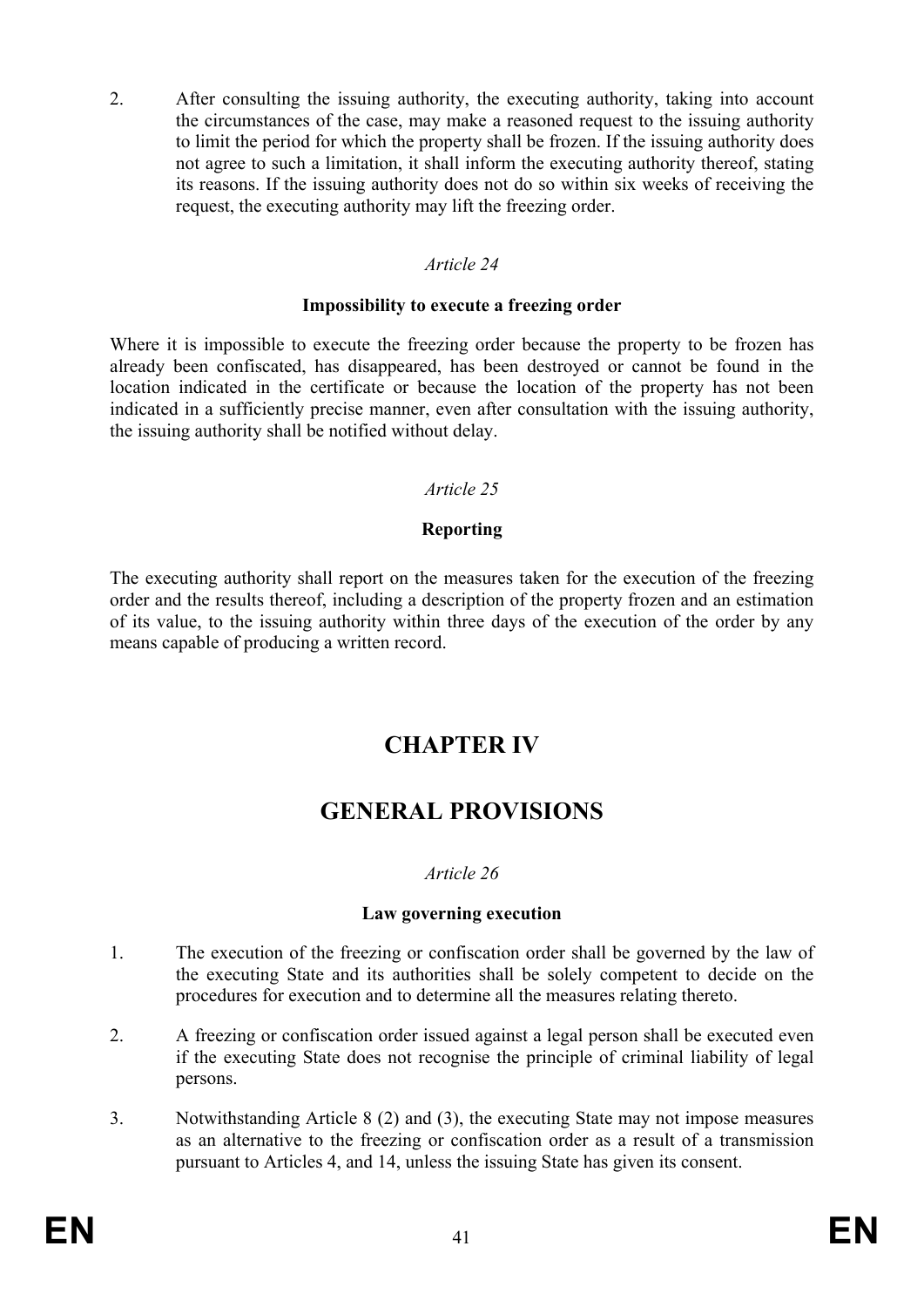## **Notification on the competent authorities**

- 1. By *[date of application of this Regulation]*, each Member State shall inform the Commission which authority or authorities as defined in Article 2 (8) and (9) are competent under its national law, when that Member State is:
	- (a) the issuing State, or
	- (b) the executing State.
- 2. Each Member State may designate, if it is necessary as a result of the organisation of its internal system, one or more central authorities responsible for the administrative transmission and reception of the freezing or confiscation orders and to assist the competent authorities. The Member States shall inform the Commission thereof.
- 3. The Commission shall make the information received available to all Member States.

# *Article 28*

## **Communication**

- 1. Where necessary, the issuing authority and the executing authority shall consult each other, by any appropriate means, in order to ensure the efficient application of this Regulation.
- 2. All communications, including those intended to deal with difficulties concerning the transmission or authenticity of any document needed for the execution of the freezing or confiscation order, shall be made by direct contact between the issuing State and the executing authority involved or, where the Member State has designated a central authority in accordance with Article 27(2), with the involvement of that central authority.

# *Article 29*

## **Multiple orders**

1. If the competent authorities of the executing State are processing two or more freezing or confiscation orders concerning an amount of money which have been issued against the same natural or legal person, and the person concerned does not have sufficient means in the executing State to enable all the orders to be executed, the decision on which of the orders is or are to be executed shall be taken by the executing authority according to the law of the executing State, with due consideration of all of the circumstances.

Those circumstances may include the interest of victims, the involvement of frozen assets, the dates of the respective orders and their dates of transmission and the relative seriousness and place of the offence.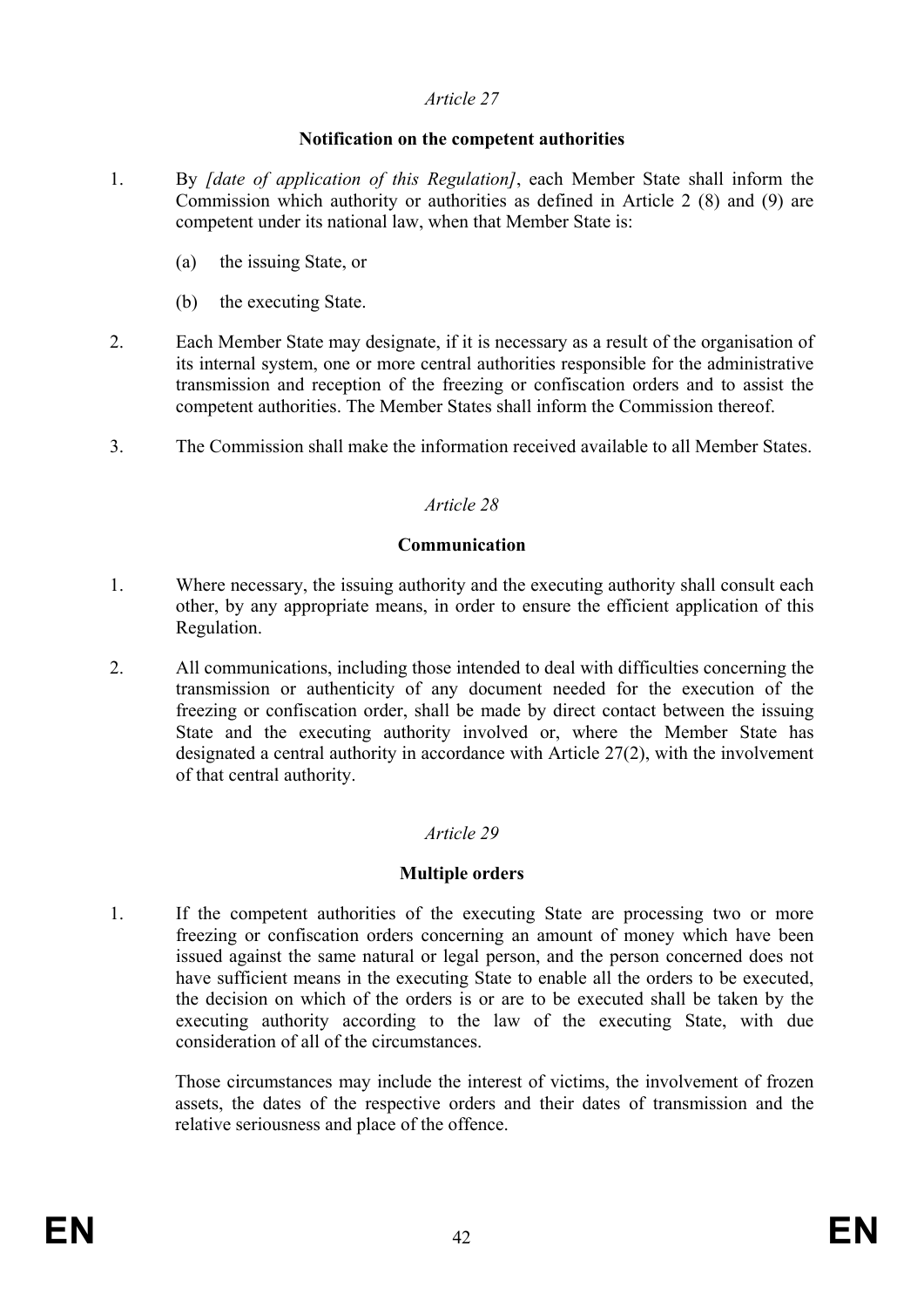2. Paragraph 1 shall also apply where the competent authorities of the executing State are processing two or more freezing or confiscation orders concerning the same specific item of property.

## *Article 30*

#### **Termination of execution**

The issuing authority shall immediately inform the executing authority by any means capable of producing a written record of any decision or measure as a result of which the order ceases to be enforceable or shall be withdrawn for any other reason.

The executing State shall terminate the execution of the order as soon as it is informed by the issuing authority of that decision or measure.

#### *Article 31*

### **Management and disposal of frozen and confiscated property**

- 1. The executing State shall manage the frozen or confiscated property with a view to preventing its depreciation in value, and in accordance with Article 10 of Directive 2014/42/EU.
- 2. Unless the confiscation order is accompanied by a decision to compensate the victim, or unless agreed otherwise by the Member States involved, taking also into account the need to provide assistance for the recovery of tax claims in accordance with Directive 2010/24/EU, money which has been obtained from the execution of the confiscation order shall be disposed of by the executing State as follows:
	- (a) if the amount obtained from the execution of the confiscation order is equal to or less than EUR 10 000, the amount shall accrue to the executing State;
	- (b) if the amount obtained from the execution of the confiscation order is more than EUR 10 000, 50 % of the amount shall be transferred by the executing State to the issuing State.
- 3. Where a judicial authority of the issuing State has issued a decision to compensate or restitute the victim, the corresponding sum, in so far as it is does not exceed the confiscated sum, shall accrue to the issuing State for the purposes of compensation or restitution of the victim. Any remaining property is to be disposed of in accordance with paragraph 2.
- 4. Property other than money, which has been obtained as a result of the execution of the confiscation order, shall be disposed of in accordance with the rules set out in points (a) to (e).
	- (a) The property may be sold; in that case, the proceeds of the sale shall be disposed of in accordance with paragraph 2.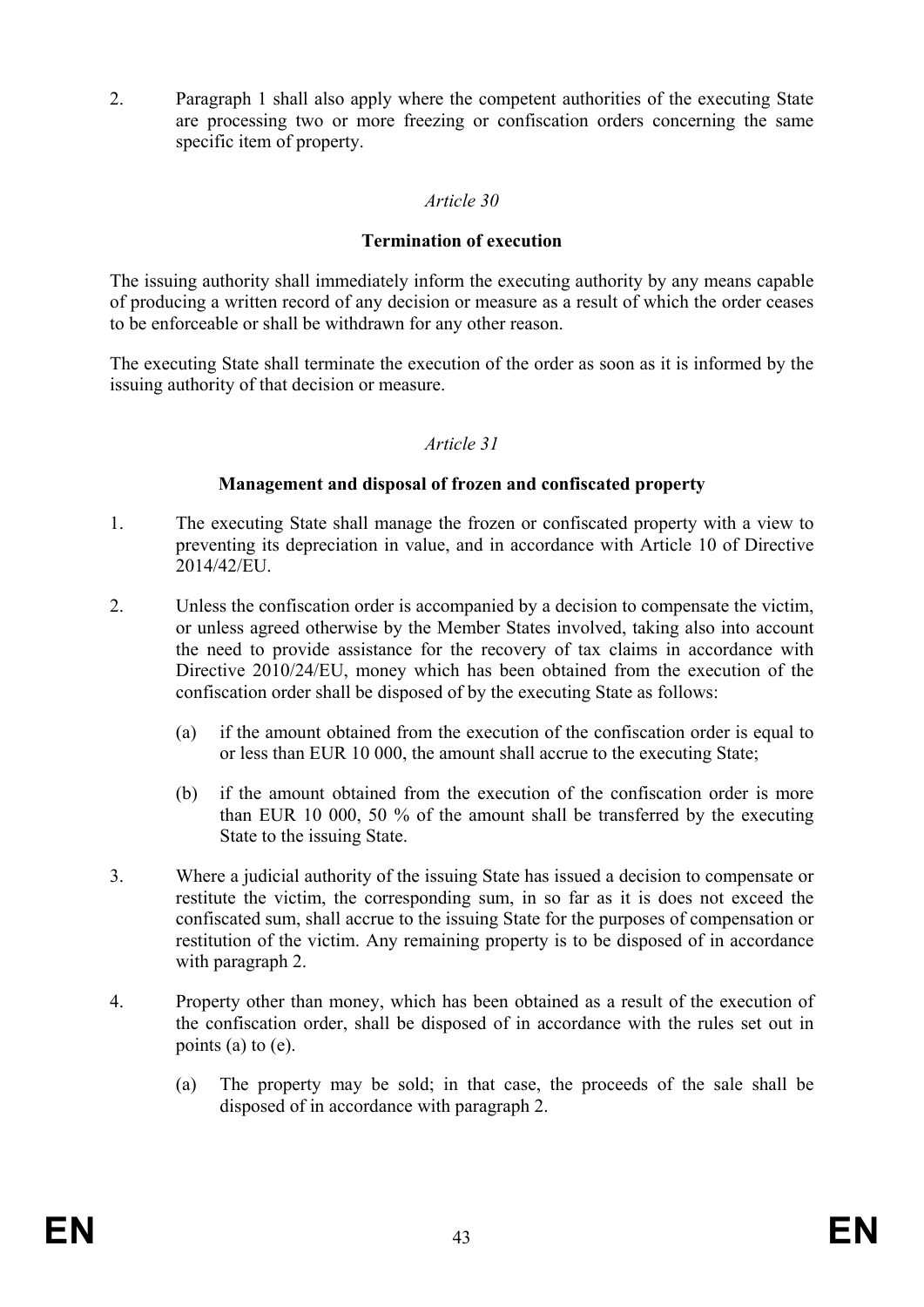- (b) The property may be transferred to the issuing State; if the confiscation order covers an amount of money, the property may only be transferred to the issuing State when the issuing authority has given its consent.
- (c) The property may be used for public interest or social purposes in the executing State in accordance with its laws, subject to the agreement of the issuing State.
- (d) When it is not possible to apply point (a) or (b), the property may be disposed of in another way in accordance with the law of the executing State.
- (e) Where a judicial authority of the issuing State has issued a decision to restitute the property to the victim, the executing authority shall take necessary measures to ensure the property is restituted to the victim; where it is not possible to restitute the property to the victim, the value of the property shall accrue to the issuing State for the purposes of restitution to the victim and any remaining property shall be disposed of in accordance with paragraph 2.
- 5. The issuing authority shall communicate the decision referred to in paragraph 3 and 4(d) to the executing authority. If a procedure to compensate or restitute the victim is pending in the issuing State, the executing State shall withhold the disposition of the confiscated property until the decision is communicated to the executing authority.

## **Costs**

- 1. Member States may not claim from each other the refund of costs resulting from the application of this Regulation.
- 2. Where the executing State has had costs which it considers large or exceptional, the executing authority may propose to the issuing authority that the costs be shared. The issuing authority shall take into account such a proposal on the basis of detailed specifications given by the executing authority.

## *Article 33*

## **Legal remedies in the executing State against recognition and execution**

- 1. Any interested party, including *bona fide* third parties, shall have legal remedies, including those provided for in Article 8 of Directive 2014/42/EU, against the recognition and execution of an order pursuant to Article 8 and 17, in order to preserve their rights. The legal remedy shall be brought before a court in the executing State in accordance with its national law. The action may have suspensive effect under the law of the executing State.
- 2. The substantive reasons for issuing the freezing or confiscation order shall not be challenged before a court in the executing State.
- 3. The competent authority of the issuing State shall be informed of any legal remedy filed in accordance with paragraph 1 .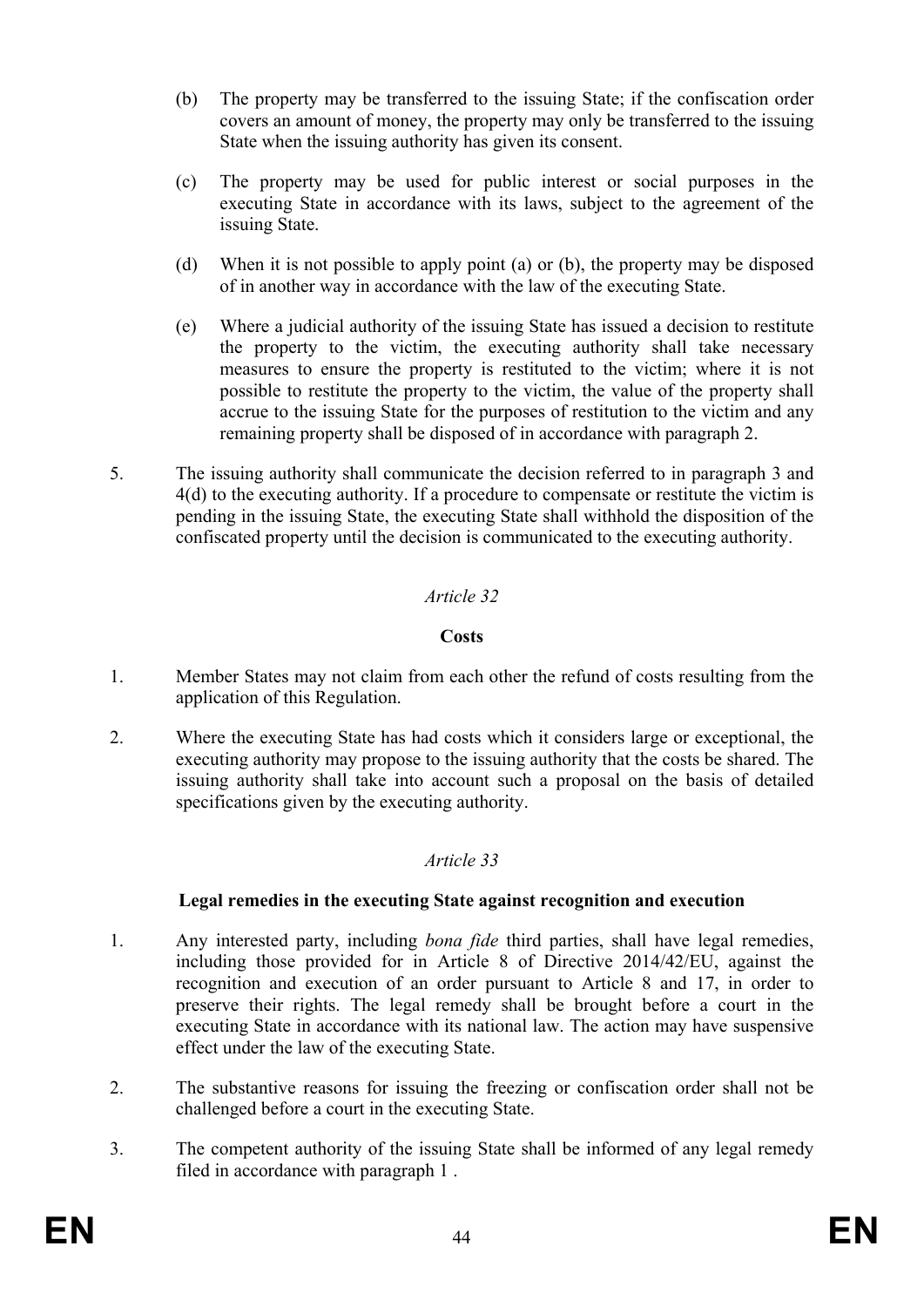#### **Reimbursement**

- 1. Where the executing State is responsible under its national law for injury caused to one of the interested parties referred to in Article 33 by the execution of a freezing or confiscation order transmitted to it pursuant to Articles 4 and 14, the issuing State shall reimburse the executing State of any sums paid in damages by virtue of that responsibility to the interested party except if, and to the extent that, the injury or any part of it is exclusively due to the conduct of the executing State.
- 2. Paragraph 1 is without prejudice to the law of the Member States on claims by natural or legal persons for compensation of damage.

# *CHAPTER V*

# **FINAL PROVISIONS**

# *Article 35*

## **Statistics**

Member States shall regularly collect and maintain comprehensive statistics from the relevant authorities. The statistics collected shall be sent to the Commission each year and shall include, in addition to those foreseen in Article 11(2) of Directive 2014/42/EU:

- (a) the number of freezing orders and confiscation orders received from another Member State<sup>-</sup>
- (b) the number of freezing orders and confiscation orders received from another Member State, the recognition and execution of which were refused;
- (c) the number of cases where a victim was compensated or restituted from the property obtained by the execution a confiscation order in accordance with this Regulation;
- (d) the average duration of the execution of freezing and confiscation orders in accordance with this Regulation.

## *Article 36*

#### **Amendments to the certificate and the form**

The Commission shall be empowered to adopt delegated acts in accordance with Article 37 concerning any amendment to the certificate and to the form set out in Annexes I and II.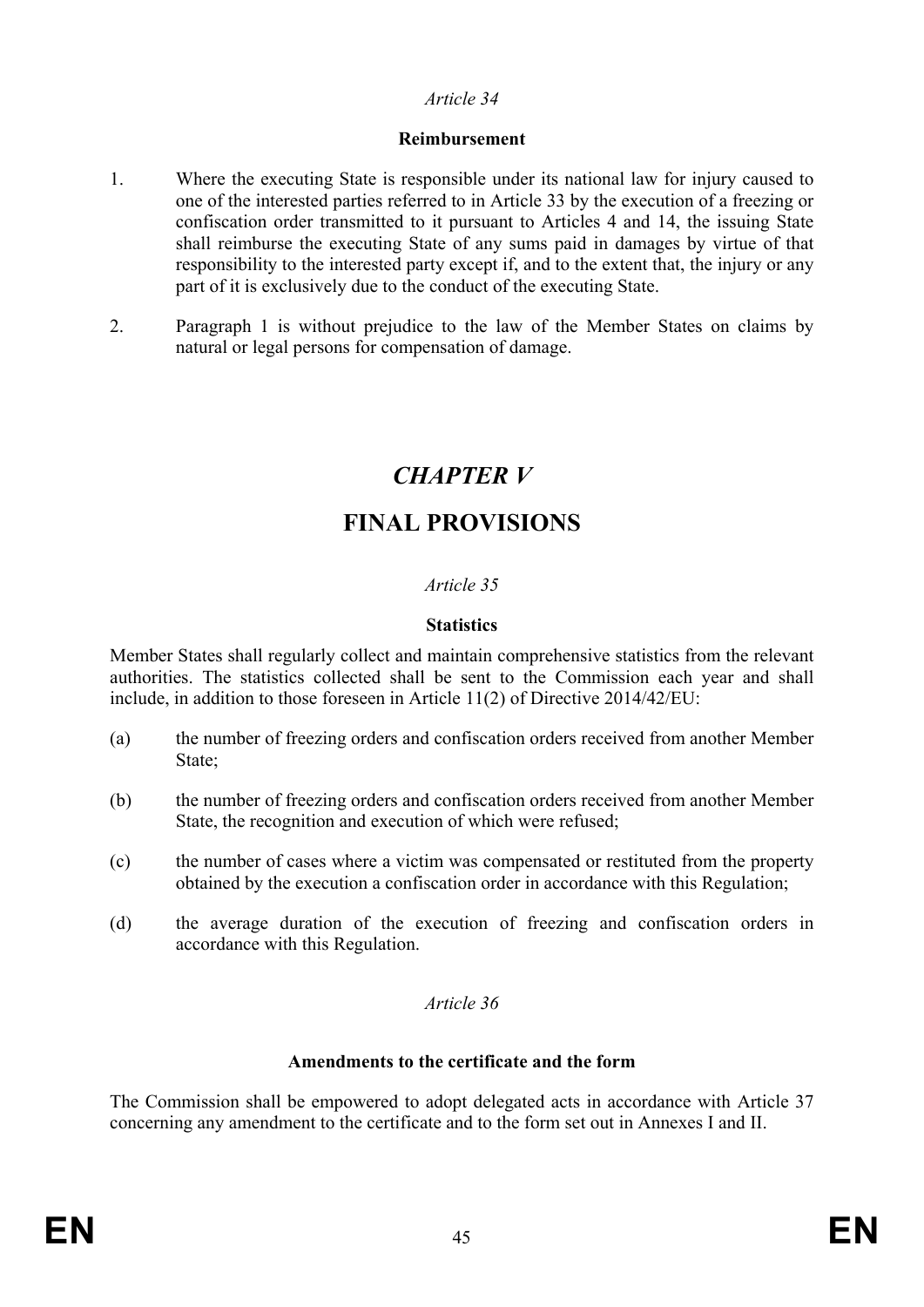# **Exercise of delegation**

- 1. The power to adopt delegated acts is conferred on the Commission subject to the conditions laid down in this Article.
- 2. The delegation of power referred to in Article 36 shall be conferred for an indeterminate period of time from the *[Date of application of this Regulation]*.
- 3. The delegation of powers referred to in Article 36 may be revoked at any time by the European Parliament or by the Council. A decision of revocation shall put an end to the delegation of the power specified in that decision. It shall take effect the day following the publication of the decision in the *Official Journal of the European Union* or at a later date specified therein. It shall not affet the validity of ay delegated acts already in force.
- 4. As soon as it adopts a delegated act, the Commission shall notify it simultaneously to the European Parliament and to the Council.
- 5. A delegated act adopted pursuant to Article 36 shall enter into force only if no objection has been expressed either by the European Parliament or the Council within a period of 2 months of notification of that act to the European Parliament and the Council or if, before the expiry of that period, the European Parliament and the Council have both informed the Commission that they will not object. That period shall be extended by *[2 months]* at the initiative of the European Parliament or the Council.

## *Article 38*

## **Review clause**

By [*five years from the date of application of this Regulation*] at the latest, the Commission shall submit a report to the European Parliament, the Council and the European Economic and Social Committee on the application of this Regulation. If necessary, the report shall be accompanied by proposals for adaptation of this Regulation.

## *Article 39*

#### **Replacement**

This Regulation replaces Framework Decision 2003/577/JHA and Framework Decision 2006/783/JHA between the Member States bound by this Regulation as from *[date of application of this Regulation]* .

#### *Article 40*

#### **Entry into force**